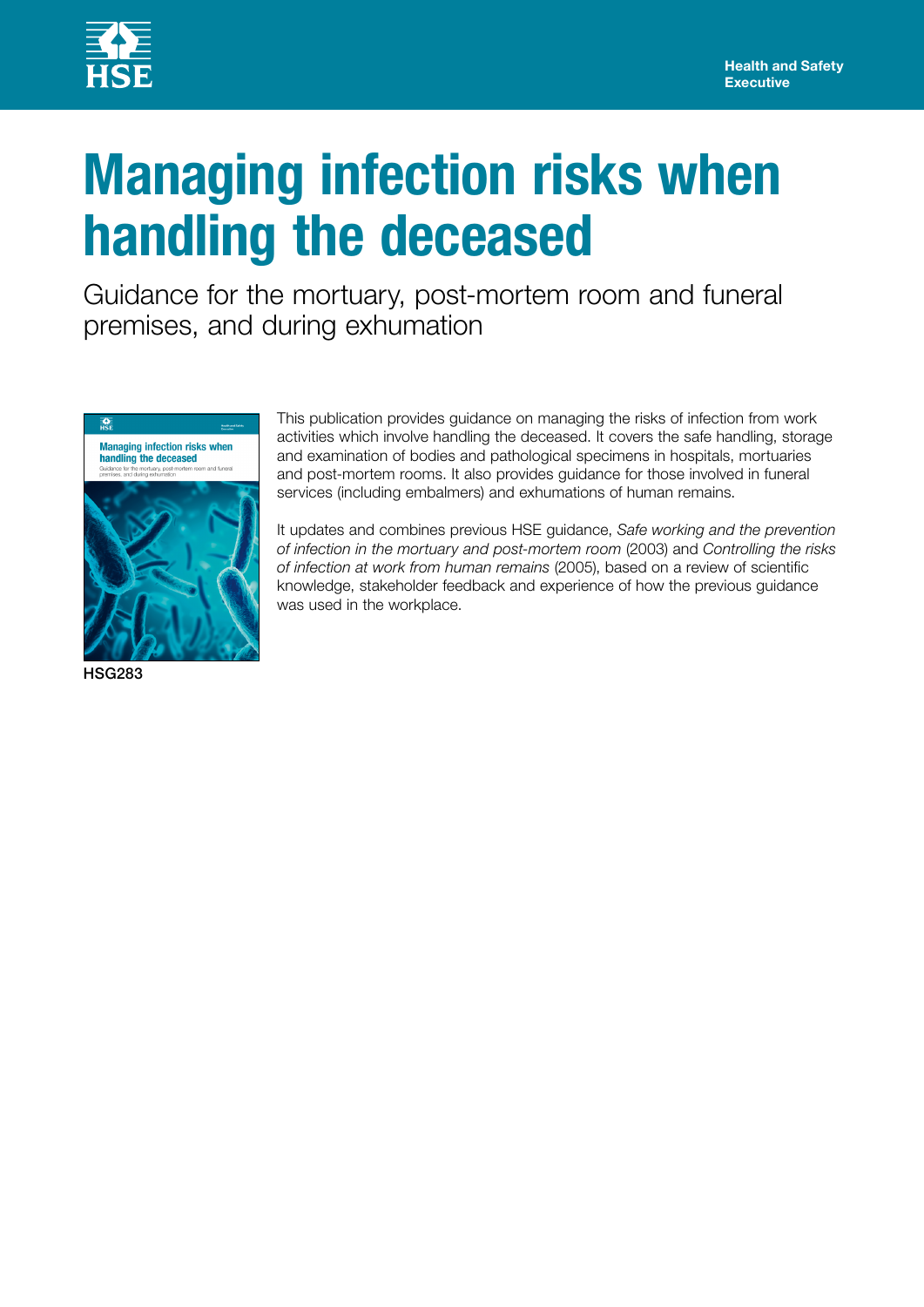



Published by TSO (The Stationery Office), part of Williams Lea Tag, and available from:

**Online https://books.hse.gov.uk/**

**Mail, Telephone, Fax & E-mail** TSO PO Box 29, Norwich, NR3 1GN Telephone orders/General enquiries: 0333 202 5070 Fax orders: 0333 202 5080 E-mail: customer.services@tso.co.uk Textphone 0333 202 5077

**TSO@Blackwell and other Accredited Agents**

Published with the permission of the Health and Safety Executive on behalf of the Controller of Her Majesty's Stationery Office.

© Crown copyright 2018 First published 2018

ISBN 978 0 7176 66768

This information is licensed under the Open Government Licence v3.0. To view this licence, visit http://www.nationalarchives.gov.uk/doc/open-government-licence/**OGL** 

Any enquiries regarding this publication should be sent to: copyright@hse.gov.uk

Some images and illustrations in this publication may not be owned by the Crown and cannot be reproduced without permission of the copyright owner. Where we have identified any third party copyright information you will need to obtain permission from the copyright holders concerned. Enquiries should be sent to copyright@hse.gov.uk

Printed in the United Kingdom for The Stationery Office. J003462029 c0.75 08/18

This guidance is issued by the Health and Safety Executive. Following the guidance is not compulsory, unless specifically stated, and you are free to take other action. But if you do follow the guidance you will normally be doing enough to comply with the law. Health and safety inspectors seek to secure compliance with the law and may refer to this guidance.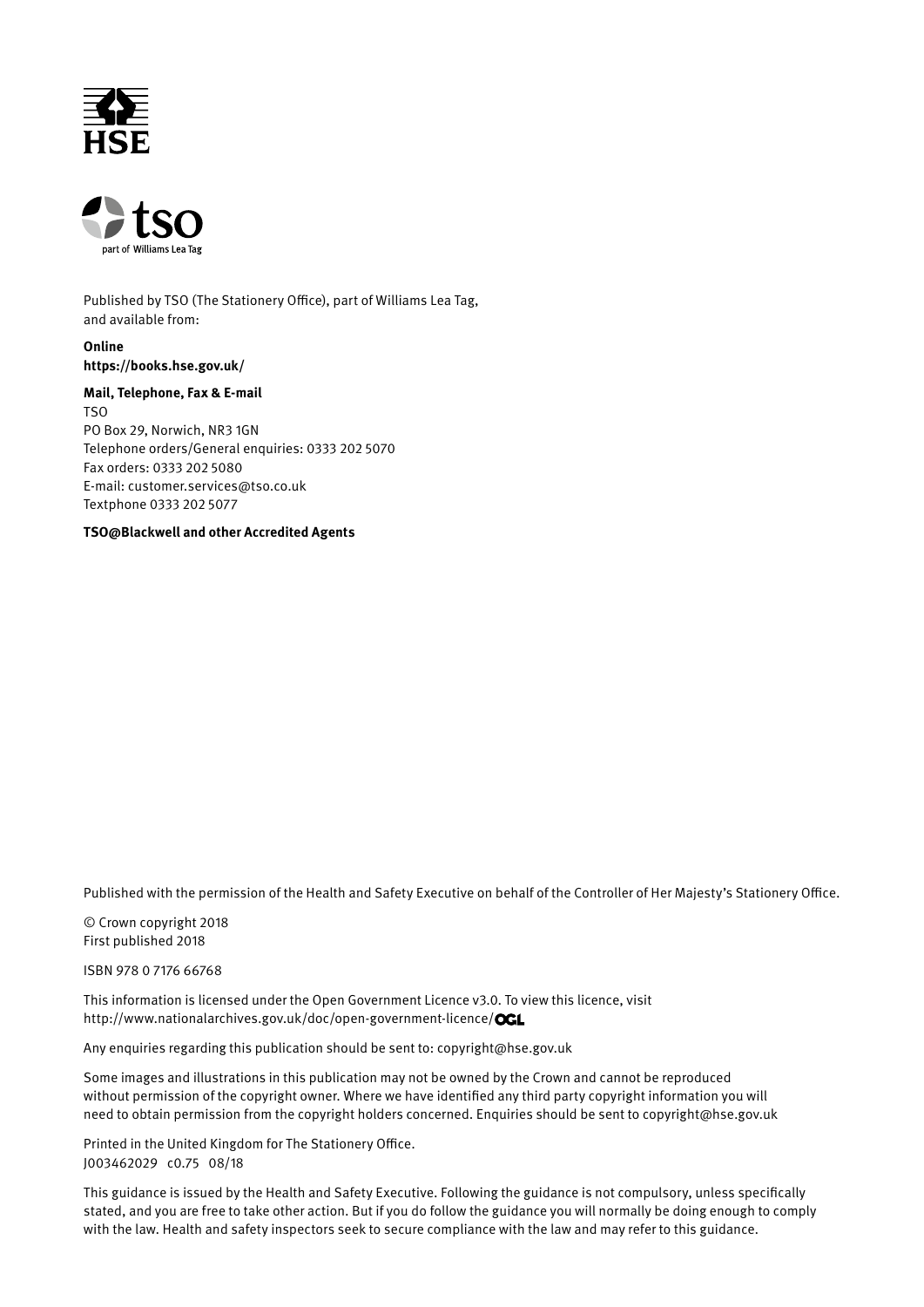# **Contents**

[Introduction 5](#page-4-0) [Risk assessment 9](#page-8-0) [Training and competence 14](#page-13-0) [Infection control precautions 17](#page-16-0) [Collection, transport and transfer of information related to](#page-22-0)  [the deceased 23](#page-22-0) [Managing the risks of infection in the post-mortem room](#page-26-0)  [and mortuary 27](#page-26-0) [Managing the risks of infection in funeral premises 37](#page-36-0) [Managing the risks of infection during exhumations 44](#page-43-0) [Appendix 1: Application of transmission-based precautions to key](#page-47-0)  [infections in the deceased 48](#page-47-0) [Appendix 2: Hazard notification sheet 51](#page-50-0) [Appendix 3: Cleaning and disinfection 53](#page-52-0) [Appendix 4: Health surveillance and immunisation 55](#page-54-0) [Appendix 5: Managing exposure and post-exposure prophylaxis 57](#page-56-0) [Appendix 6: Dealing with incidents and accidents 58](#page-57-0) [Glossary 59](#page-58-0) [References 61](#page-60-0) [Further reading 63](#page-62-0) [Acknowledgements 64](#page-63-0) [Further information 65](#page-64-0)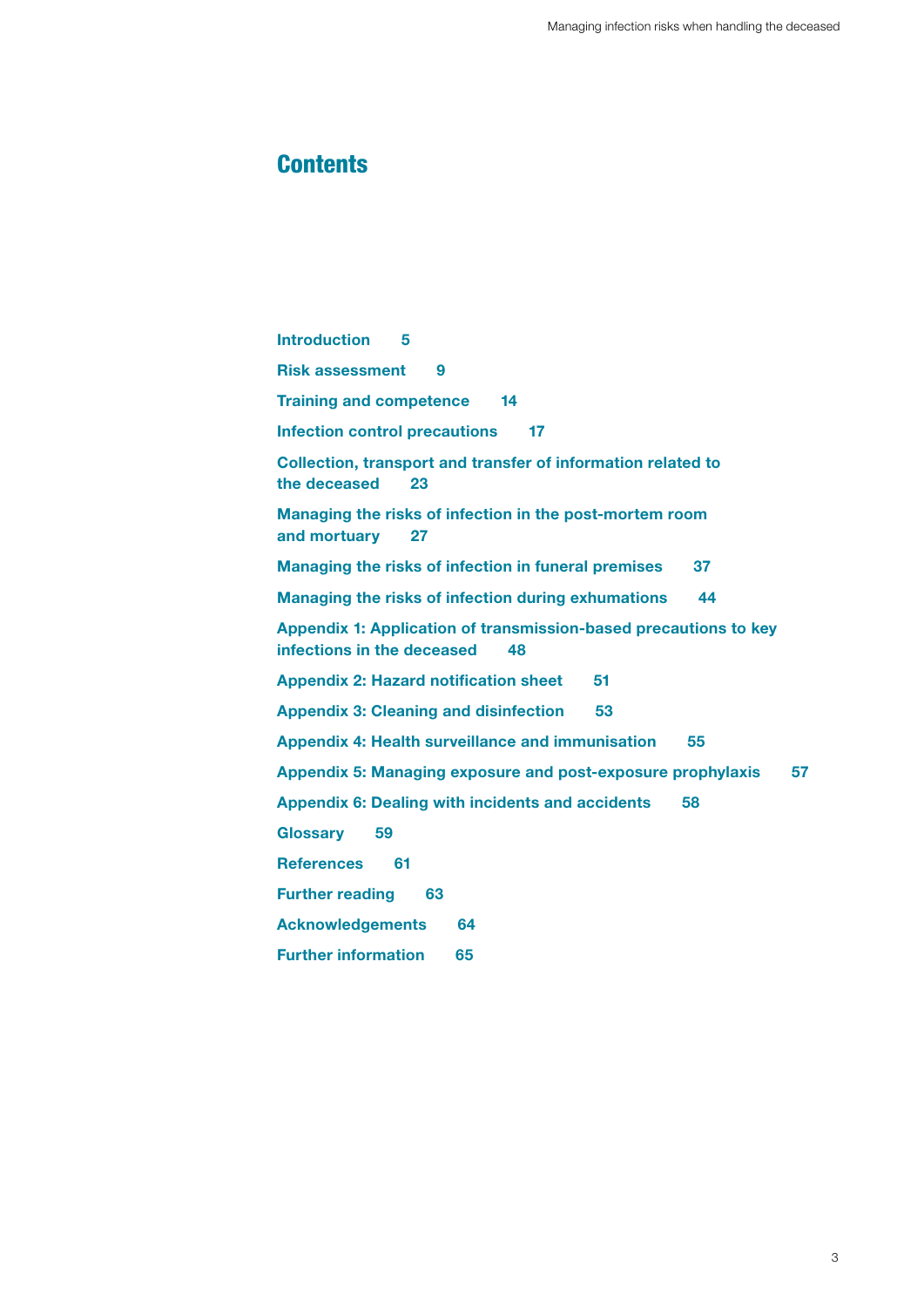Managing infection risks when handling the deceased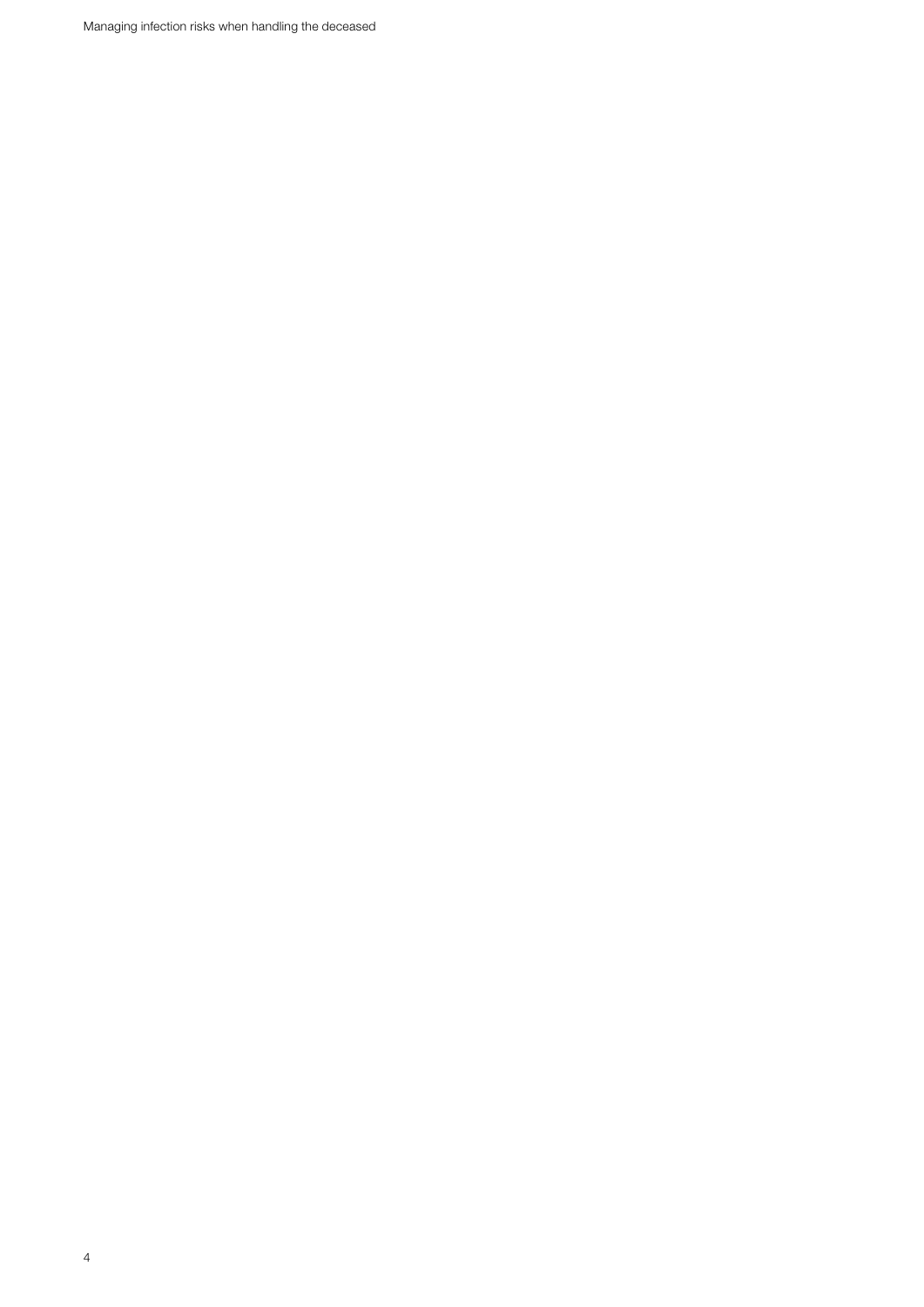# <span id="page-4-0"></span>Introduction

#### What is the purpose of the quidance and who is it aimed at?

1 This publication provides guidance on managing the risks of infection when handling the deceased. It is aimed at those working in:

- the mortuary and post-mortem room anatomical pathology technologists (APTs) and pathologists;
- funeral services funeral directors and their staff, including embalmers;
- exhumations cemetery employees, environmental health officers; archaeological researchers and redevelopment/construction companies.

2 Although this guidance focuses on managing the risks of infection, other risks including manual handling (eg moving bodies), use of chemicals (eg disinfectants and embalming fluid), and radioactive seeds (eg prostate implants) will also need to be considered.

3 Additionally, deaths resulting from workplace accidents or other incidents involving exposure to chemicals or other harmful substances (eg crime scenes) may present an increased chemical or radiological exposure risk to people performing post-mortem examinations and embalming, and this risk should also be considered. The College of Policing provides guidance on dealing with contaminated deaths on its website at https://www.app.college.police.uk/appcontent/civil-emergencies; this may be of interest to police officers attending chemical, biological, radiation or nuclear (CBRN) incidents. Although such circumstances are rare, they need to be assessed on a case-by-case basis.

4 This guidance may also be useful for people who come into contact with the deceased through their work activities, such as ambulance workers, the police, general practitioners, porters and domestic cleaners.

5 The guidance does not cover crime scene investigations, road traffic accidents, industrial accidents or infection control with regard to patient safety.

#### How to use the guidance

The guidance is structured to reflect the pathway of the deceased from death through to burial, cremation and, where required, exhumation. It considers the risks of infection that may be present along that pathway (see Figure 1). Each section of the guidance is intended to reflect one stage in the pathway, so some will be more relevant to you than others.

7 The pathway is colour-coded to help direct you through the guidance (see the key for details). This makes sure that focus is directed to the areas most relevant to a particular work activity. Some sections of the guidance are common to all aspects of managing the risks of infection from the deceased, and will be relevant to all.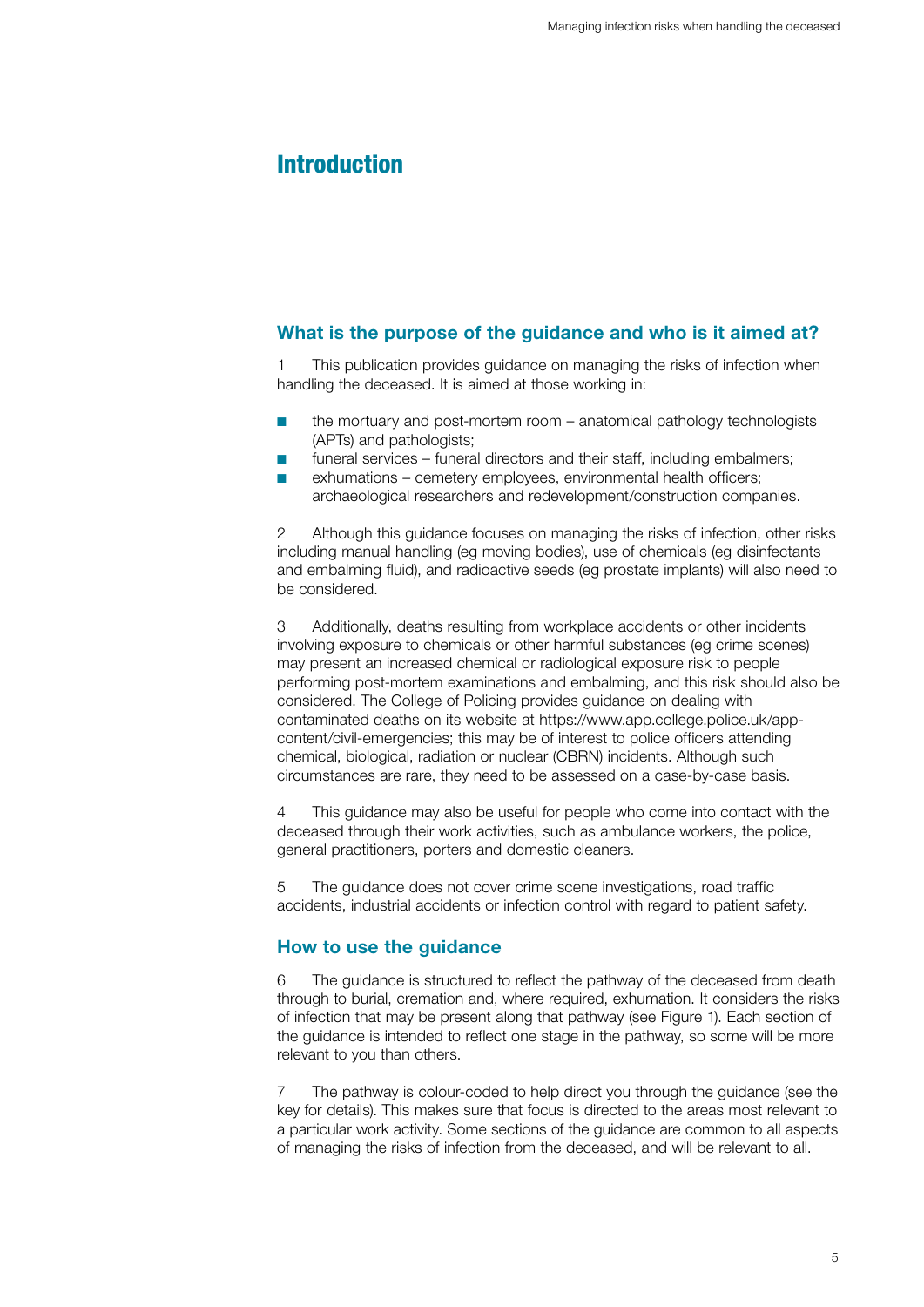### Collection and transport of the deceased

*Transfer of information Risk assessment Information, instruction and training, standard infection control precautions*

## Deceased in community **Deceased in mortuary**



#### Funeral directors



#### Key to material

| <b>Blue</b> | Applicable to all work activities            |
|-------------|----------------------------------------------|
| Orange      | Applicable to mortuary and post-mortem rooms |
| Purple      | Applicable to funeral services               |
| Red         | Applicable to exhumations                    |

Figure 1 Pathway of the deceased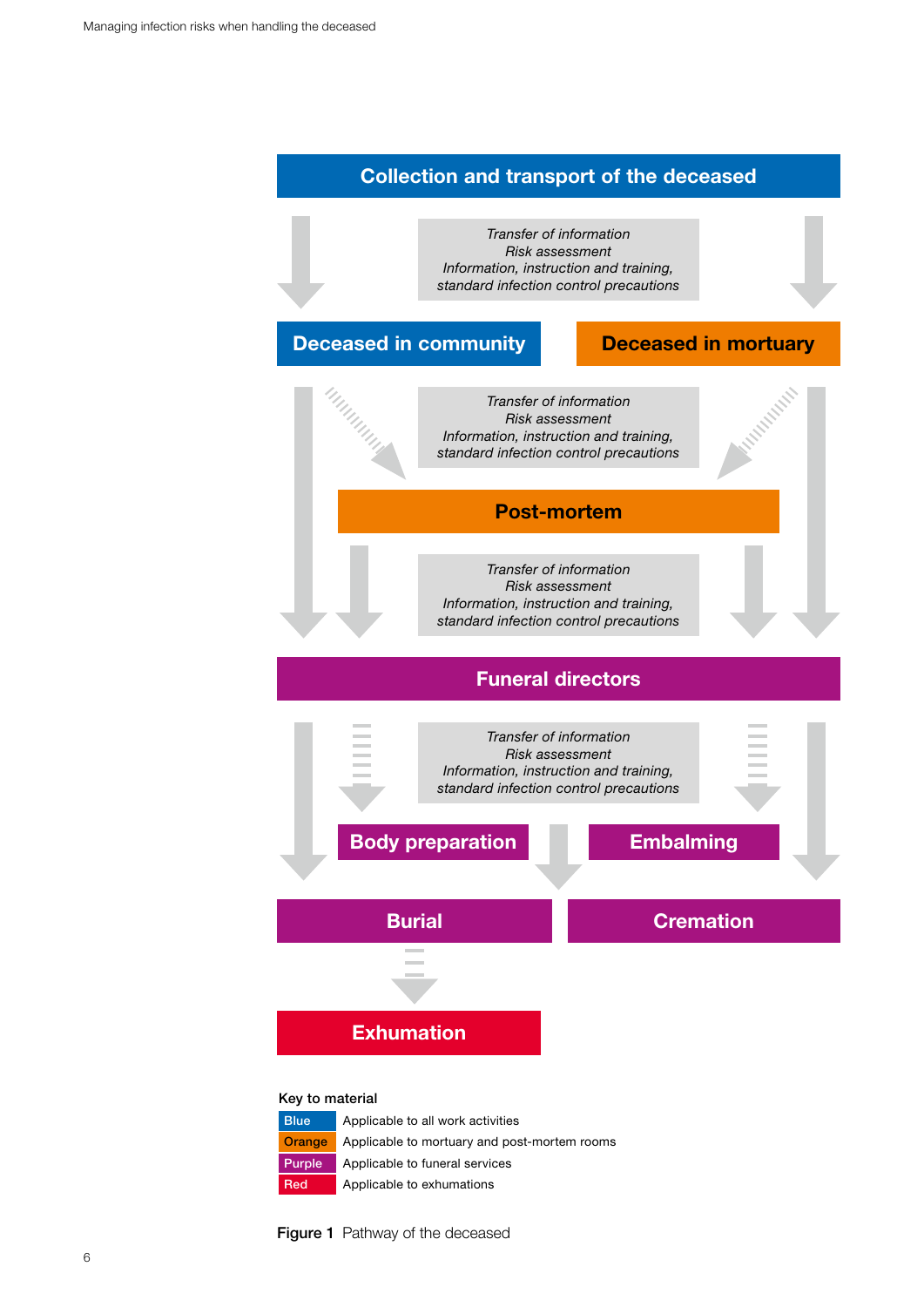#### Risk of infection from the deceased

8 Workers in a range of different occupations are required to handle the deceased at various stages of the pathway from death to burial or cremation. As such they may be exposed to a risk of infection, including during preparation of the deceased by funeral service staff, at post-mortem examination and, in restricted circumstances, during exhumation.

9 In the UK, a relatively small number of deaths each year (approximately 70,000) are linked to infectious diseases. However, some people may also present an infection risk where they were undiagnosed or asymptomatic with an infectious disease at the time of death.

10 This guidance advises on how to manage the risks of infection using the principles of standard infection control precautions (SICPs) and transmission-based precautions (TBPs). The term 'standard infection control precautions' is used to describe the minimum control measures that should be implemented to manage the risk of exposure from all work activities involving the deceased. For some activities that present an increased risk of infection, additional measures are required – these are referred to as 'transmission-based precautions'. Further information about what is meant by these terms is provided in paragraphs 59–98.

11 Appendix 1 provides a non-exhaustive list of infections that may be found in the deceased. It advises on whether you may carry out certain activities and indicates where to apply specific TBPs. However, you must also do a risk assessment to find out whether the risk of infection can be adequately managed. It is important to consider the route of transmission, then identify and apply the appropriate TBPs.

#### What are the legal duties?

12 Duties under the Health and Safety at Work etc Act 19741 apply to the risks of infection that may arise from work activities. If you are self-employed and employ others the law will apply to you. However, if you are self-employed and your work activity poses no potential risk to the health and safety of other workers or people, health and safety law does not apply to you. For more information, see HSE guidance on the self-employed at [www.hse.gov.uk/self-employed](http://www.hse.gov.uk/self-employed).

13 The Management of Health and Safety at Work Regulations 1999<sup>2</sup> provide a broad framework for managing health and safety at work. This extends to a responsibility for employers sharing work premises to co-ordinate and co-operate. Because different professions are involved during the pathway of the deceased, there must be an adequate and appropriate exchange of information between the people involved at different stages. This information is required to complete a suitable and sufficient risk assessment, leading to the effective control of infection risks from the deceased.

14 More specifically, the Control of Substances Hazardous to Health (COSHH) Regulations 20023 provide a framework of actions designed to control the risk from a range of hazardous substances, including infectious microorganisms (defined as 'biological agents' in COSHH).

15 COSHH requires employers to consider the hazards to human health associated with work activities, and how exposure to harmful substances (eg microorganisms) can be adequately controlled. This guidance is intended to help employers to: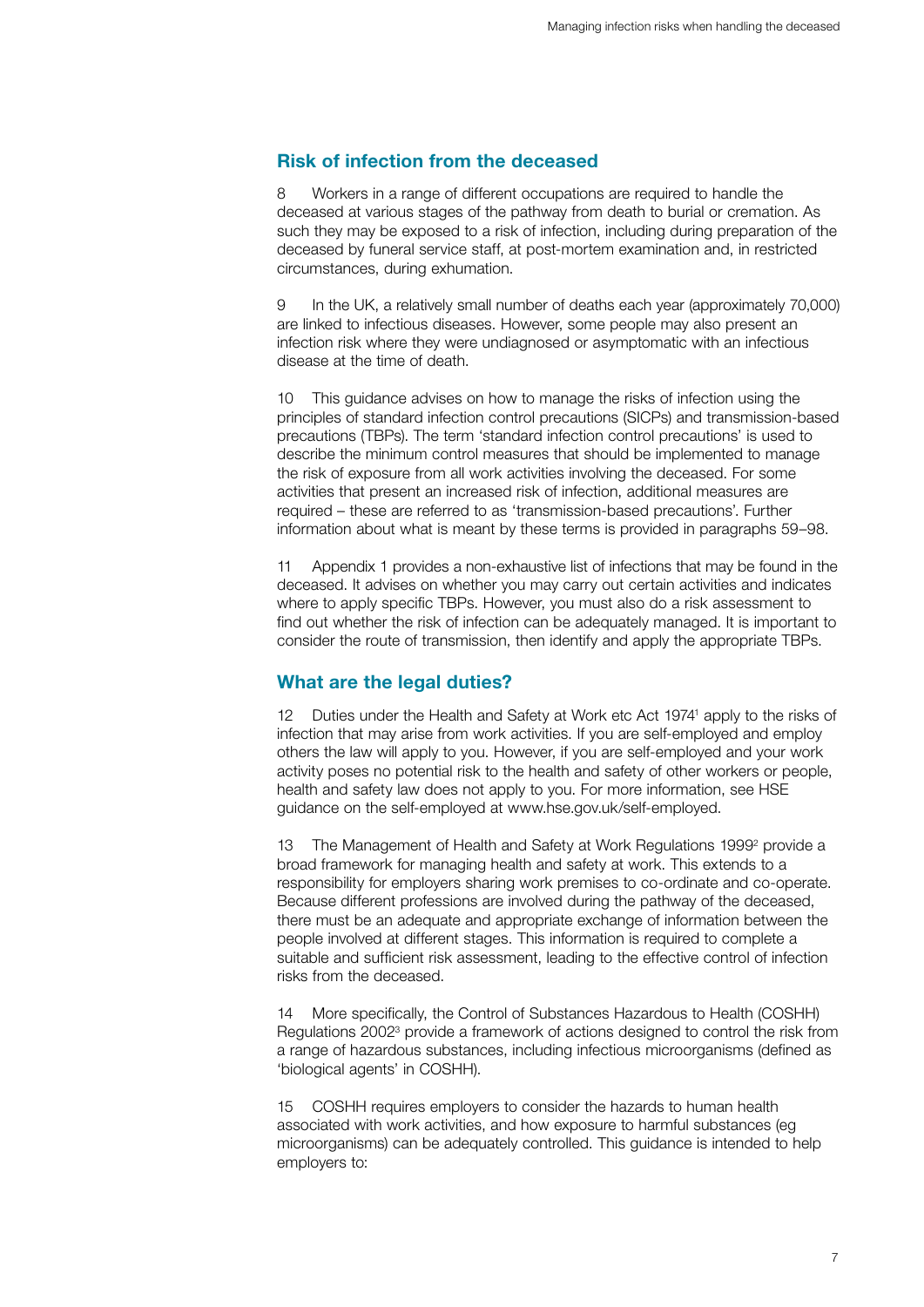- identify and assess the risks based on the information they are given;
- take precautions to eliminate or adequately control the risks;
- prepare and implement effective and safe working practices, which set out the procedures and precautions that all employees, contractors' staff and visitors on their premises must take.

16 All employers are required under COSHH to make sure that risks from sharps injuries are adequately assessed and that appropriate control measures are in place. The Health and Safety (Sharp Instruments in Healthcare) Regulations 20134 (the 'Sharps Regulations') build on the existing law and provide specific detail on requirements that must be taken by healthcare employers and their contractors.

17 The Sharps Regulations require employers in the healthcare sector to use safer sharps where the use of sharps is unavoidable. 'Safer sharps' means medical sharps with features or mechanisms to prevent or minimise the risk of accidental injury. Although the Sharps Regulations apply only in healthcare settings, they are an effective means of managing the risk of infection from sharps in non-healthcare settings. *Health and Safety (Sharp Instruments in Healthcare) Regulations 2013: Guidance for employers and employees*<sup>5</sup> provides further information.

18 As an employer, you have a duty under health and safety law to consult your employees about health and safety matters; this includes safety and union representatives. As well as giving employees information, you should listen and take account of what employees say before making any health and safety decisions. Employees may be able to tell you about hazards that they have come across at work and help with the risk assessment process.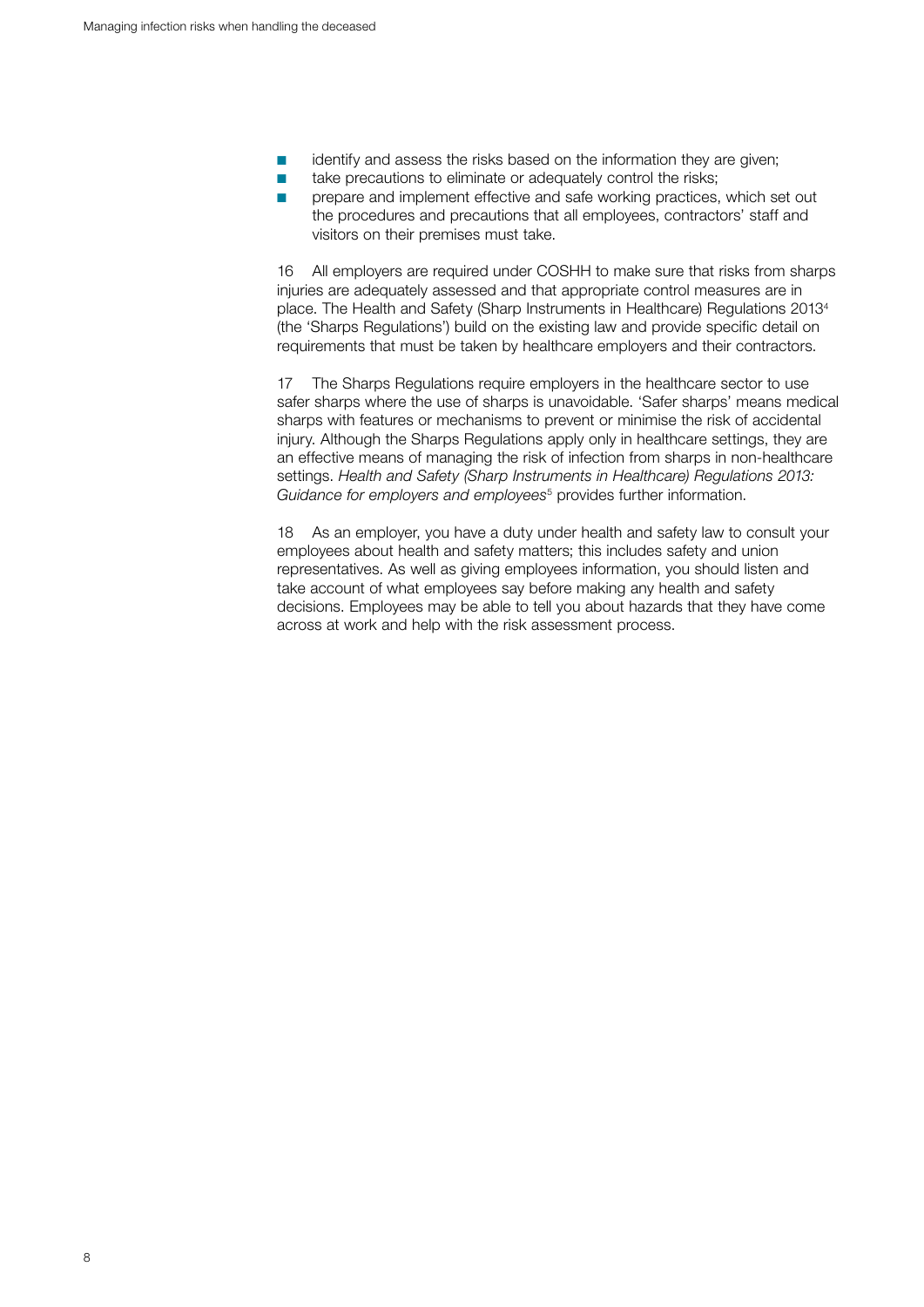## <span id="page-8-0"></span>Risk assessment

19 This section is aimed at all those involved in handling the deceased and explains the process of carrying out a risk assessment. More detailed information about the risks arising from specific activities is given in the relevant sections.

#### Assessing and controlling the risks

20 As part of managing the health and safety of your business, you must control the risks in your workplace. To do this you need to think about what might cause harm to people and decide whether you are doing enough to prevent that. This is known as risk assessment and you are required by law to carry it out. If you have fewer than five employees you do not have to write anything down; however, it is useful to do this so you can review it at a later date; for example, if something changes.

21 Risk assessment is about identifying, and taking sensible and proportionate measures to control, the risks in your workplace; it is not about creating huge amounts of paperwork. You are probably already taking steps to protect your employees, but your risk assessment will help you to communicate important information to them and help you to decide whether you should be doing more.

22 Anyone carrying out a risk assessment should be competent to do so. This includes having a comprehensive knowledge of workplace activities, the hazards involved and the ways in which they can harm people as well as the probability of a hazard occurring. They should also know the minimum standards of risk control required by law and how to achieve them.

#### Controlling the risks of infection

23 When considering how to control the risks of infection, it may be useful to compare infection to the links in a chain (see Figure 2). Breaking a link in the chain at any point will often control the risk of infection. When you identify the hazard, you should find out about the links in the chain to help you identify the best way to break the chain and so control the risk.



Figure 2 Chain of infection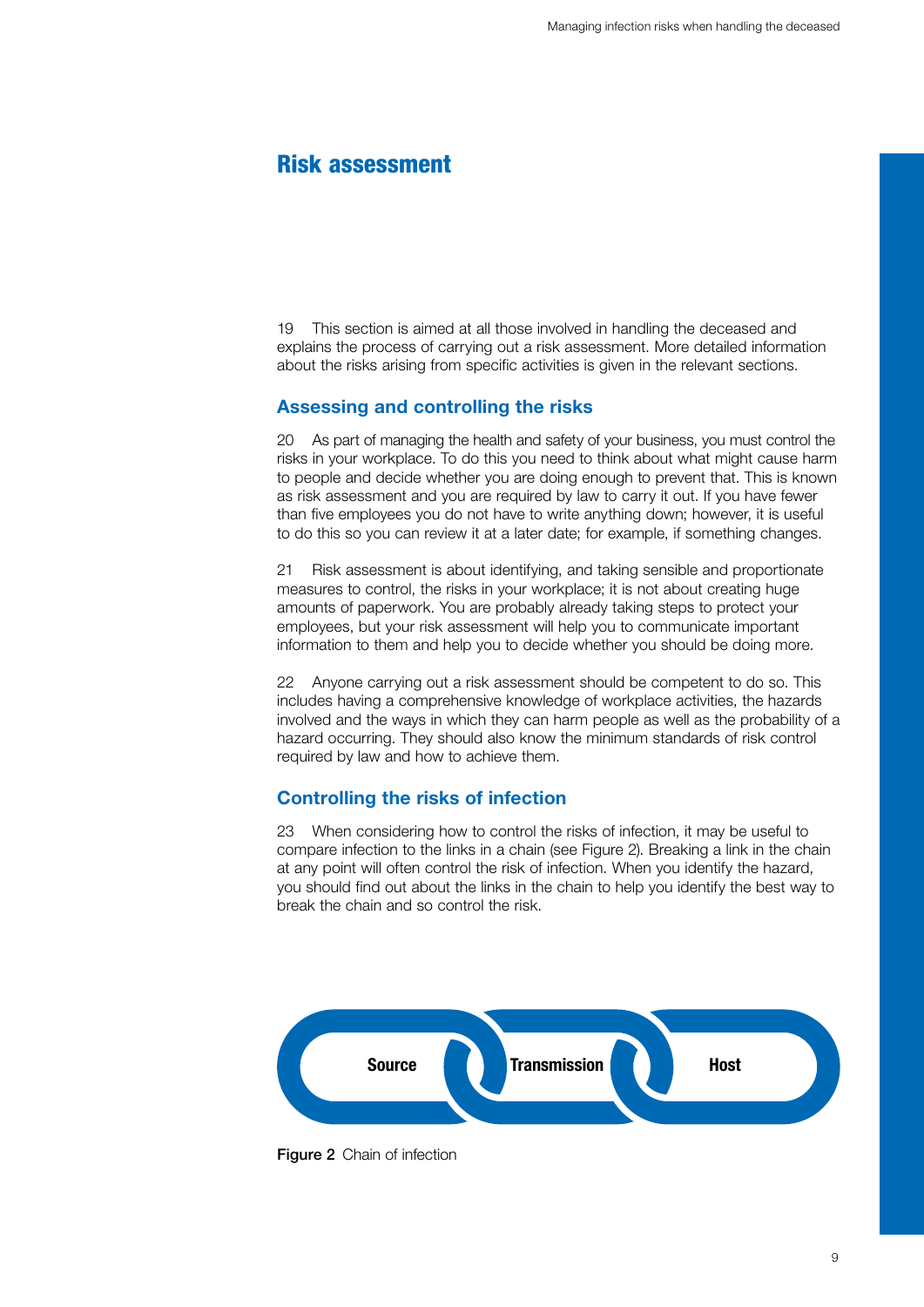#### Sources

24 There are four main sources of infection that you should consider when handling the deceased:

- blood and other body fluids (eg saliva, pleural fluids);
- waste products, such as faeces and urine;
- aerosols of infectious material, which may be released when moving or opening the body;
- direct contact with tissues (eg skin).

#### **Transmission**

25 In order for a person to become infected, the microorganism has to get from the source into the host by some means. Most microorganisms usually have a particular route of entry, but in some cases infection can occur by more than one route. Infection can occur via:

- Airborne transmission breathing in small airborne particles (aerosols) from the air which can be generated from work procedures (eg post-mortem procedures involving high-speed devices such as oscillating cutting equipment);
- **Droplet transmission** splashes or spraying of body fluids (eg blood) that contact the mucosal surfaces of the eyes, nose or mouth (eg generated during moving or opening the body);
- Contact transmission either by direct contact with contaminated fluids or indirect contact with contaminated equipment or materials (eg needlesticks).

#### The host

26 Unbroken skin and the lining of the mouth, throat, gut and airways provide a barrier to infection. The cells of these linings and other substances they produce are the body's first line of defence. If a microorganism manages to cross the barrier, the next line of defence is the immune system. Whether an infection occurs depends on the outcome of a contest between the microorganism and the immune system.

27 Some people may be naturally immune to some infectious diseases; for example, because they had the disease as a child or have been immunised. Some people may be more susceptible to infection than others; for example, those with reduced immunity because of a pre-existing illness, as a result of some medical treatments, or new and expectant mothers (see HSE guidance on new and expectant mothers at [www.hse.gov.uk/mothers](http://www.hse.gov.uk/mothers)). You should check this before employees start work, so that you can make sure they are protected or give them less hazardous work to do (see Appendix 4).

#### Infections that present an increased risk to people handling the deceased

28 Appendix 1 lists some infections that are known to present an increased risk of infection to those handling the deceased when undertaking certain activities, such as a post-mortem examination or embalming.

29 When a body is known or suspected to be infected with an infection listed in Appendix 1, you should carefully consider whether a post-mortem examination or embalming is necessary. This is because the likelihood of exposure to blood, body fluids or airborne particles is greater and requires additional TBPs to further reduce the risk of exposure.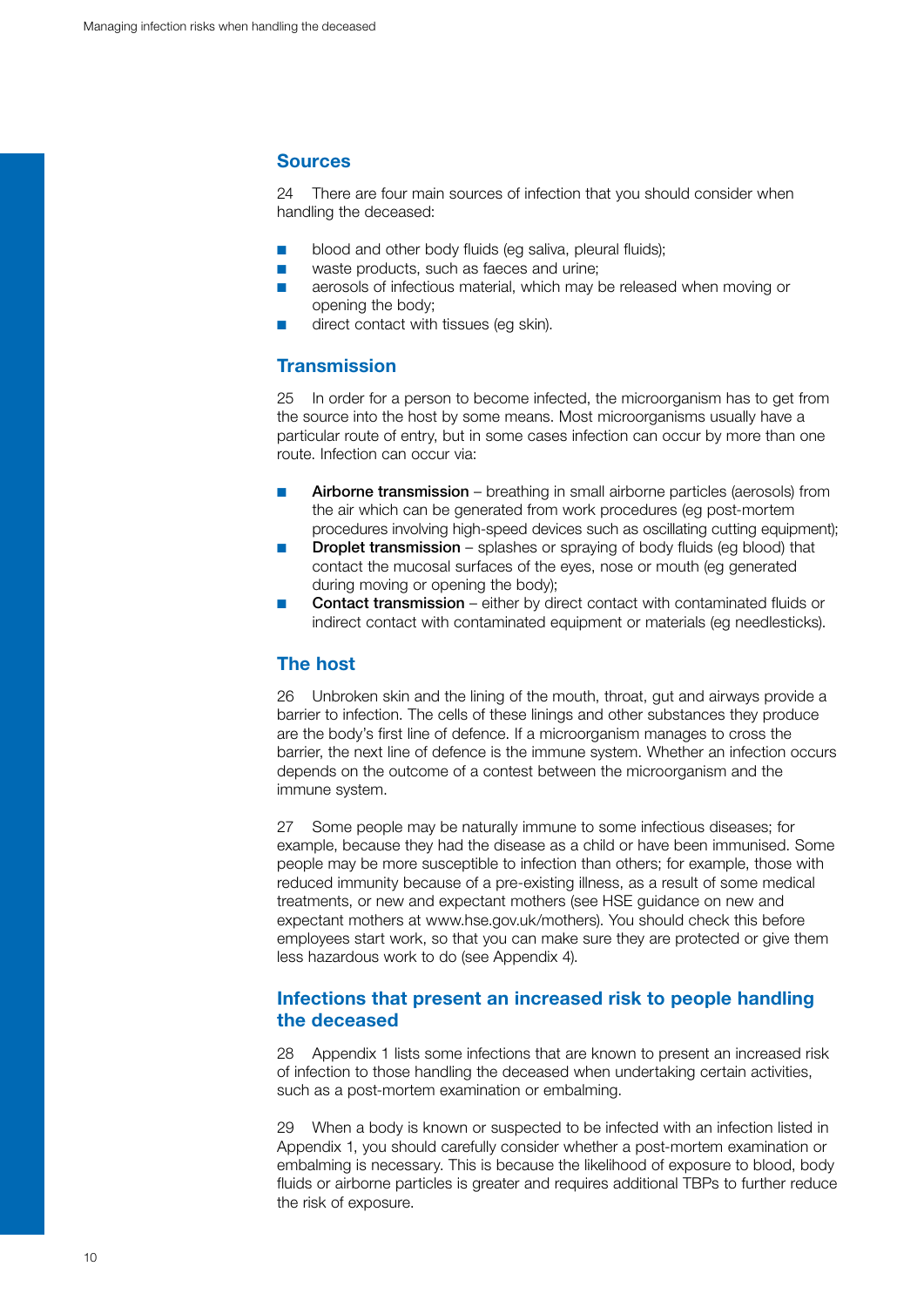30 You should make sure that all people coming into contact with the deceased during body transfers, post-mortem examinations, embalming, exhumations etc are fully informed of the risks and that safe working practices are followed.

31 Post-mortem examinations and embalming should not be carried out on the deceased known to be infected with the most hazardous microorganisms (eg *Ebola* virus) except under exceptional circumstances (eg for clinical or medico-legal reasons), and then only by specialised units (see Public Health England guidance, *Ebola: Information for the funeral industry, coroners' offices and pathology departments*).6

#### How to carry out a risk assessment

#### Identify the hazards

32 You should consider how your employees or others entering your premises might be exposed to a risk of infection. You should identify the hazards and how the activities, processes or microorganisms could cause harm to health. For example, take into account direct contact with the deceased as well as contact with objects such as contaminated sharps, soiled work surfaces, clothing, coffins, soil, vehicles etc that may have become contaminated with infectious microorganisms. Your risk assessment should cover:

- the condition/presentation of the deceased;
- which microorganism(s) may be present:
- the routes of transmission (ie airborne, droplet or contact) and their infectious dose (ie minimum number of microorganisms required to cause infection);
	- the information contained in the hazard notification sheet (see Appendix 2);
- the clinical history of the deceased;
- where available, the prevalence of particular infections in the community;
- the nature of any likely contact with the body, including the amount of leakage and potential contamination of clothes, equipment or contact with blood or body fluids;
- the susceptibility of individual people working in the premises;
- the severity of the disease(s);
- health surveillance and immunisation available for staff undertaking the task (ie whether prophylactic treatments are available).

#### Decide who might be harmed and how

33 For each hazard, you should consider who might be harmed to help identify how best to control the risk. In addition to people directly involved in the work, the assessment should consider people who may be affected by the work; for example, those who may be at increased risk, such as new and expectant mothers or those who may be immunocompromised. People who could be exposed to the deceased or contaminated materials/areas include not only trained staff at your premises but also visitors such as police, students and families of the deceased or contractors, including cleaners.

34 Once you have identified the source(s) and routes of infection in your workplace, you should consider how likely infection is to result from the nature of the work. Your assessment should consider:

- the task being undertaken and how levels of contamination may change (eg they are high during a post-mortem examination or embalming, but low once the post-mortem or embalming room has been cleaned and decontaminated);
- where the task will be carried out, including the local layout and a practical route for movement of work and people;
- whether the task could create aerosols, splashes or will require the use of sharps;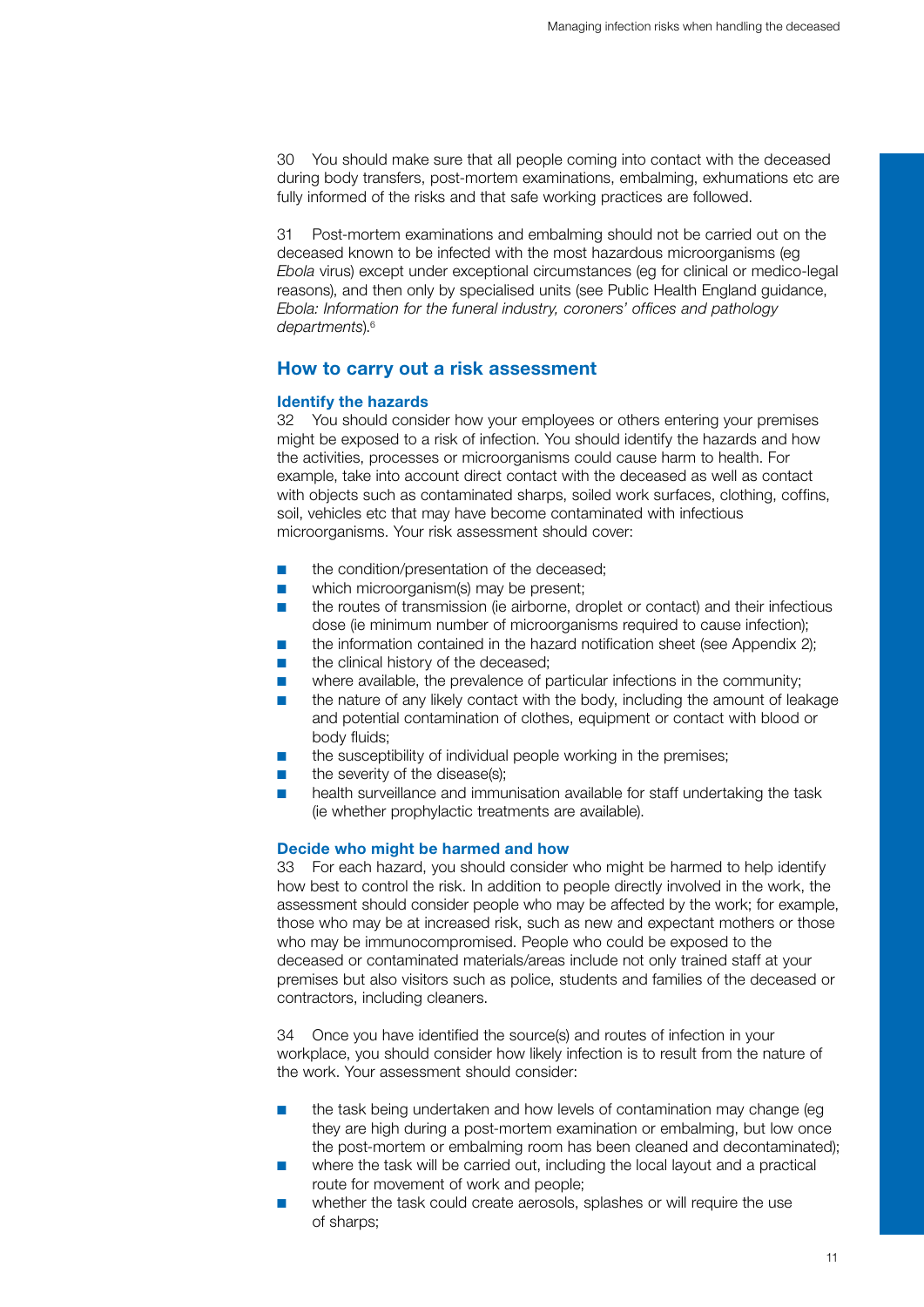- what equipment will be used, whether equipment is shared and how it will be decontaminated (if not single-use);
- who will carry out the task and whether they are part of any vulnerable group;
- whether others could be affected by the task, eg cleaners or contractors;
- whether the work is routine, one-off, undertaken out of hours and/or by lone workers;
- how much infectious material (ie body fluids) is being handled;
- how many people are exposed.

#### Evaluate the risks

35 After you have identified the hazards and who may be harmed, you should estimate the level of risk and specify the measures needed to prevent or control exposure as far as reasonably practicable, including making sure that existing precautions are adequate.

36 When deciding whether existing measures are adequate or further controls are necessary, you should evaluate the suitability and effectiveness of working facilities and working practices for staff and others. Where assessments identify the need for improvements, you should plan how to do this and make sure these plans are put into action.

37 As part of your risk assessment, you should consider whether it is possible to eliminate the hazard by:

- changing the way you work so the activity/equipment that exposes your employees to a source of infection is no longer used;\*
- modifying your work to remove specific hazardous by-products or waste.

38 If you cannot prevent exposure, then COSHH requires that you adequately control it. This means controlling the risk of infection to a level that will not harm someone's health.

39 Controlling the risks of infection involves a number of basic measures (SICPs) that you should apply to most activities in the areas where work is carried out and to the equipment or tools that are used. Additional measures (TBPs) and/or specific measures may be required for post-mortem examinations, embalming and exhumation, and these are explained in the relevant sections.

40 For control measures to work, you should provide information, instruction and training for your employees so they know about the risks you have identified and the measures you have put in place to control exposure. They need to know and understand when and how to apply the controls, including the use of personal protective equipment (PPE) and what to do in an emergency.

#### Record your significant findings

41 You should make a record of your significant findings – the hazards, how people might be harmed by them and what you have in place to control the risks. Any record produced should be simple and focused on controls.

42 If you have five or more employees, you are required by law to write down your findings. Employers often incorporate them in their safe working practices. These procedures are then used as working documents for managers, employees and safety representatives.

\*For example, developments in technology mean that digital autopsies/body scanning can now be carried out in certain circumstances. However, in many cases this is not sufficiently detailed to replace the need for a physical post-mortem examination.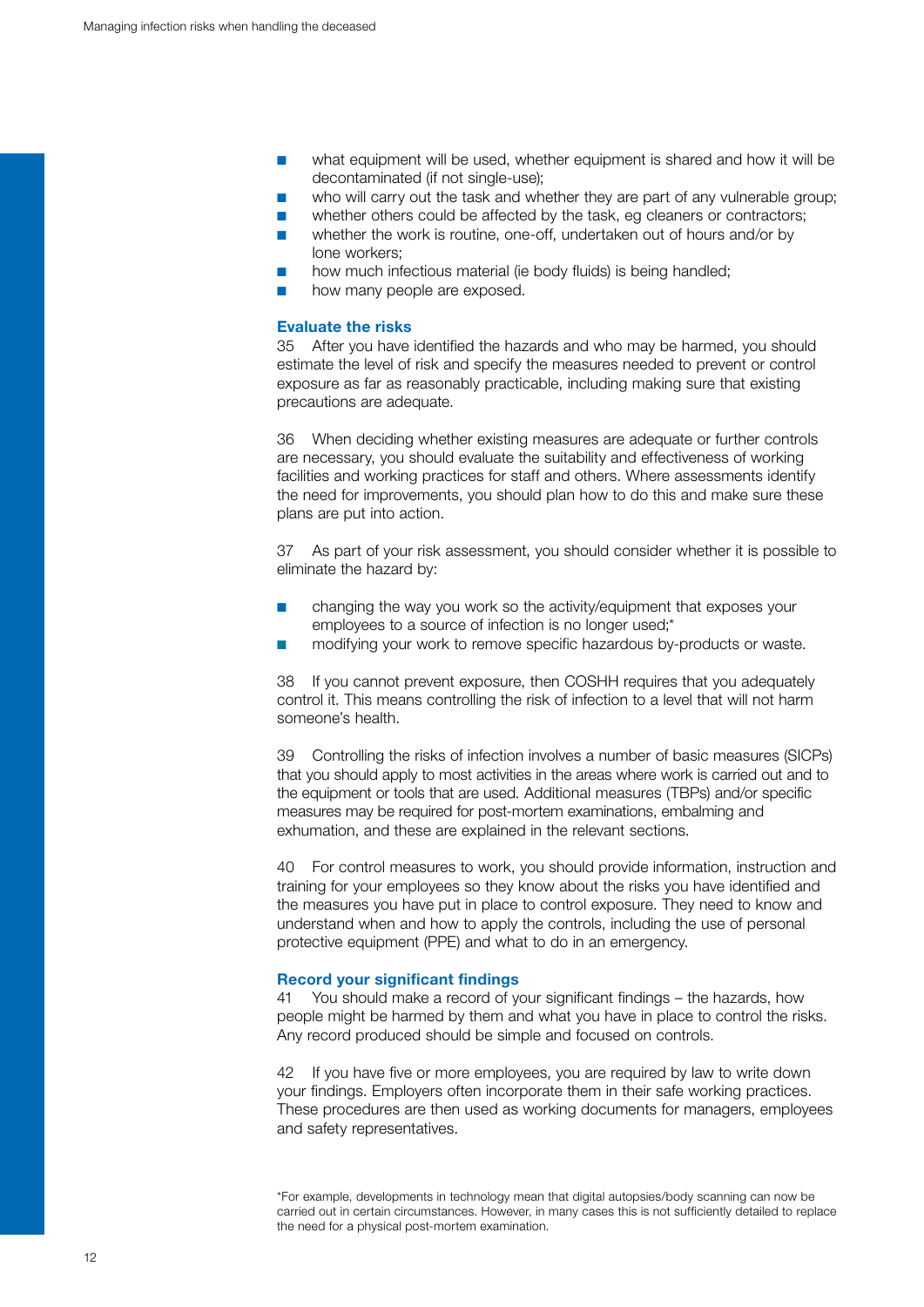#### Review your risk assessment and update it if necessary

43 Employers should review their risk assessments regularly to check that they are still valid. Remember, risk assessments are living documents. They should reflect any changes in the work that you do, and any new equipment that is used or a new work activity if this changes the risk or leads to new hazards being introduced. Some useful things to consider when reviewing are whether:

- safe working practices are relevant to the current work being undertaken at the premises;
- equipment such as PPE for particular activities is available, fit for purpose, worn properly, correctly fitted, stored safely and properly disposed of;
- staff have received appropriate information, instruction and training about their work;
- the system for reporting and responding to accidents, incidents and cases of occupational disease is in place and being followed (see Appendices 5 and 6).

44 It is important to learn from situations when things go wrong. The risk assessments should be reviewed in the light of any accidents or relevant incidents that have occurred.

45 If you identify gaps in your risk assessment you should revise it and make any necessary changes. As an employer you should also make practical checks to ensure that staff and visitors are following safe working practices. By actively monitoring whether systems are working you can improve them rather than wait until something goes wrong. This is an important part of a successful monitoring regime and part of a line manager's responsibility. For more information on managing health and safety and risk assessment, see HSE guidance at [www.hse.gov.uk/managing/](http://www.hse.gov.uk/managing/) and [www.hse.gov.uk/risk/index.htm.](http://www.hse.gov.uk/risk/index.htm)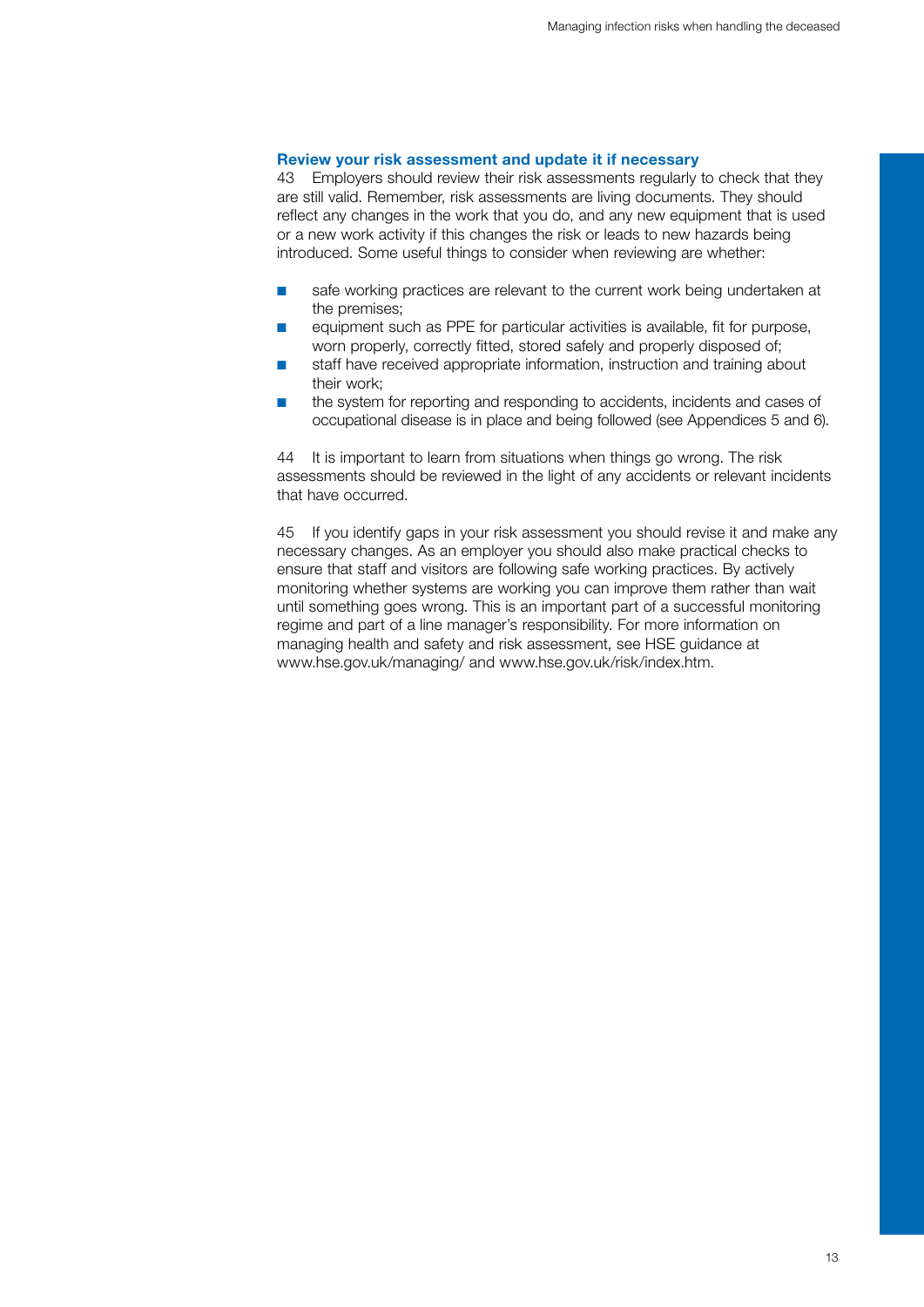# <span id="page-13-0"></span>Training and competence

46 This section explains and emphasises the importance of providing information, instruction and training to employees, contractors and visitors. They need to know the safe working practices and procedures applicable to them while working in, or attending, the mortuary, post-mortem room, funeral premises or undertaking an exhumation. This section also explains the importance of making sure that employees are competent to carry out activities that may expose them to infectious microorganisms.

47 The extent of the information, instruction and training will vary according to the complexity of the hazards, risks, processes and controls associated with the activity. For example, given the increased risk associated with invasive procedures on the deceased such as post-mortem examination and embalming, the training should be more detailed and supported with appropriately detailed documentation. For more basic activities, such as simple handling of the deceased, the information, instruction and training, as well as records of this having been provided, may be appropriately captured in a single code of practice or local rules. The measures taken to demonstrate competence should be similarly proportionate to the level of risk and complexity of the task.

#### Information, instruction and training

48 Employers are required to identify particular staff needs, including any gaps in knowledge and/or experience and provide the necessary information, instruction and training. This information could be given in the form of verbal instructions or it may form part of written job instructions/the local code of practice or safe working practices.

49 You should also encourage employees to obtain any relevant vocational and educational qualifications; for example:

- Anatomical pathology technologist The Royal Society of Public Health provides the recognised basic qualifications for APTs, the Level 3 and Level 4 diploma in anatomical pathology technology. Qualifications are awarded after assessment by written examination, practical assessment and submission of a portfolio. Higher qualifications have been approved by Modernising Scientific Careers. These qualifications are recognised by the UK Accreditation Service (UKAS).
- Funeral and embalming industry The Diploma in Funeral Directing or other relevant qualifications offered by the British Institute of Embalmers, the Institute of Cemetery and Crematorium Management (ICCM) Diploma, the Scottish Vocational Education Council (SCOTVEC) or the Business and Technology Education Council (BTEC).

50 As well as providing information and training for staff regularly involved in routine activities, others who may visit the workplace, such as the police, cleaners or porters, should be provided with appropriate information and instruction on the hazards they may face and what to do about them. This is particularly important where managers are not responsible for the recruitment and supervision of such staff; for example, when work is contracted out.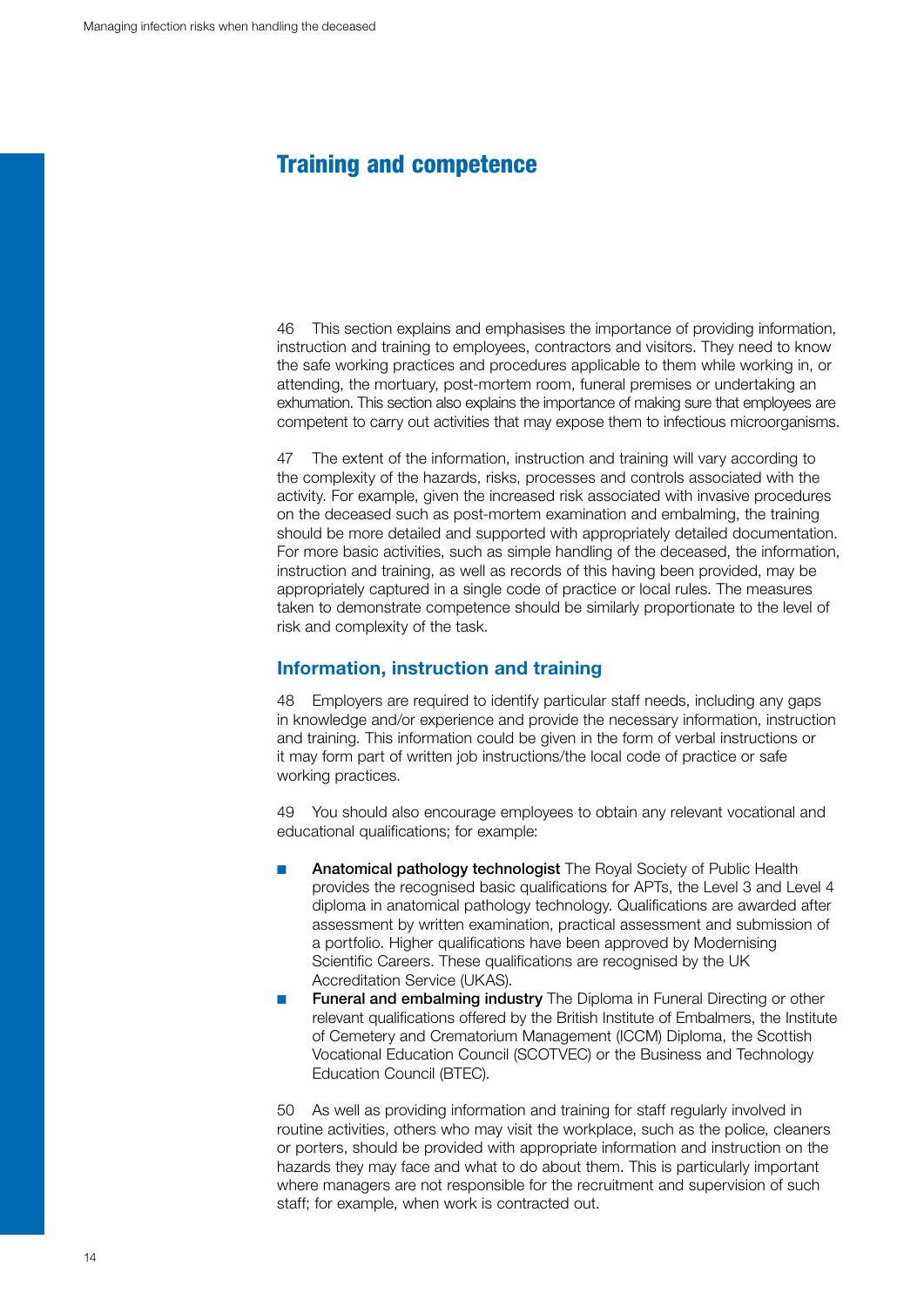#### **Competence**

51 Completion of a training programme does not automatically mean that users are competent and able to do their job safely. To make sure that risks from work with the deceased are being adequately controlled you should assess the employee's understanding of their information, instruction and training (ie competence). The competence assessment measures a trained user against a set benchmark.

#### What is competence?

Competence is the combination of training, skills, experience and knowledge that a person has and their ability to apply them to perform a task safely. Other factors, such as attitude and physical ability, can also affect someone's competence.

52 Competence can be assessed in different ways. It can involve simple written or verbal tests of knowledge; observing people using the skill that has been taught; collecting evidence of demonstrated skills for assessment; or setting up an assessment exercise to test how they act and respond to a situation. The method used should be appropriate for the knowledge, skills and competence level needed for the task.

53 Training and assessment are not one-off exercises; unless they are periodically repeated there is a risk that the competence of the users will diminish over time. There is no defined period in which refresher training and assessment should be performed as it will depend on the complexity and risks associated with the work.

#### Information, instruction and training for handling the deceased with an increased risk of infection

54 Where employees are carrying out invasive procedures, such as post-mortem examinations or embalming, on the deceased known to be or suspected to present a risk of infection (ie the infections listed in Appendix 1), you must provide additional information, instruction and training.

55 Employees may already have done this training as part of the relevant vocational and education qualifications (eg a specific module of a qualification that focuses on increased-risk activities). Alternatively you can assess this based on the employee's level of experience and therefore competence in carrying out these types of procedures and their level of understanding of the risks involved.

#### Employees carrying out increased-risk activities should:

- be aware of the risks involved with carrying out invasive procedures on the deceased who present an increased risk of infection;
- understand how to implement TBPs:
- be competent in carrying out such procedures;
- make sure the appropriate PPE is worn;
- make sure there is plenty of time to carry out the procedure at a slower rate to prevent contamination and likelihood of exposure to any infection;
- work as part of a team, where required;
- make sure tools and equipment are put in a safe place to prevent any injuries to other members of the team.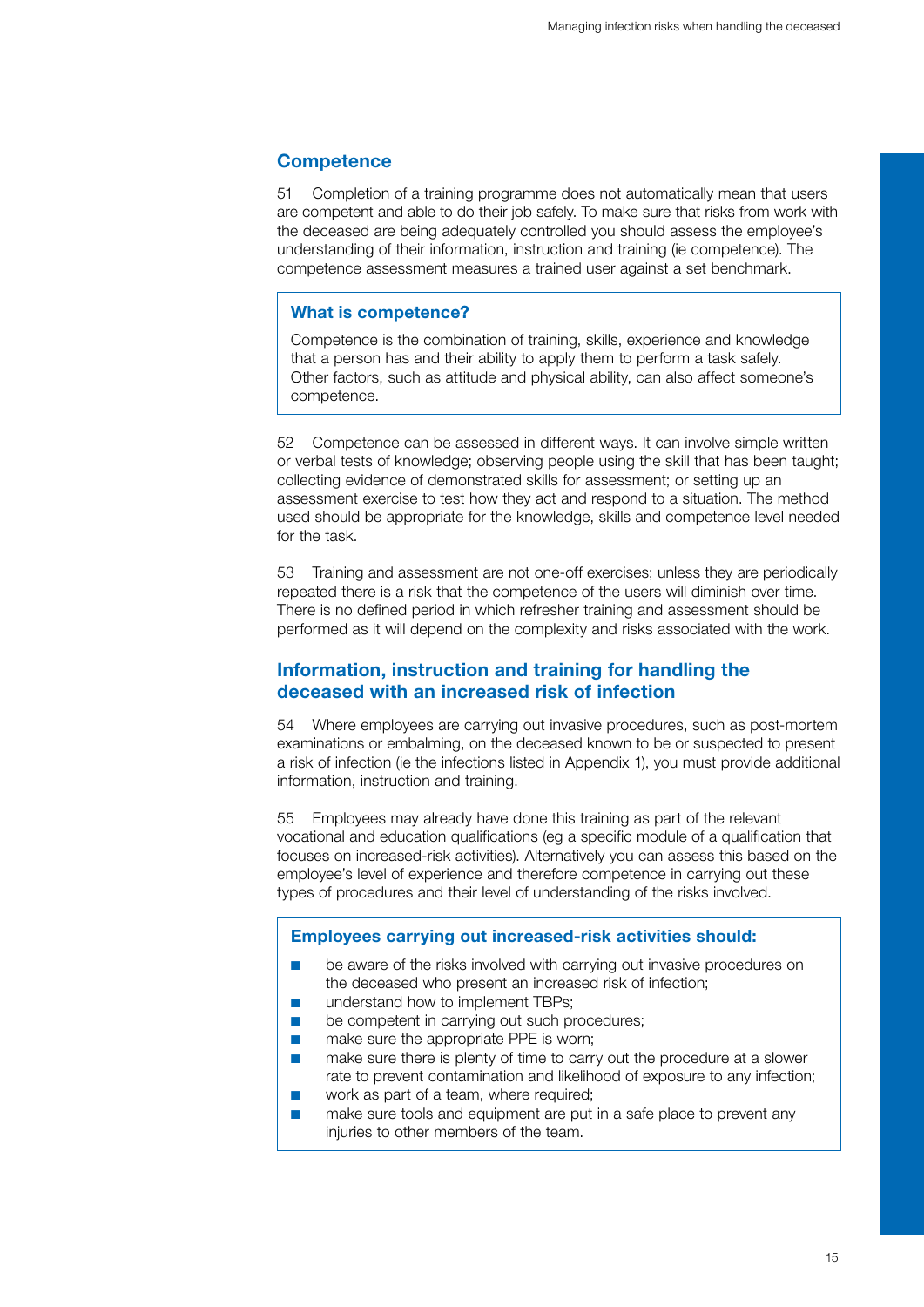#### **Monitoring**

56 The overall responsibility for health and safety in mortuaries, post-mortem rooms and funeral services rests with the employer, who can appoint a competent person, including a member of staff, to help them implement the legal requirements. Employers must therefore make arrangements to manage health and safety. This can be done effectively only with line management communication.

57 To carry out their job effectively, designated safety managers need:

- appropriate training in safety procedures and requirements;
- authority from their line management;
- sufficient time to carry out their duties.

58 Many funeral service businesses are likely to be small- to medium-sized and operate using a small team of similarly qualified employees. Even if this is the case, it is possible to allocate responsibility for health and safety to a named member of the team. This may be the premises manager within a small business. The responsible person should make sure that sufficient time has been allowed for health and safety-related planning and decisions.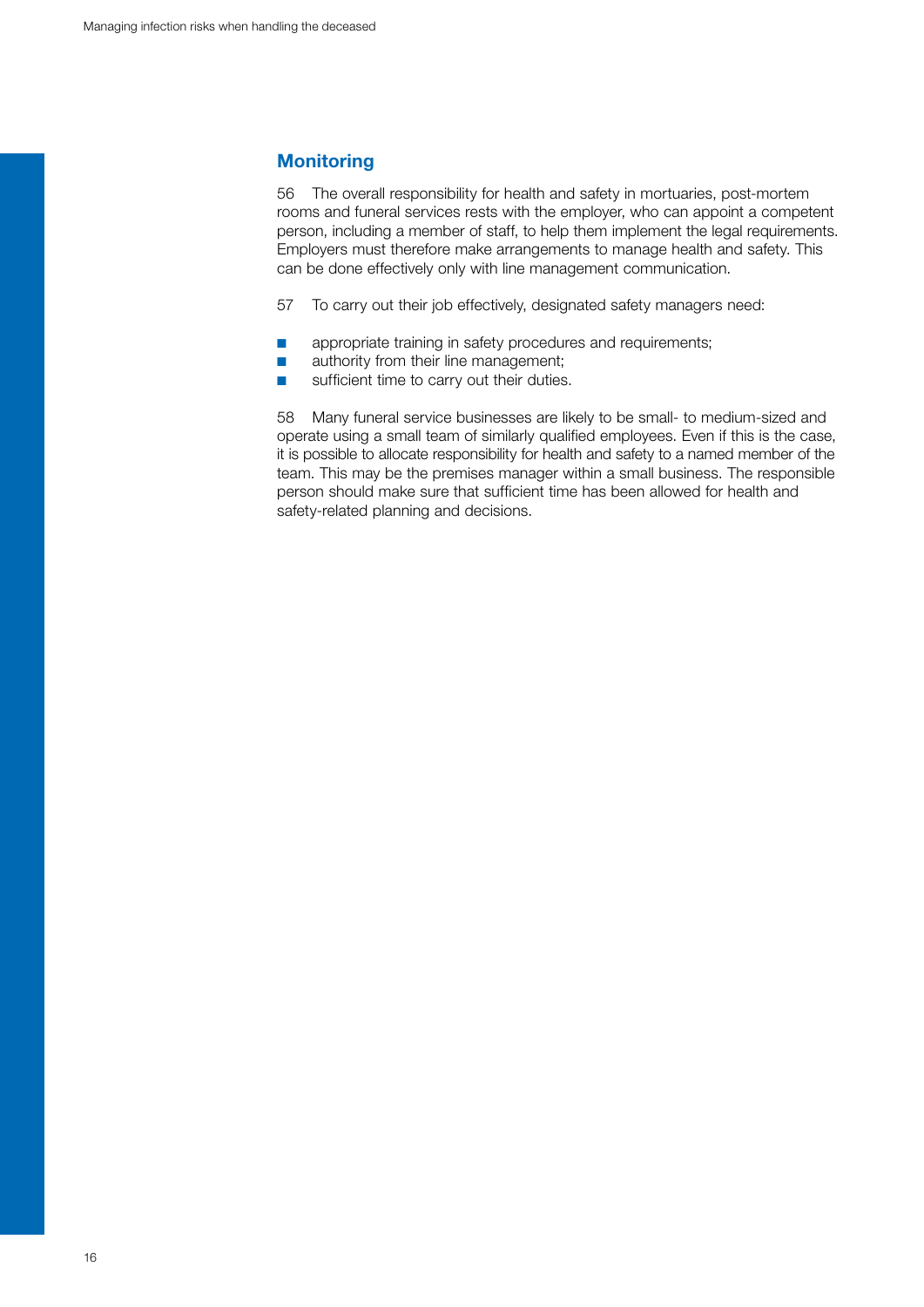## <span id="page-16-0"></span>Infection control precautions

59 Standard infection control precautions (SICPs) were developed to manage the risks of infection from patients in healthcare settings, but they are also applicable as a means of controlling the risks of infection from the deceased. This section also explains when to apply additional precautions, known as transmission-based precautions (TBPs). These have been adapted from *The NHS Scotland national infection prevention and control manual*7 and tailored for work with the deceased.

#### Standard infection control precautions

60 SICPs are the basic infection prevention and control measures that should be used at all times, whether infection is known to be present or not, to ensure the safety of workers and visitors.

61 SICPs are a combination of organisational arrangements, safe working practices, use of PPE, and the application of appropriate behaviours. Their application should take account of the task being performed, the level of interaction and/or the anticipated level of exposure to blood and/or other body fluids.

62 SICPs can be categorised into nine areas which are applicable to work with the deceased:

- safe management of the environment;
- location for handling the deceased and assessment for infection risk;
- PPE;
- hand washing:
- safe management of equipment;
- safe management of blood and body fluid spillages;
- occupational safety: prevention and exposure management (including sharps);
- safe management of linen (including uniforms or work clothing);
- safe disposal of waste (including sharps).

#### Implementation of standard infection control precautions

#### Safe management of the environment

63 To minimise the inadvertent spread of contamination by people or equipment in mortuaries, post-mortem rooms and funeral premises, you should ensure that 'clean' and 'dirty' areas and activities are separate. Table 1 provides examples of clean areas, dirty areas and transition zones (these are areas where staff and visitors can change in and out of appropriate PPE before moving between clean and dirty areas).

64 You can separate clean, dirty and transition areas by different means including a physical barrier, signage or floor marking. Where barriers are used they should be clearly visible and minimise unnecessary movement of people and materials within the facility (eg by diverting non-essential activities away from areas where the deceased are handled). You can also minimise contamination of clean areas by implementing a one-way flow from clean to dirty areas.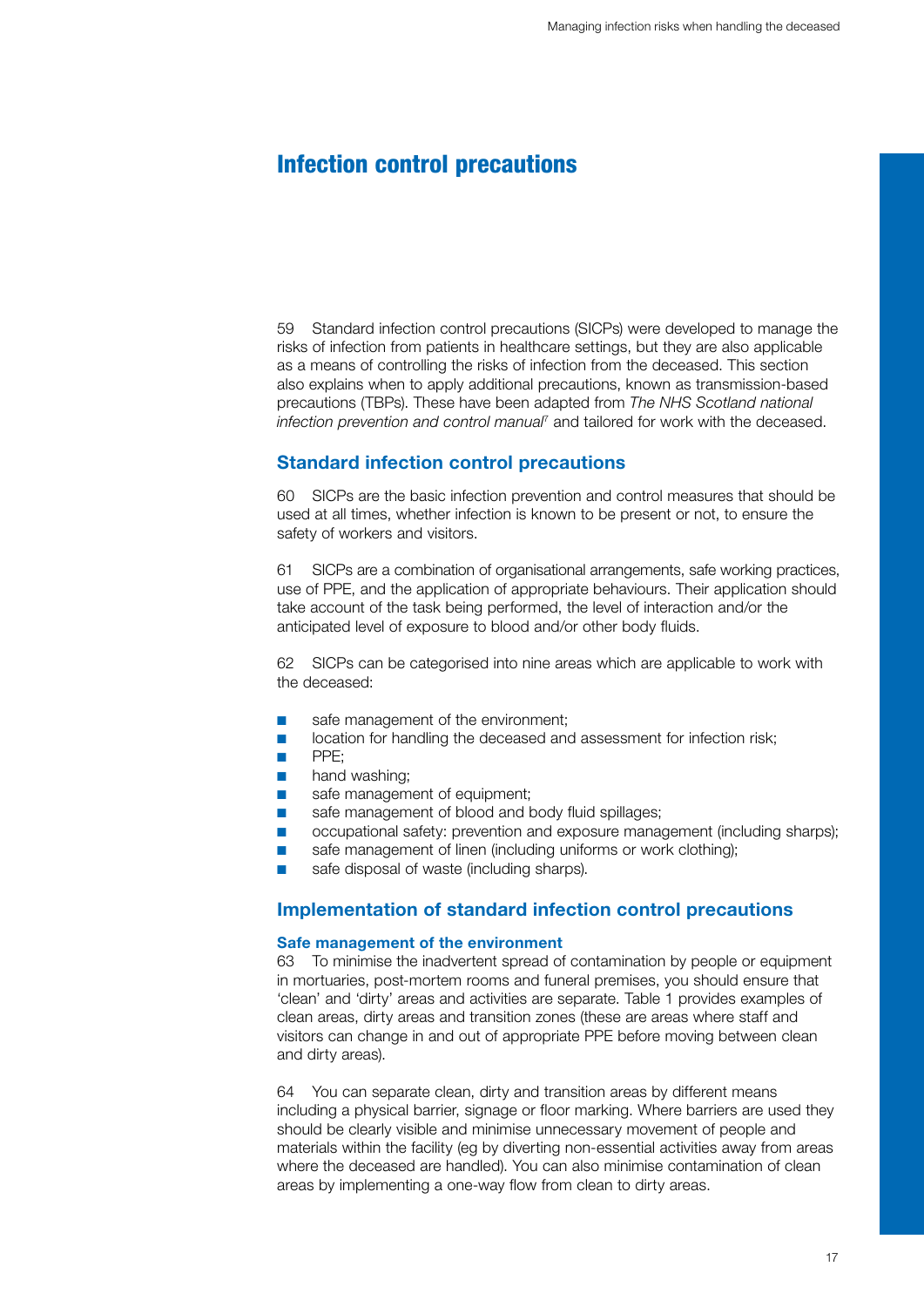| Clean areas                                  | <b>Transition zones</b>                           | Dirty areas                                         |  |
|----------------------------------------------|---------------------------------------------------|-----------------------------------------------------|--|
| Reception and waiting areas                  | Showering facilities                              | Post-mortem room                                    |  |
| Viewing rooms and holding<br>rooms           | Washing facilities                                | Hygienic preparation/<br>embalming room             |  |
| Stock and linen stores                       | Storage areas for reusable<br>protective clothing | Utility room (eg housing<br>contaminated materials) |  |
| Offices, staff rooms and<br>canteens         | Changing rooms                                    | Refrigerators in body storage<br>area               |  |
| Post-mortem examination<br>observation areas | Clinical waste bin storage area                   | Soiled protective clothing<br>discard area          |  |

Table 1 Examples of area separation for infection control

65 Warning notices (eg relating to risk of infection) are required at the points of access to and exit from the dirty areas. Where the infection risk is low and separate rooms are not practical (eg due to space constraints), you can devise and implement procedural arrangements to segregate clean and dirty activities. This could involve undertaking the clean and dirty work at different times of the day, interspersed with appropriate cleaning and disinfection steps between the changes of use.

66 Where possible, you should set aside a clean area where employees can take breaks, and prepare and eat food and drink (eg a staff room). This should be separate from the dirty areas but convenient for access from both the working and washing facilities. Where it is not possible to set aside a separate area, you should organise the work into suitable periods of time to allow employees to take breaks. However, employees should not be allowed to take breaks in dirty areas.

#### Location for handling the deceased and assessment for infection risk

67 Your risk assessment should consider the most appropriate location for handling the deceased depending on their condition. This minimises the potential for cross-contamination of the area and makes cleaning easier after the handling is complete. You should also consider who is most appropriately qualified or trained to undertake the handling of the deceased depending on their condition and the procedures to be undertaken.

#### Personal protective equipment

68 Employers have duties concerning the provision and use of PPE at work. This includes selection, provision, training and use of PPE that is appropriate to manage the risks from handling the deceased (eg gloves, eye protection, face masks and, in some instances, respiratory protective equipment (RPE)). When selecting PPE, you should make sure it is CE-marked and that it suits the user in terms of size, fit etc and is appropriate for activities involved in handling the deceased.

69 Your risk assessment for procedures or tasks involving handling the deceased should identify the routes of any likely exposure and the type of PPE to be worn. You must make sure that users of PPE are instructed and trained in its use and that it is maintained, stored and cleaned appropriately and available at all times. PPE should be located close to its point of use and stored in a clean, dry area until required for use.

70 A supply of suitable single-use gloves in various sizes and materials should be readily available. You should consider the potential for workers to become sensitised to latex; select the most appropriate gloves based on a risk assessment and HSE's guidance at [www.hse.gov.uk/skin/employ/gloves.htm](http://www.hse.gov.uk/skin/employ/gloves.htm). Other materials, such as nitrile, are available and latex should be used only if the gloves are lowprotein and powder-free. Perforated or split gloves should be changed immediately and you should wash your hands before putting on a new pair.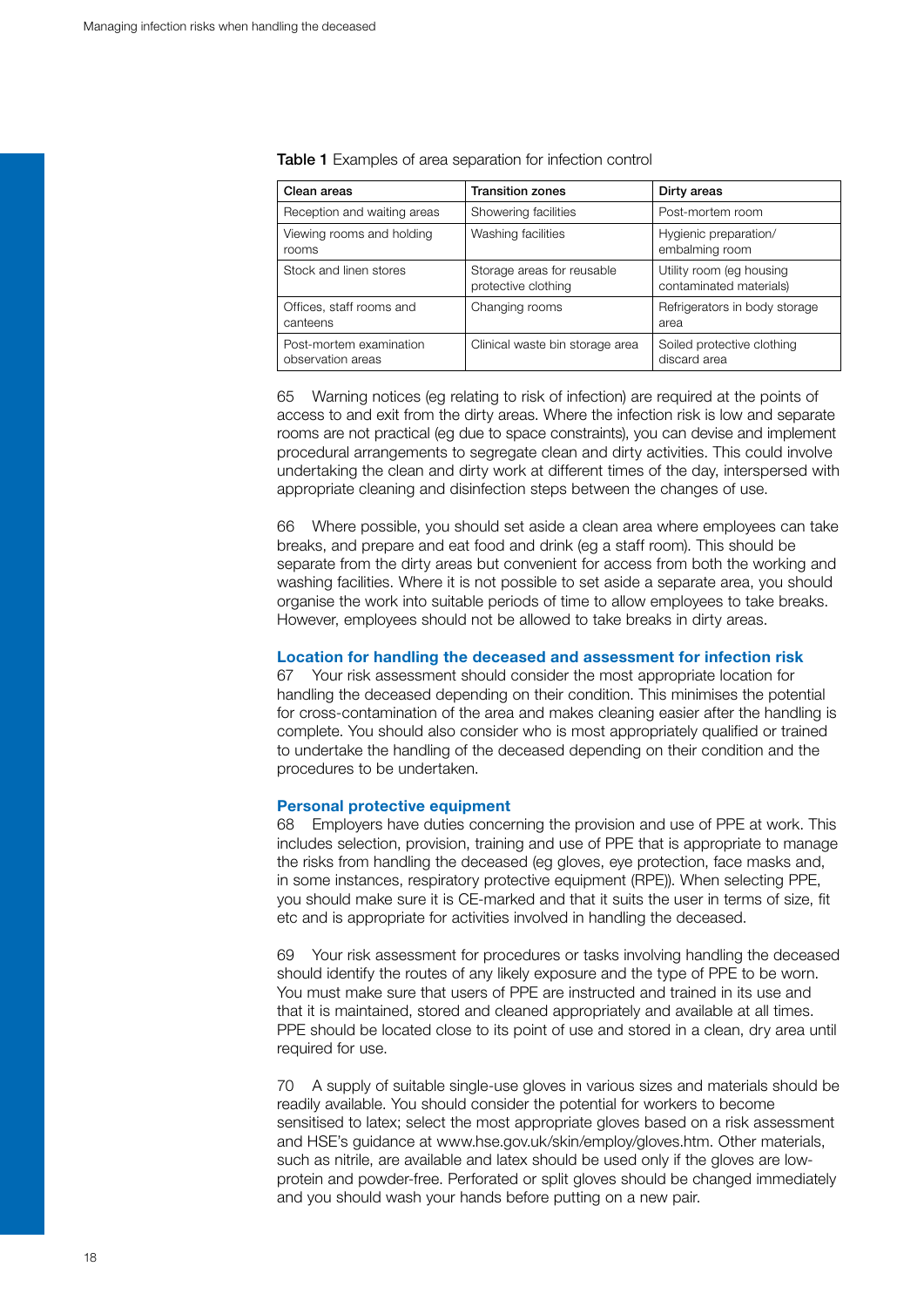71 For reusable PPE (eg heavy-duty gloves, visors and aprons) you should specify the arrangements for decontamination during periods of work (eg washing blood or other body fluids from heavy-duty gloves). Further information on cleaning and disinfection is provided in Appendix 3.

72 Dispose of single-use PPE after use in the correct waste stream (eg healthcare or domestic waste) in a dedicated and appropriately labelled container.

73 Where required, provide staff and visitors with appropriate PPE. There should be suitable, separate storage for work and outdoor clothing and adequate space for PPE. Where risk assessment identifies that changing and shower facilities are required (eg staff working in the post-mortem and embalming room), these should be situated so they do not themselves become contaminated. They should be appropriate for the type and scale of work (eg sufficient to accommodate the number and frequency of workers) and designed to prevent the spread of contamination from PPE to personal clothing.

74 Employees should remove any PPE and contaminated clothing when they leave a dirty work area. People should not enter clean areas wearing PPE.

#### Hand washing

75 Washing hands is an important practice in reducing the transmission of infectious microorganisms. Clean hands with soap and warm water after contact with body fluids, after touching the deceased, and after touching the immediate surroundings of the deceased. To help with hand washing, remove all hand and wrist jewellery. Fingernails should be clean and short, and artificial nails or nail products should not be worn. Cover all cuts or abrasions with a waterproof dressing.

76 Skin care is an important consideration and should involve hands being dried thoroughly after hand washing with disposable paper towels, followed by an emollient hand cream during work and when off duty. For more information on hand washing, see the HSE poster at [www.hse.gov.uk/skin/posters/skinwashing.pdf](http://www.hse.gov.uk/skin/posters/skinwashing.pdf).

#### Safe management of equipment

77 Equipment is easily contaminated with blood, other body fluids, secretions, excretions and infectious microorganisms. Consequently, you must take care not to transfer infectious microorganisms when using communal equipment for different activities. Certain devices should be used only once and discarded safely (eg certain needles and syringes). Some devices may be used throughout a procedure while others may be communal and shared between individuals and activities. Reusable invasive devices (eg suturing needles) and non-invasive devices (eg transfer trolley) should be appropriately decontaminated between each use; after blood or body fluid contamination; at regular intervals as part of an equipment cleaning protocol; and before any inspection, servicing or repair. Further information on cleaning and disinfection is provided in Appendix 3.

#### Safe management of blood and body fluid spillages

78 Spillages of blood and other body fluids may present a risk of infection or cross-contamination of areas. Spillages should be decontaminated immediately by staff trained to undertake this safely. Responsibilities for the decontamination of blood and body fluid spillages should be clear and appropriate provisions of cleaning and disinfection equipment and materials made available. Appendix 3 provides further information about cleaning and disinfection.

#### Occupational safety: prevention and exposure management (including sharps)

79 A significant occupational exposure route is via percutaneous injury (eg injuries from needles, instruments or bone fragments), exposure of broken skin (eg abrasions, cuts or eczema) and/or exposure of mucous membranes including the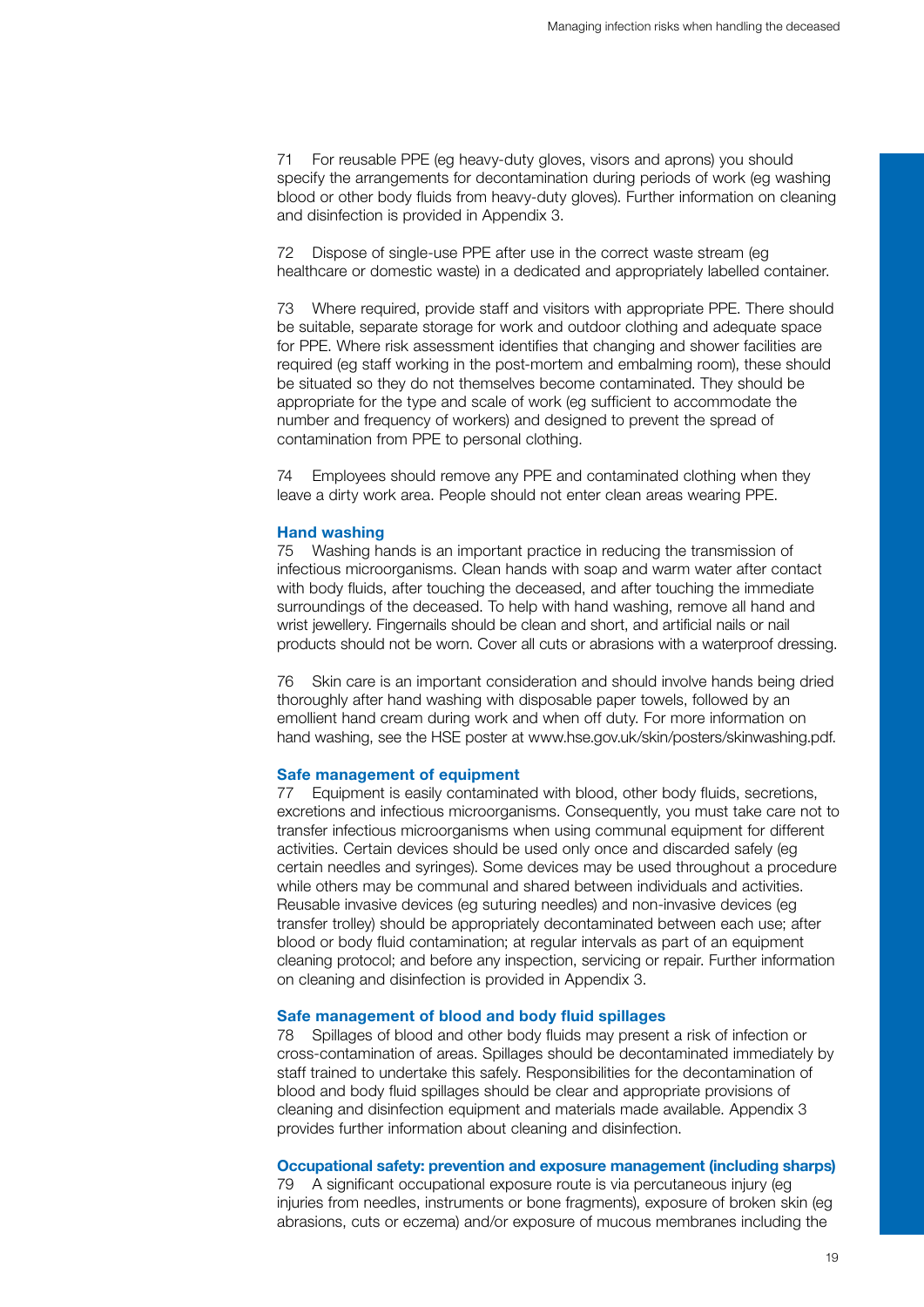eye from splashing of blood or other body fluids. There is a potential risk of transmission of an infectious microorganism from a significant occupational exposure and staff must understand the actions they should take when such an incident takes place (see Appendix 6).

80 *Health and Safety (Sharp Instruments in Healthcare) Regulations 2013: Guidance* for employers and employees<sup>5</sup> provides further information on the use of sharps with features or mechanisms to prevent or minimise the risk of accidental injury. Although this guidance is aimed at the healthcare sector it provides an effective means of managing the risk of infection from sharps in non-healthcare settings.

#### Safe management of linen (including uniforms or work clothing)

81 Store clean linen and clothing appropriately in a designated area and in sufficient supply for the scale of work. Dispose of any linen or work clothing that is unfit for reuse (eg badly torn).

82 Categorise any linen (eg sheets or blankets) used for transfer of the deceased at the point of use. For all used linen, provide a laundry container as close as possible to the point of use for immediate deposit. The used linen should not be:

- rinsed, shaken or sorted when removed from trolleys;
- placed on the floor or other surfaces (eg locker or table top);
- rehandled once bagged.

83 Do not overfill laundry containers and do not put inappropriate items in them (eg needles or used equipment).

84 Place all infectious linen or work clothing (ie that has been used for the deceased who are known or suspected to have been infectious and/or that is contaminated with blood and/or other body fluids) directly in a water-soluble or alginate bag and secure it. Then place it in a plastic bag and secure it before placing it in a laundry receptacle. Dispose of items that are heavily soiled and unlikely to be fit for reuse as clinical waste.

85 Store all used and contaminated linen in a designated safe area while awaiting collection or laundering. The storage should be lockable if it is in a publicly accessible area. A suitable frequency for collection or laundering should be in place to avoid a build-up of linen receptacles.

#### Safe disposal of waste (including sharps)

86 Waste generated from handling the deceased needs to be disposed of safely. Where the waste needs to be transported off-site via public roads, there are specific requirements that need to be met. Guidance on these requirements is available in *Safe management of healthcare waste*. 8 Although this guidance is aimed at healthcare, the principles are relevant to embalming and funeral services. For hospital post-mortem facilities, these arrangements should also align with the hospital trust's policies on waste disposal.

87 The deceased's clothing is usually passed to the family by hospital or funeral services staff, unless it is soiled. In this case discuss the issue sensitively with the family and if they do not wish it returned, dispose of it as healthcare waste.

88 Classify all waste from the post-mortem and embalming rooms as healthcare waste. Further guidance is available in *Safe management of healthcare waste*. You may dispose of any post-mortem samples that have been retained for histological examination when they are no longer needed, in line with the wishes of the deceased's family. The Human Tissue Authority provides further information on disposal in *Codes of Practice and Standards: Code B: Post-mortem examination*. 9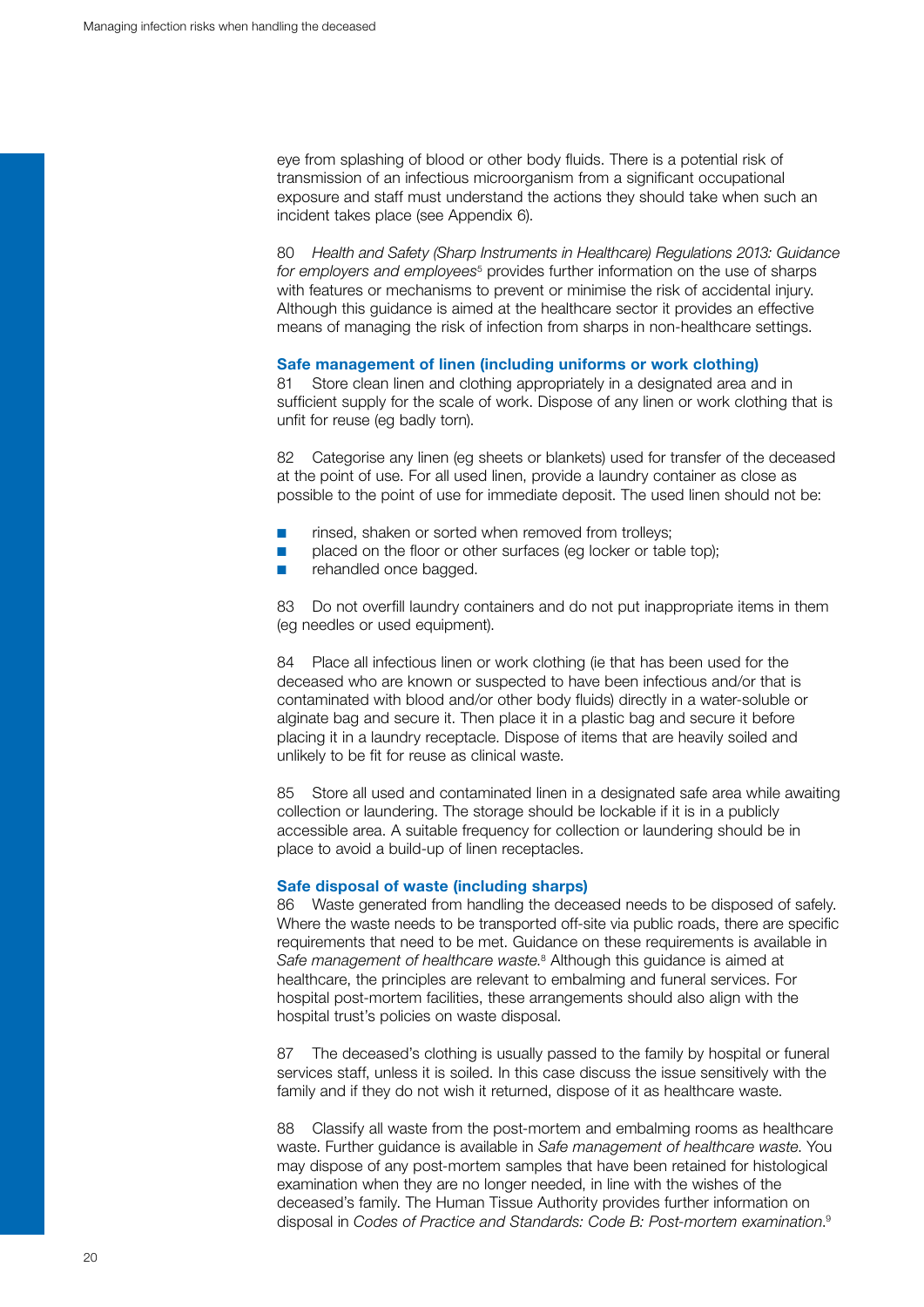#### Transmission-based precautions

89 Where SICPs are not considered sufficient to manage the risks of infection, usually because the deceased is known or suspected to be infected, additional precautions will be necessary. These are known as transmission-based precautions (TBPs) as the control measures required are selected on the basis of the route of transmission of the infectious microorganism. This can be via one of the following routes:

- airborne:
- droplet; or
- contact (direct or indirect) transmission.

90 Appendix 1 provides further information on the route of transmission for specific infections and microorganisms.

#### Airborne transmission

91 Airborne transmission is the transmission of infectious airborne particles (aerosols) of small size (less than 5 μm diameter). Particles of this size can remain suspended in the air for long periods of time and may be dispersed over large distances by air currents.

92 Although the risk of generating aerosols is minimal in the deceased, the processes involved in handling the deceased can themselves generate aerosols. In healthcare settings, these are referred to as aerosol-generating procedures. Similar procedures may be involved in post-mortem or embalming. Only certain infectious microorganisms are able to survive in aerosols and are known to be transmissible primarily by the airborne route (eg *Mycobacterium tuberculosis*).

#### Examples of airborne transmission-based precautions

- Segregate work with the deceased to a dedicated room away from other activities.
- Use of a dedicated bench with a smooth impervious surface fitted with local exhaust ventilation can reduce the risk of infection by inhalation.
- The traditional handsaw can provide a practical alternative to mechanical oscillating saws in certain circumstances and is less likely to generate airborne particles.
- Use of down-draught tables and ventilated visors can help prevent exposure to any infectious airborne particles where the assessment considers this appropriate.
- Use of adequate and suitable respiratory protective equipment (RPE) for post-mortem examinations is required where the assessment identifies a risk of exposure through airborne transmission.
- Placing a cloth or mask over the mouth of the deceased when moving them can help to prevent release of aerosols.

#### Droplet transmission

93 Droplet transmission is the transmission of droplets (5 μm to approximately 200 μm diameter) from the deceased to a susceptible mucosal surface or conjunctiva (eg eyes, nose or mouth) of another individual. Droplets of less than 20 μm can remain suspended in the air for many minutes, while droplets of more than 20 μm fall out of suspension in seconds. Droplets do not readily penetrate the lower respiratory system. The maximum distance for cross-transmission from droplets has not been definitively determined, although a distance of approximately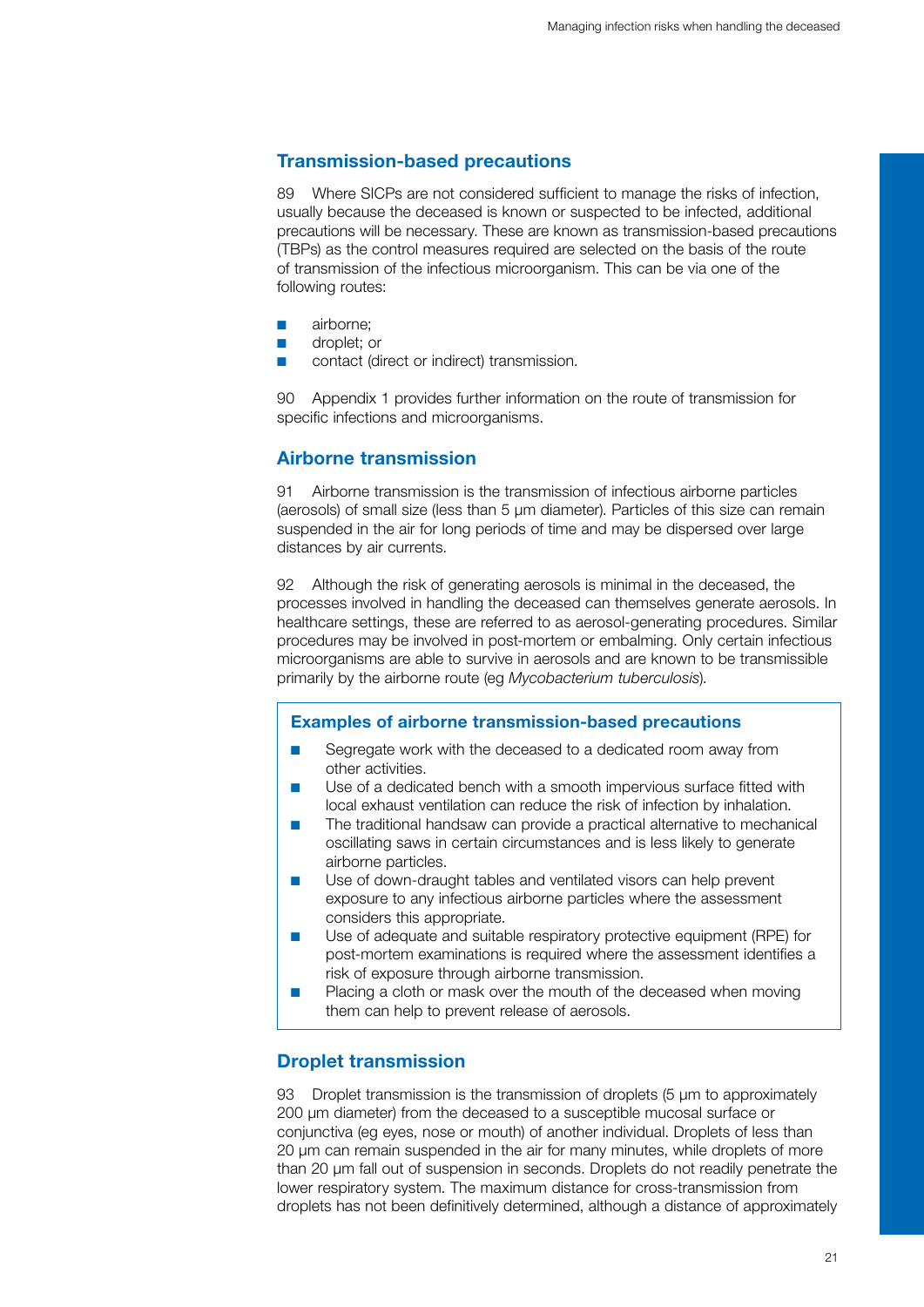1 metre around the infected individual has frequently been reported in the medical literature as the area of risk.

94 Droplets can be produced from the respiratory tract while moving or opening the body, and by procedures that cause splashing or spraying of body fluids. Examples of infectious agents transmissible by the droplet route include influenza virus and bacteria such as *Corynebacterium diptheriae* and *Neisseria meningitidis.*

#### Examples of droplet transmission-based precautions

- Avoid activities likely to cause splashing, such as washing down with high-pressure hoses, cleaning instruments under running water, and squeezing organs that have been removed from the body.
- Wear appropriate PPE that provides a physical barrier to droplets (eg surgical mask with eye protection, face visor).
- Use a dedicated area to avoid significant environmental contamination.

#### Contact transmission

95 Contact transmission is the most common route of transmission and consists of two types: direct and indirect.

96 Direct contact transmission occurs when microorganisms are transmitted directly from an infectious body to another individual without the involvement of another contaminated person or object (fomite). Direct contact transmission can occur, for example, when blood or other body fluids from an infectious body directly enter another individual's body through contact with a mucous membrane or via cuts and abrasions to the skin.

97 Indirect contact transmission occurs when microorganisms are transmitted from an infectious body to another individual through a contaminated object (fomite) or person. Indirect contact transmission can occur, for example, via a worker's hands if they do not perform hand hygiene between touching an infectious body or object and touching another individual; via communal equipment contaminated with blood and/or body fluids that has not been adequately cleaned or disinfected between use; and via surgical instruments or equipment that have not been adequately sterilised or disinfected between use.

98 Microorganisms transmitted primarily by the contact route (both direct and indirect) include blood-borne viruses and enteric bacteria.

#### Examples of contact transmission-based precautions

- Enclose the deceased in a leak-proof body bag if known or likely to leak body fluids.
- Use additional PPE such as double gloving (eg covering an inner surgeonstyle glove with a thicker outer glove which extends beyond the cuff of the gown).
- Wear heavy-duty gloves of elbow and shoulder length (if needed) and waterproof sleeve covers, where significant contamination is likely.
- Use a set of dedicated instruments for known, suspected infection cases to minimise the frequency of their use and the risk of transmitting infection.
- Use single-use instruments wherever possible for Creutzfeldt-Jakob disease (CJD) cases.
- Enclose the deceased's head within a large plastic bag during use of a bonesaw for post-mortem examination of CJD cases.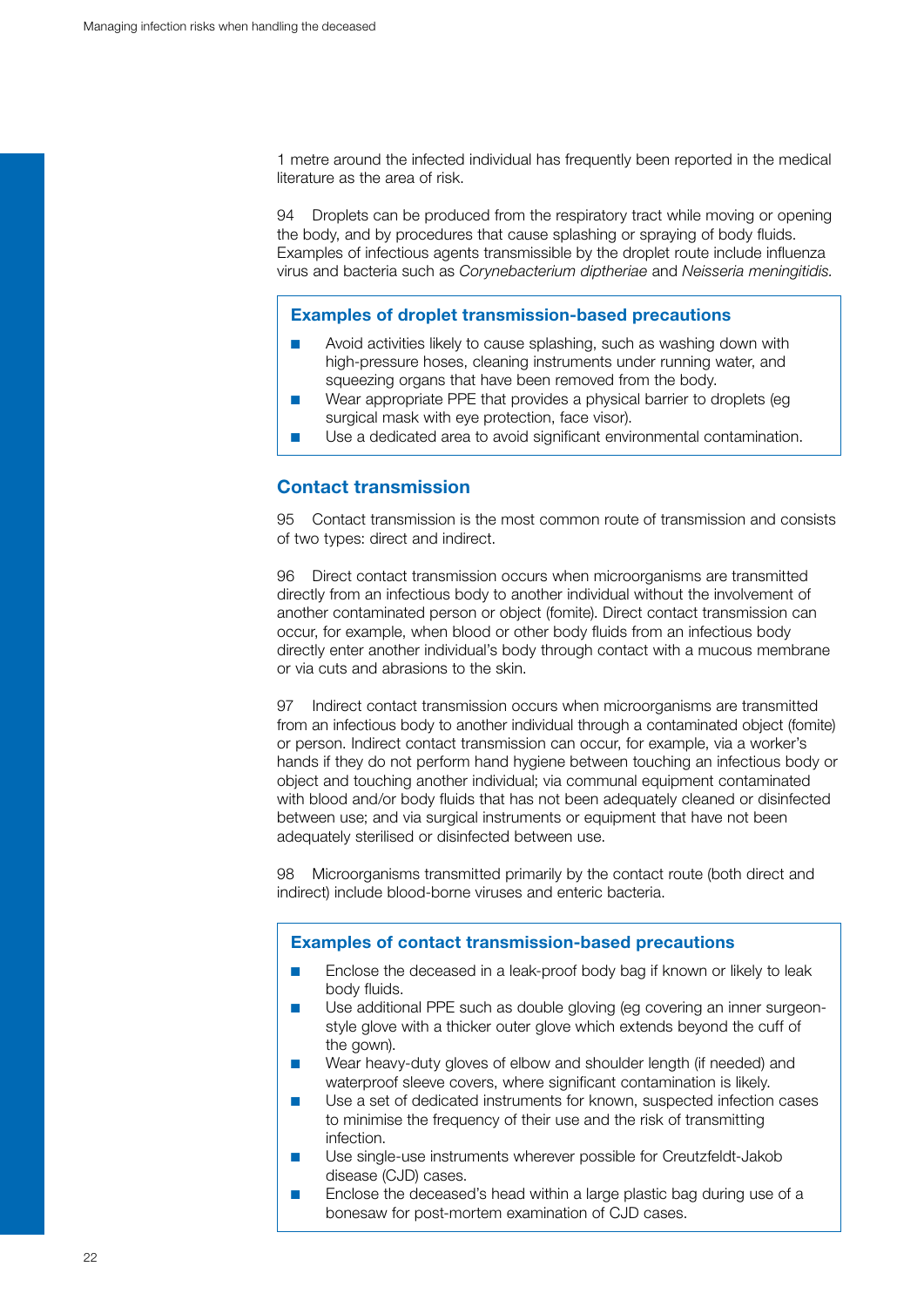# <span id="page-22-0"></span>Collection, transport and transfer of information related to the deceased

99 This section is aimed at those involved in the collection and transportation of the deceased, such as funeral service or ambulance staff. It explains the precautions to implement at this stage in the process to control the risk of infection. The collection and transportation may be from the community (eg a home or other premises) or from the mortuary.

100 A key component of this section is the importance of transferring appropriate information from different parties about known or suspected risks of infection from the deceased.

#### Initial collection of the deceased and appropriate transfer of information

101 Before collection of the deceased from the community or from a NHS or public mortuary, you should find out as much information as possible about the condition of the deceased and any potential infection risks.

102 When collecting a body from the community, the coroner, the doctor certifying the death or the medical examiner is best placed to provide this information. This information is essential to make sure the collection is adequately planned, co-ordinated and executed. This includes application or availability of any appropriate equipment (eg body bags) or control measures (eg PPE) that may be identified as being required.

#### Hazard notification sheet

103 To help with the exchange of appropriate and sufficient information, Appendix 2 provides a template for the type of information that should be provided with the deceased – this is known as the hazard notification sheet.

104 The hazard notification sheet is one way of providing those who will handle the deceased with the necessary information to do so safely. It is intended to highlight hazards associated with the deceased, which can include infection risk, implantable devices and radioactive sources. As the information is of a personal nature, it should be handled sensitively and shared only with those who need it to carry out an appropriate risk assessment and to enable appropriate precautions to be taken.

105 In some cases, the deceased may have requested that information relating to their health remains confidential. The General Medical Council provides information about the duty of confidentiality, which continues after a patient's death, in its general medical practice guidance *Confidentiality: Good practice in handling patient information*. 10 Whether and what personal information may be disclosed after a patient's death will depend on the circumstances. Where there is a known or suspected risk of infection, sufficient information must be provided to enable people handling the deceased to supplement the SICPs with appropriate additional precautions to minimise exposure. Although is is helpful to provide the specific details of the infectious agent, it is not essential. However, you should provide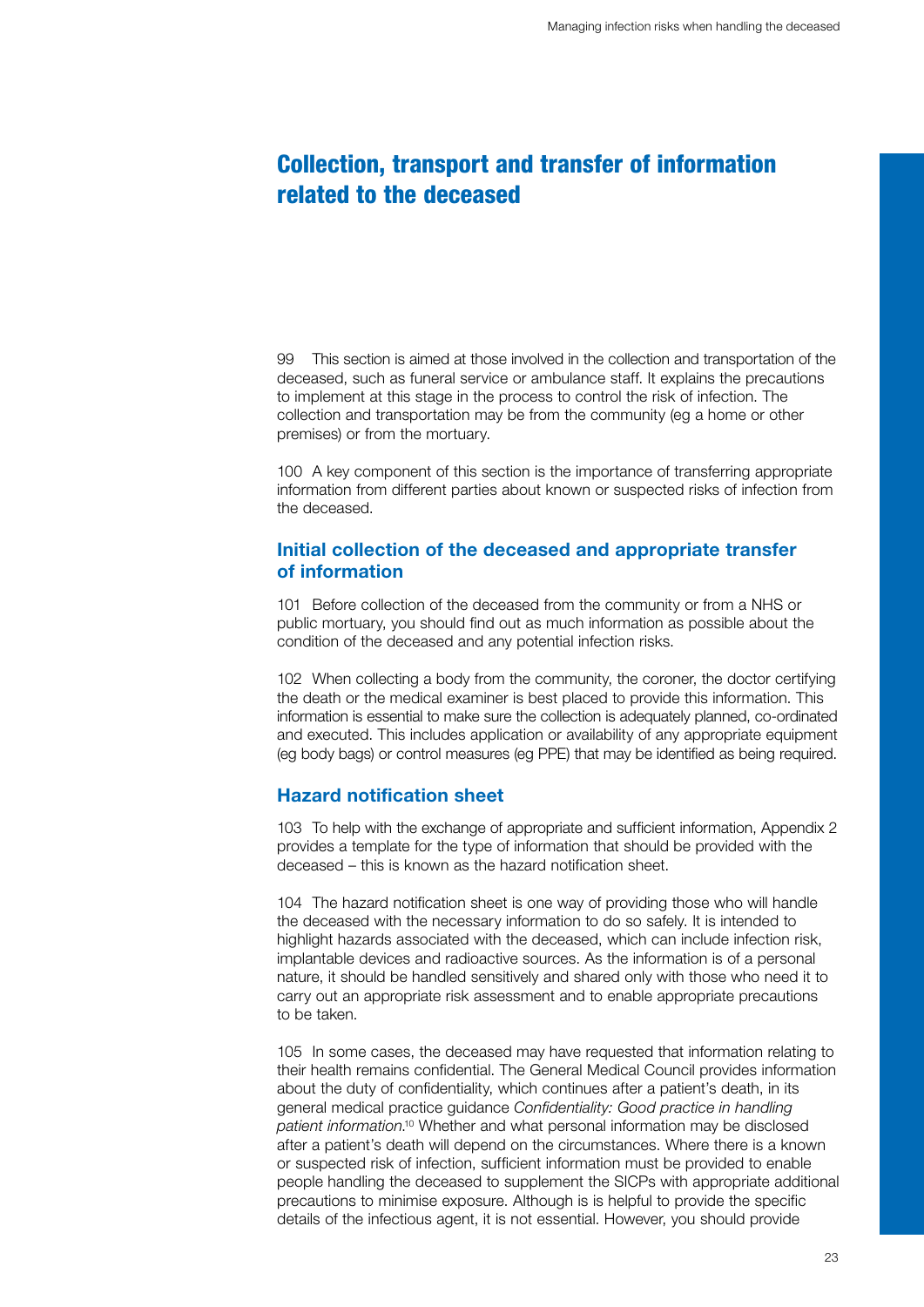details of the likely routes of transmission (eg airborne, droplet and/or contact) along with any other information relevant to the safety of those handling the deceased.

106 You should use the hazard notification sheet to provide any relevant information (including condition of the deceased) to help those handling the deceased to decide whether and how to handle them during viewing, preparing (hygienic preparation), embalming, post-mortem examination or exhumation. For example, indicating whether a body bag is necessary (and why), the presence and location of any sharp medical devices or implantable devices (eg pacemakers), and details of any counterindications that may prevent specific activities (eg embalming) being performed.

107 In hospital cases, the doctor and/or nursing staff with knowledge of the deceased's condition is asked to sign the hazard notification sheet. Where a postmortem examination has been undertaken, the pathologist (or qualified APT) is asked to sign. The form should be updated by the APT in the light of any further relevant information made available during the examination. In non-hospital situations (eg community settings), the doctor with knowledge of the deceased's condition is asked to sign.

108 When provided with relevant information, you should make sure that it is passed on, in an appropriate form (eg what control measures to apply), to others who need to handle the deceased, such as employees, non-employees such as embalmers, and in some cases, families or friends.

#### Notification of reportable diseases

109 Certain diseases are reportable to public health bodies in England, Scotland and Wales under national legislation. Please refer to the relevant legislation in Appendix 1 for notifiable diseases.

#### Implantable medical devices

110 Implanted electronic devices (eg permanent pacemakers, implantable cardioverter defibrillators, intrathecal pumps and neurostimulators) can be present in the deceased. Information should be provided by the deceased's GP, hospital or family or included in the hazard notification sheet as to whether an implantable device is present, where it is located and whether it requires to be or has been deactivated.

111 Implantable cardioverter defibrillators present a risk of electric shock to those performing post-mortem examinations and embalming. This is likely to be very uncomfortable although it is unlikely to be harmful. Deactivate these devices if there is a need to perform a post-mortem examination or to remove them.

112 Where the intention is to cremate the deceased, the implantable devices have the potential to explode when heated. Consequently, the devices should be removed before cremation. It is the responsibility of the person arranging the cremation to also arrange for the device to be removed. This can be done in the hospital mortuary by the APT or at the funeral premises.

113 Following the removal of any implantable devices, arrangements should be in place to dispose of them safely. This requires written consent from the family of the deceased (where this can be obtained) as the device belongs to the deceased and is therefore part of their 'estate'. Return these devices to the local hospital or mortuary, where possible, for decontamination and return to the manufacturer for final disposal. Do not mail them or dispose of them as waste. Guidance on safe removal of implantable devices is available from the Medicines and Healthcare Products Regulatory Agency.<sup>11</sup>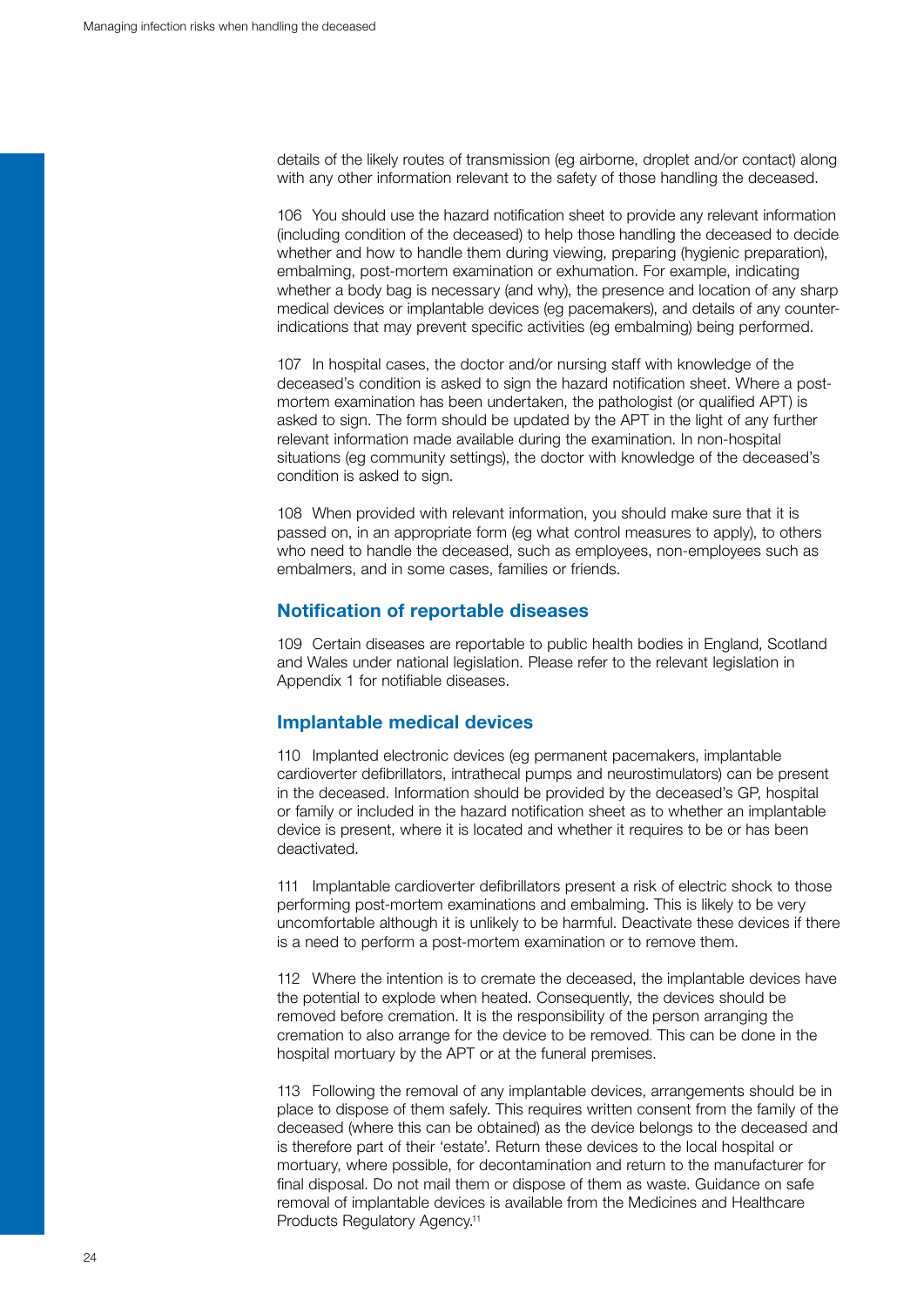#### Safe working practices

114 When transporting the deceased (eg from a mortuary to the funeral premises or from the collection point to a mortuary) with a known infection risk, or where there is significant leakage of body fluids, a body bag will minimise the potential for exposure of workers and contamination of the vehicle. Some hospitals use body bags for all the deceased as standard practice to minimise leakage of body fluids. However, the use of body bags can increase the potential for incubating bacteria and accelerate decomposition. Therefore, provided there is no notifiable disease present and no leakage expected, a body bag is not normally required. If the body bag has been used to control the risks of infection, you should indicate this on a completed hazard notification sheet which will provide information on why the bag has been used.

115 Similarly, if the deceased collected from the community has undergone significant deterioration, a body bag should be used. It may be necessary to use additional waterproof containers.

#### Standard infection control precautions for funeral service staff and other staff during delivery or removal of the deceased to and from the mortuary

- Never smoke, eat, chew, drink or do anything else that will bring your hands into contact with your mouth, eyes or nose.
- Make sure that any cuts or abrasions, particularly on your hands, are covered by a waterproof dressing. If there is any doubt about the effectiveness of the cover, obtain medical advice.
- Make sure single-use protective gloves and aprons are readily available and employees are trained as to when to wear and remove them.
- Make sure freshly prepared disinfectant solution, swabs and cloths are available and used.

#### Presentation of the deceased

116 Presentation of the deceased by mortuary staff should make sure that risks to funeral service staff are minimised. If necessary, the body can be placed in a body bag to prevent leakage of body fluids. If a post-mortem examination has taken place, the Association of Anatomical Pathology Technology (AAPT) has developed post-mortem standards<sup>12</sup> for APTs to make sure that the deceased is suitable for viewing and to minimise the infection risk following post-mortem examination.

- 117 After delivering or collecting a body, funeral staff and ambulance staff should:
- remove any protective clothing and dispose of it safely;
- thoroughly wash their hands before leaving the mortuary.

#### Intravenous lines, drains, indwelling catheters etc

118 Intravenous lines, such as cannulas, as well as drains and indwelling catheters, may be present in the deceased. Although they can present a risk to people handling the deceased, their removal can result in leakage of body fluids from the puncture site. There are usually local policies for dealing with this between mortuaries and funeral directors for non-post-mortem cases.

119 Mortuary staff should discuss with the funeral director their ability to remove intravenous lines, drains, indwelling catheters etc. If they are unable to remove these then the APT should attend to this before releasing the deceased. If there is a risk of leakage of body fluids from removal, then lines may have been left *in situ*,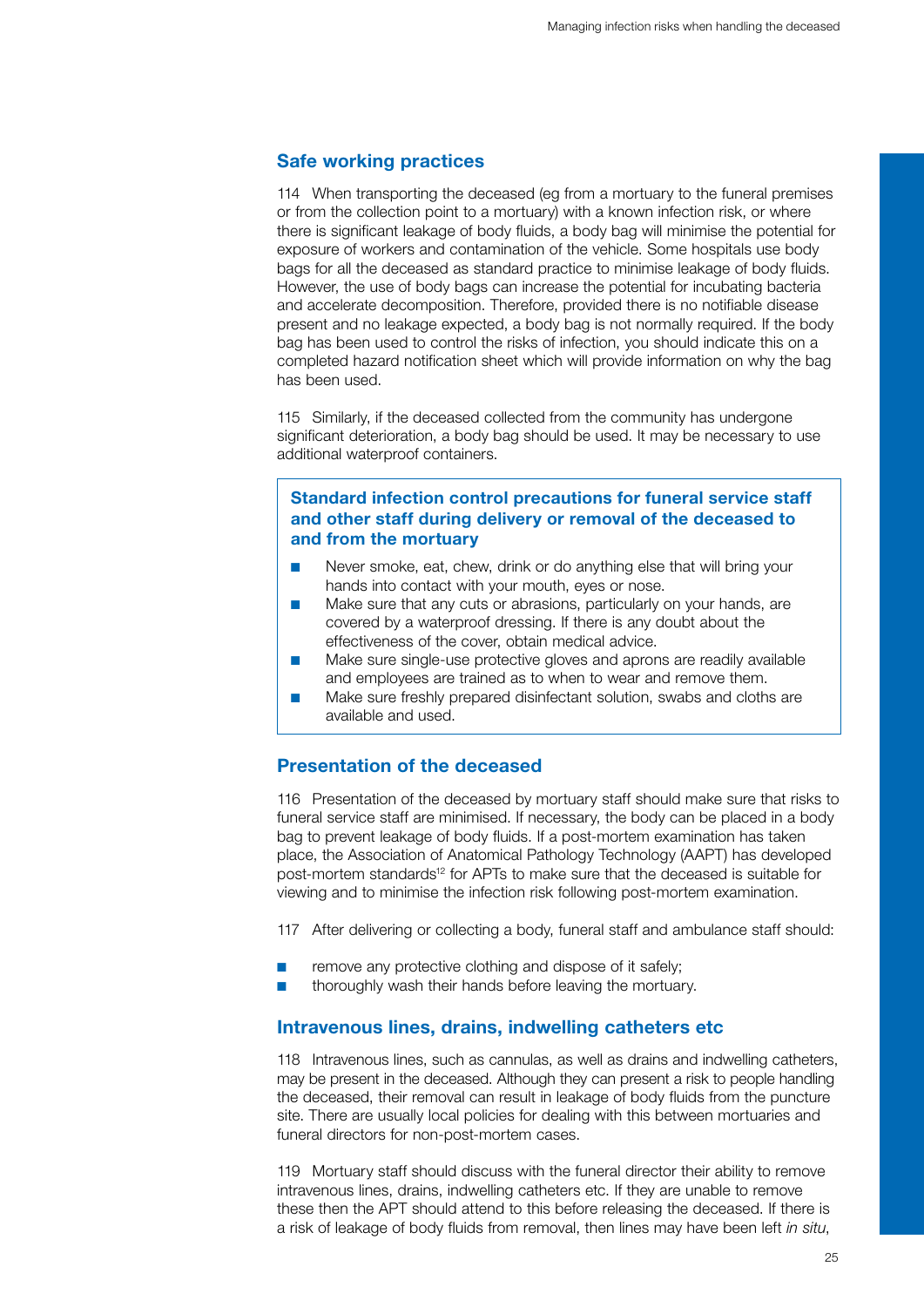although these should be clamped and cut close to the skin. The hazard notification sheet should indicate if and where these have been left *in situ*.

120 Seek advice on disposal of any residual medication in devices left in place. When a family member collects the deceased, all lines should be removed unless there is a risk of leakage which may cause more distress. When release to a funeral director is prompt to ensure same-day burial, the funeral director should make sure that all lines are removed and disposed of safely in case family members wish to bathe or dress the deceased. See the Hospice UK guidance *Care after death: Guidance for staff responsible for care after death.*<sup>13</sup>

#### Repatriation or expatriation of the deceased

121 With regard to the control of infection, the movement of the deceased, either those being transported abroad or those being received from abroad, is governed by a number of authorities. These include:

- the authority of the receiving country (normally the body of law that controls how the deceased should be handled);
- that of the country of origin;
- the carrier (whose requirements will be governed by the International Air Transport Association Restricted Articles Regulations).

122 For any movement, the deceased must be accompanied by a 'free from infection' certificate written by medical staff to confirm, to the best of their knowledge, that there is no infection risk to those handling the body. If the deceased has been embalmed before transfer to prevent decomposition during transport, a certificate of embalming is also required.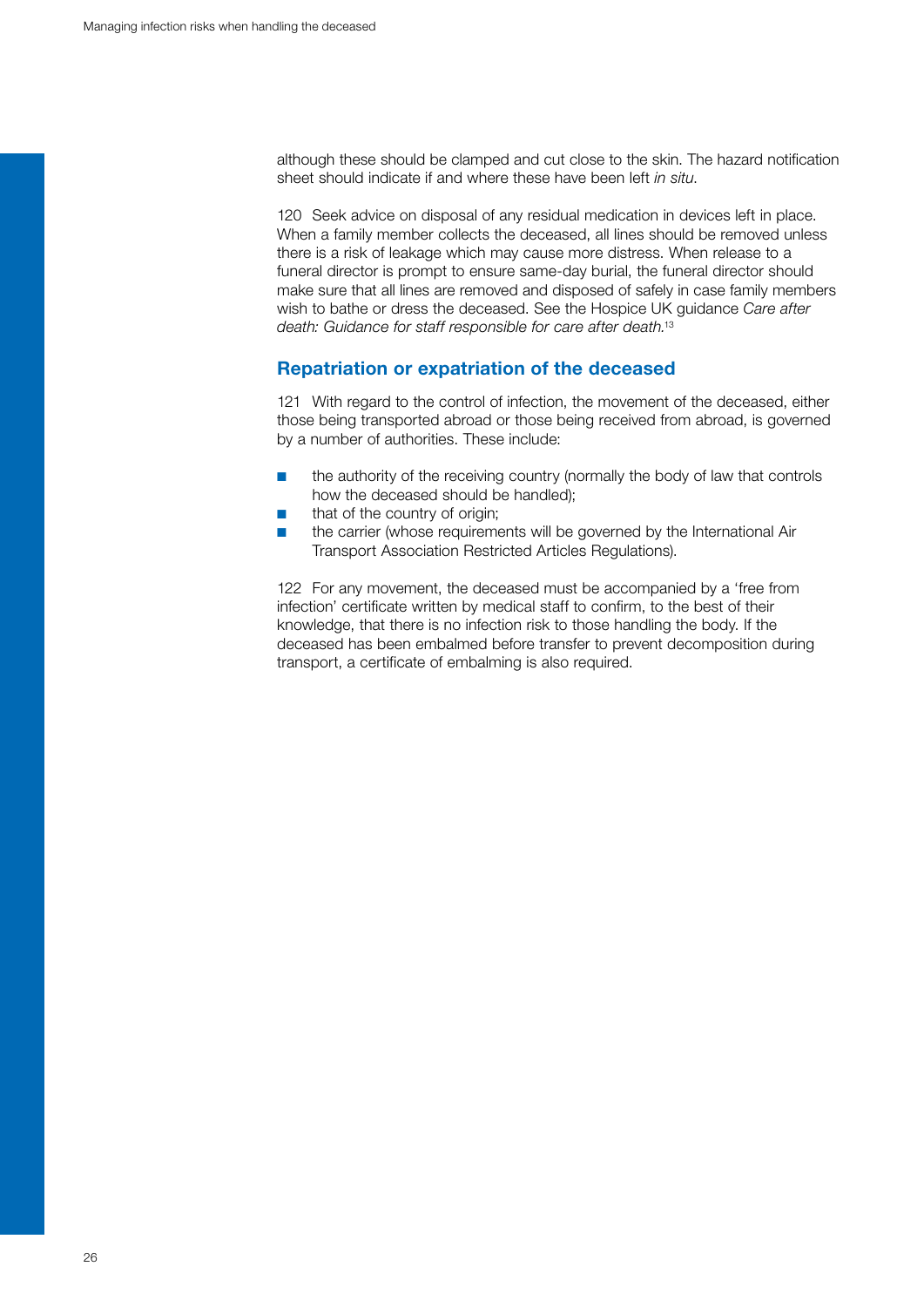# <span id="page-26-0"></span>Managing the risks of infection in the post-mortem room and mortuary

123 This section is aimed at pathologists, APTs and others working in the mortuary and post-mortem room. It outlines the requirements for a suitable facility, the process of post-mortem examination, the risks that should be considered and the safe working practices to control those risks. It is important to retain links with the occupational health, infection control and estates departments.

#### Facility design

124 Guidance on the design and construction of new and upgraded mortuaries and post-mortem rooms is provided in *Facilities for mortuary and post-mortem room services*14 for England and Wales, and in *Mortuary and post mortem facilities: Design and briefing guidance*15 for Scotland.

125 The minimum requirements for general workplace conditions such as lighting, ventilation, floor surfaces and temperature are set out in the *Workplace (Health, Safety and Welfare) Regulations 1992 Approved Code of Practice*. 16 The following paragraphs summarise some of the factors that you should consider in the facility design.

126 The size of the mortuary (including the body store and post-mortem room) should be based on the maximum anticipated storage requirements for bodies and post-mortem examination requests.

127 Floor surfaces should be suitable for the work carried out. They need to be constructed from hard-wearing, easily cleanable materials with impervious surfaces that are resistant to damage by chemical action, including disinfectants. They should not be slippery or uneven. Coved edges to floors make cleaning easier, and sloping towards drains and gullies helps drainage.

128 Similarly, all fittings and furniture, particularly post-mortem tables, dissecting surfaces and walls, should be constructed from hard-wearing, easily cleanable materials with impervious surfaces that are resistant to chemical damage.

129 Where the deceased is known or suspected to present an increased risk of infection (those infections listed in Appendix 1), your risk assessment should determine whether a separate area is required. However, if such facilities are not available, it is still possible to control risk adequately, providing properly trained staff adopt appropriate TBPs and the mortuary facilities are suitable for such work.

130 Hands-free communication devices and wipe-clean, covered keyboards or tablets are recommended to avoid contamination. Equipment designed for use when the hands are contaminated is best activated by voice, elbow or foot.

#### Ventilation

131 You should make sure that there is adequate fresh airflow throughout the mortuary and post-mortem room. The design requirements of the mortuary and post-mortem room specify the importance of odour control. Specimen storage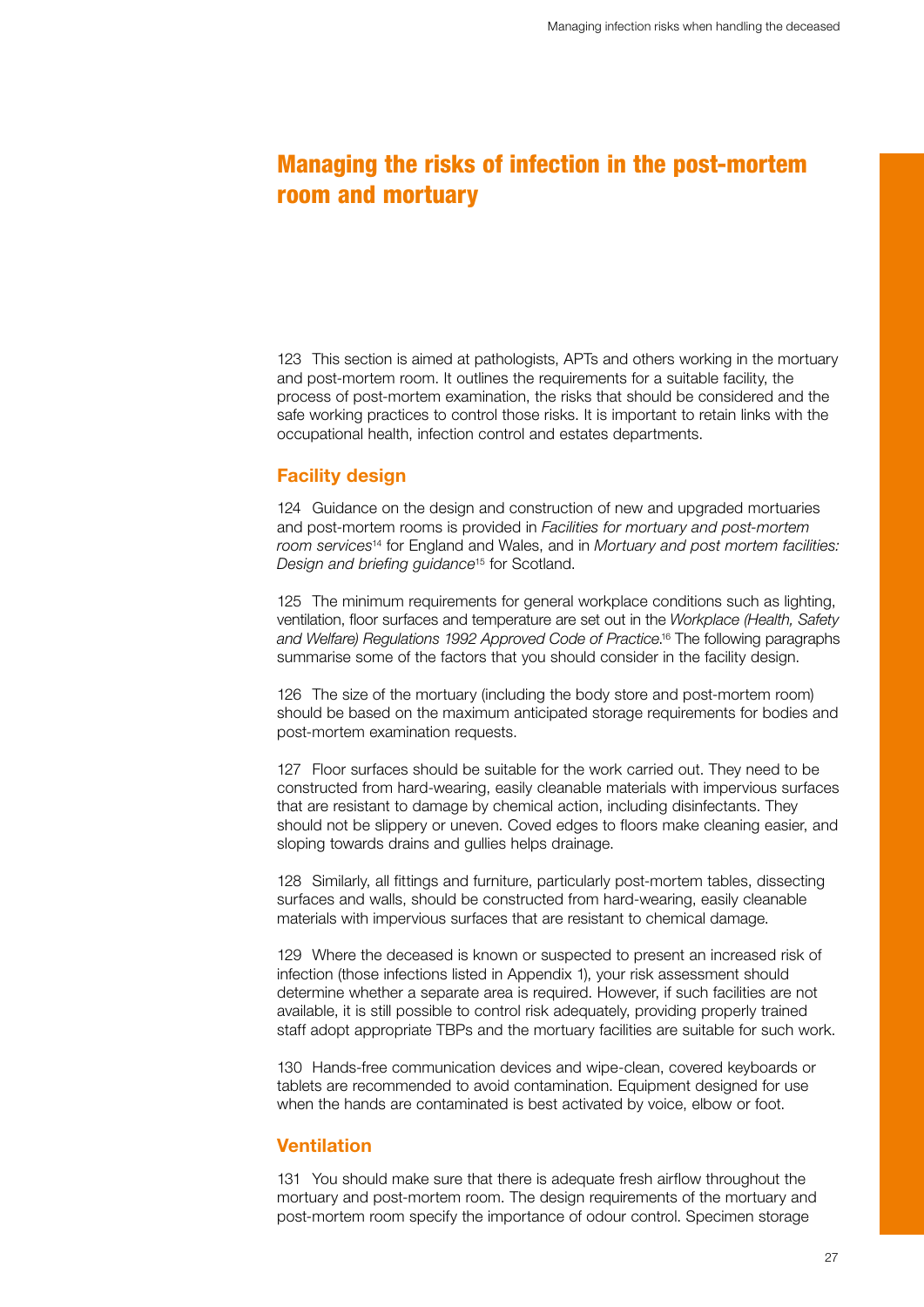facilities will also require adequate ventilation, which may include purpose-designed local extraction to control odour from preserved samples or from body and specimen storage.

132 Airflow from ventilation systems is best directed away from observers, preferably by drawing air into the mortuary at a high level and discharging it at a low level. Down-draught tables are a good way of minimising the risk of infection by direction of airflow. However, their effectiveness depends on their design and whether there is an efficient extraction point at floor level. COSHH requires local exhaust ventilation systems to be thoroughly examined every 14 months by a competent person.

#### Observation areas within the post-mortem room

133 Observation areas should be sited within a clean area of the mortuary, separate from the post-mortem room. Direct access to this area should be from a clean part of the mortuary.

#### Viewing facilities for friends and families

134 Suitable waiting areas, including toilet facilities, and a viewing room for families or friends wishing to view the deceased should be provided. Visitors should not be able to enter any dirty or transitional areas of the mortuary when using or accessing these rooms.

#### Body reception at the mortuary

135 Arrangements should be set out for preparing the deceased before they are delivered to the reception area in the mortuary, including:

- adequate identification of bodies;
- covering bodies and containing leakage of body fluids from all external orifices and wounds (eg sheets or well labelled body bags, depending on likelihood of leakage).

136 It may be necessary to use multiple body bags for the deceased where the body is badly decomposed or traumatised. Appendix 1 provides information about multiple body bagging for the deceased who present an increased risk of infection.

137 By following safe working practices, APTs should make sure they are informed of all infection risks when the body is delivered to the mortuary. This information may also be provided in advance using the hazard notification sheet (Appendix 2).

#### Body and specimen storage

138 Body storage capacity needs to be adequate to cope with public holiday periods or any other situation causing a temporary increase in body numbers. There should be contingency arrangements in place to transfer bodies to other suitable premises should storage capacity become a problem.

139 The body store should provide direct access to the post-mortem room. One way of achieving this is to have double-ended, refrigerated storage compartments between it and the post-mortem room. Storage compartments should be designed to be easily cleaned and maintained, and size should be considered to accommodate paediatric and bariatric bodies.

140 Before a post-mortem examination is performed, bodies are normally stored in cabinets at a reduced temperature (approximately 4°C) and should be returned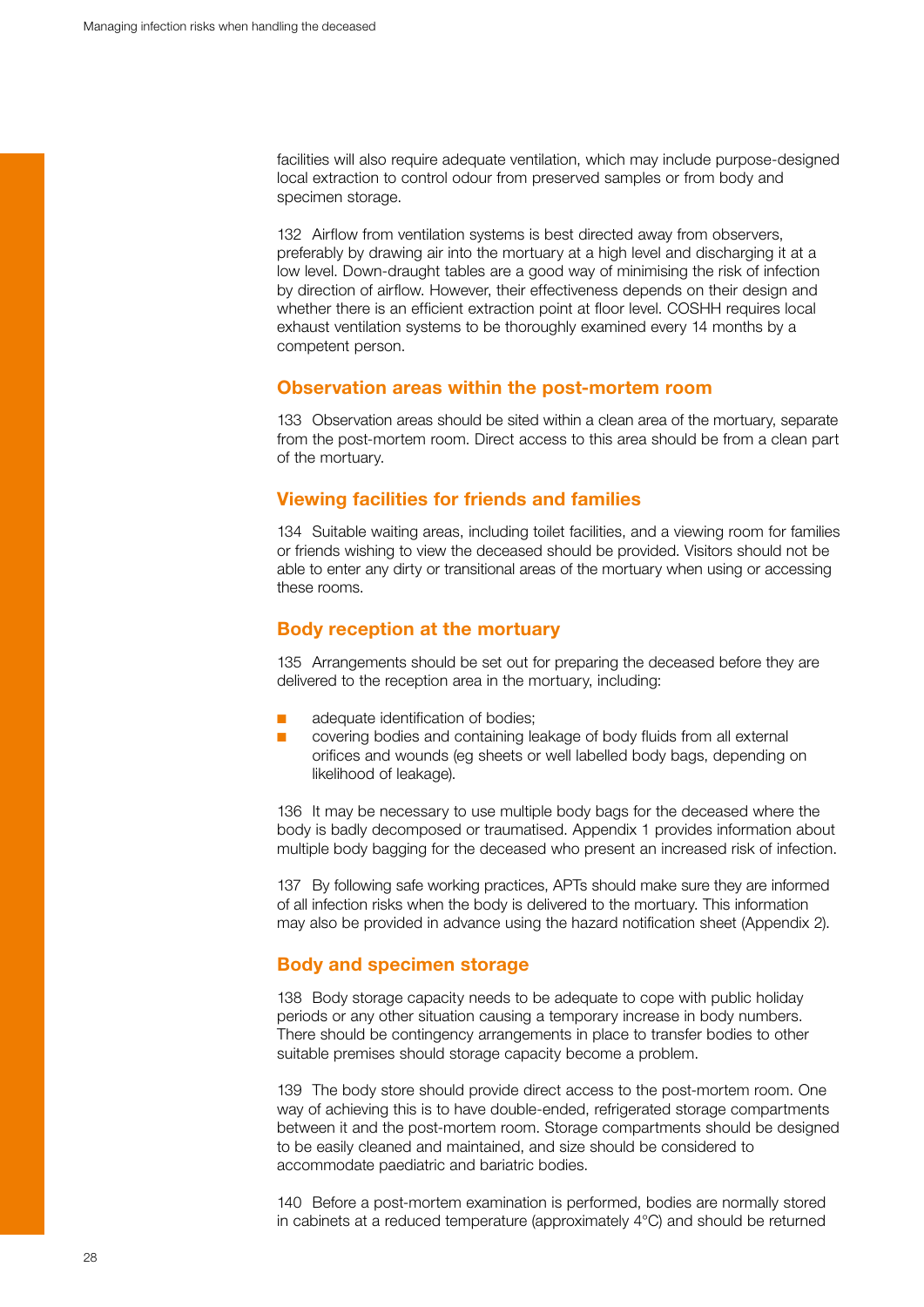there pending removal for burial or cremation. Carry out regular temperature checks of cold storage facilities to confirm that refrigeration units are working effectively. Alternatively, sensors with alarms can be used to alert you when the temperature of cold storage exceeds pre-set limits. Bodies not for examination should be stored in a similar way. Long-term storage of bodies should be in a deep-freeze compartment. If specimens are kept for any period of time and any hazardous chemicals are used for preservation, the area must be adequately ventilated to control exposure.

#### Safe working practices in the mortuary and post-mortem room

141 You must make sure that mortuary staff are fully aware of the risk of infection associated with a body. Get information from the clinical team that was responsible for the patient or, where cases are brought to the mortuary from the community, from coroner's officers, procurators fiscal or general practitioners.

142 You must make sure that safe working practices are in place and being followed by staff in mortuaries and post-mortem rooms. Pathologists and APTs should assess risk before commencing any post-mortem examination. This includes:

- being aware of known or suspected infection hazards (eg from the hazard notification sheet) and the need for TBPs;
- timing of post-mortems (eg the importance of taking sufficient time for each case, as hurried procedures increase the likelihood of accidents) and temporal separation (eg dealing with the deceased who present an increased risk of infection last to reduce the likelihood of contamination);
- where several bodies are being worked on consecutively in the post-mortem room, the systems in place to avoid cross-contamination;
- the number of staff required and whether visitors or observers should be excluded.

143 A high level of vigilance should ensure that adequate control is maintained at all times during post-mortem examinations. Should a situation arise (eg the discovery of tuberculosis lesions), TBPs should be implemented immediately.

144 The mortuary manager may need to authorise staff who do not normally work in the mortuary, such as porters and nurses, to enter the body storage area outside normal working hours (for example, they may need to place bodies in refrigerated storage). Such staff need proper instruction from competent mortuary staff in the safe working practices that are appropriate to the tasks they are undertaking. This will include the use and disposal of appropriate PPE (see paragraphs 59–98).

#### Access to post-mortems

145 You should make sure that the numbers of people present in the post-mortem room are kept to a minimum, but at least two people should be present during an examination: usually the pathologist and an APT. By organising workflow and controlling access to the mortuary and post-mortem room, unnecessary movements which might interfere with infection control procedures and increase the risk of accidents can be minimised.

146 Unauthorised people should not enter the mortuary. All visitors should be supervised by a member of the mortuary staff and where necessary given appropriate PPE to wear. Appropriate precautions to mitigate the risk of crosscontamination are explained in paragraphs 59–98.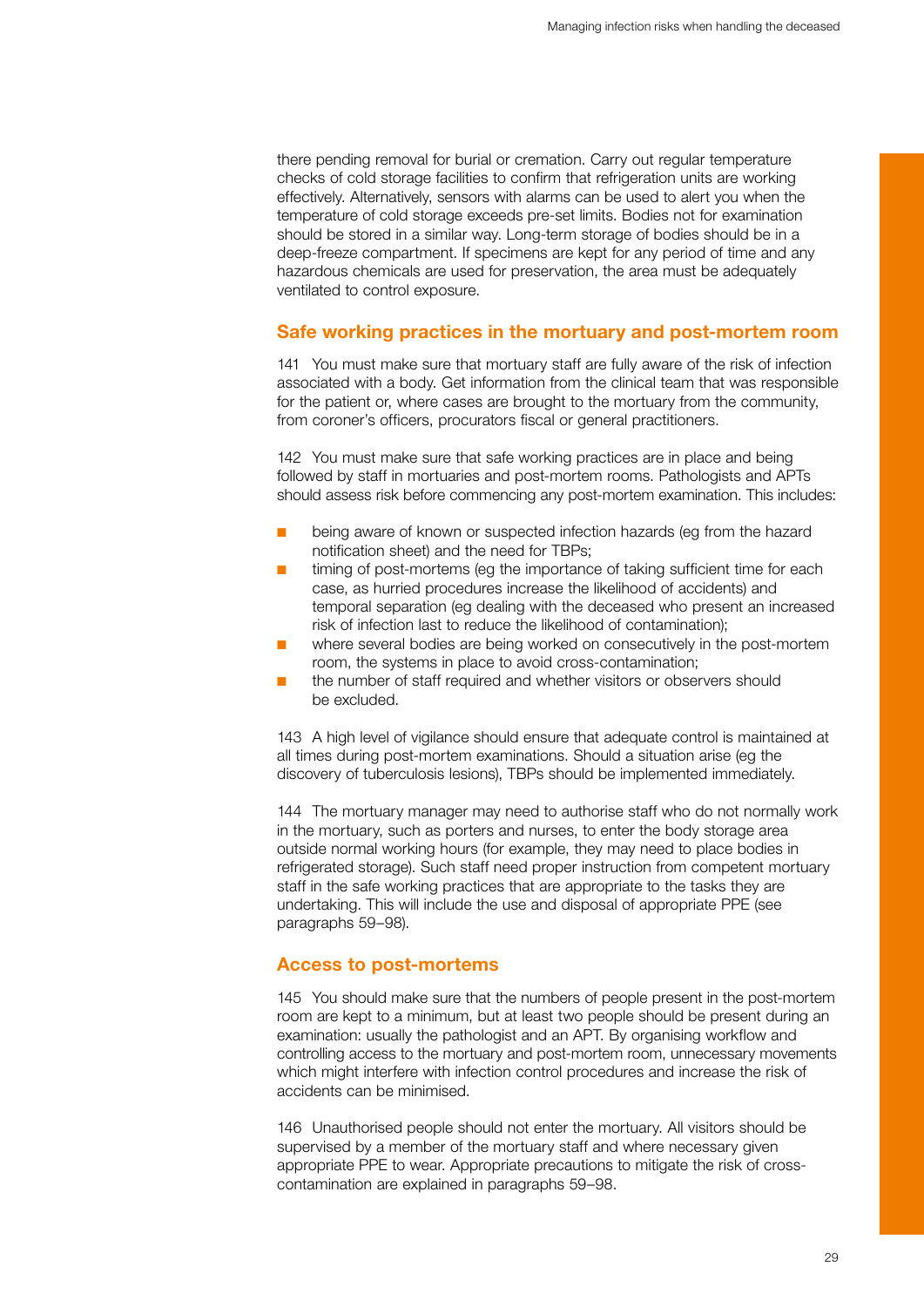147 Where the post-mortem examination is being carried out for training and educational purposes, appropriate precautions should apply to all people involved. However, post-mortem examinations on the deceased who present an increased risk of infection should not be allowed for training and education purposes.

#### Personal protective equipment

148 Everyone present during a post-mortem examination should enter the room via the changing facilities, where they should put on the PPE specified in the safe working practices as instructed by post-mortem staff.

#### Standard infection control precautions include making sure the following items are worn by pathologists and APTs during all post-mortems:

- a surgical scrub suit;
- an impermeable or fluid-resistant single-use gown that completely covers the arms, chest and legs;
- a plastic single-use apron to cover chest, trunk and legs;
	- waterproof boots:
- single-use gloves.

#### Transmission-based precautions may include wearing the following additional PPE during post-mortems for deceased with a higher infection risk:

- a form of eye protection or plain unventilated visor to provide a physical barrier to droplets;
- a face mask to protect the mouth and nose from direct splash contamination if a visor is not worn;
- cut-resistant protective gloves, where appropriate to the activity.

149 Additional protection may be provided by double gloving; for example, covering a single-use glove with a thicker outer glove which extends beyond the cuff of the gown. Safe working practices should set out the requirements according to risk.

150 When using extremely sharp tools, including power cutting tools that can incise bone and cartilage, thicker sharps-protective gloves (eg made of metal mesh) may be worn on the non-dominant hand on top of single-use gloves. If these are reusable, you should specify the arrangements for decontamination. Further information on cleaning and disinfection is provided in Appendix 3.

151 Anyone entering a dirty area should wear a gown, gloves, waterproof boots, a plastic apron and a visor, even if they are not actively engaged in the work. You should restrict entry to dirty areas when post-mortem work is ongoing.

152 The PPE worn in the designated clean/dirty areas in the mortuary (such as the body store), and also the post-mortem room after it has been decontaminated, need not be the same as that required during post-mortem examination. Safe working practices should clearly specify what is required, and anyone entering such areas should comply with these requirements.

#### Equipment and instruments

153 The requirements for equipment and instruments for post-mortem examinations should be decided locally, taking account of the projected workload. Instruments should be kept sharp, clean and ready for use. Although there is no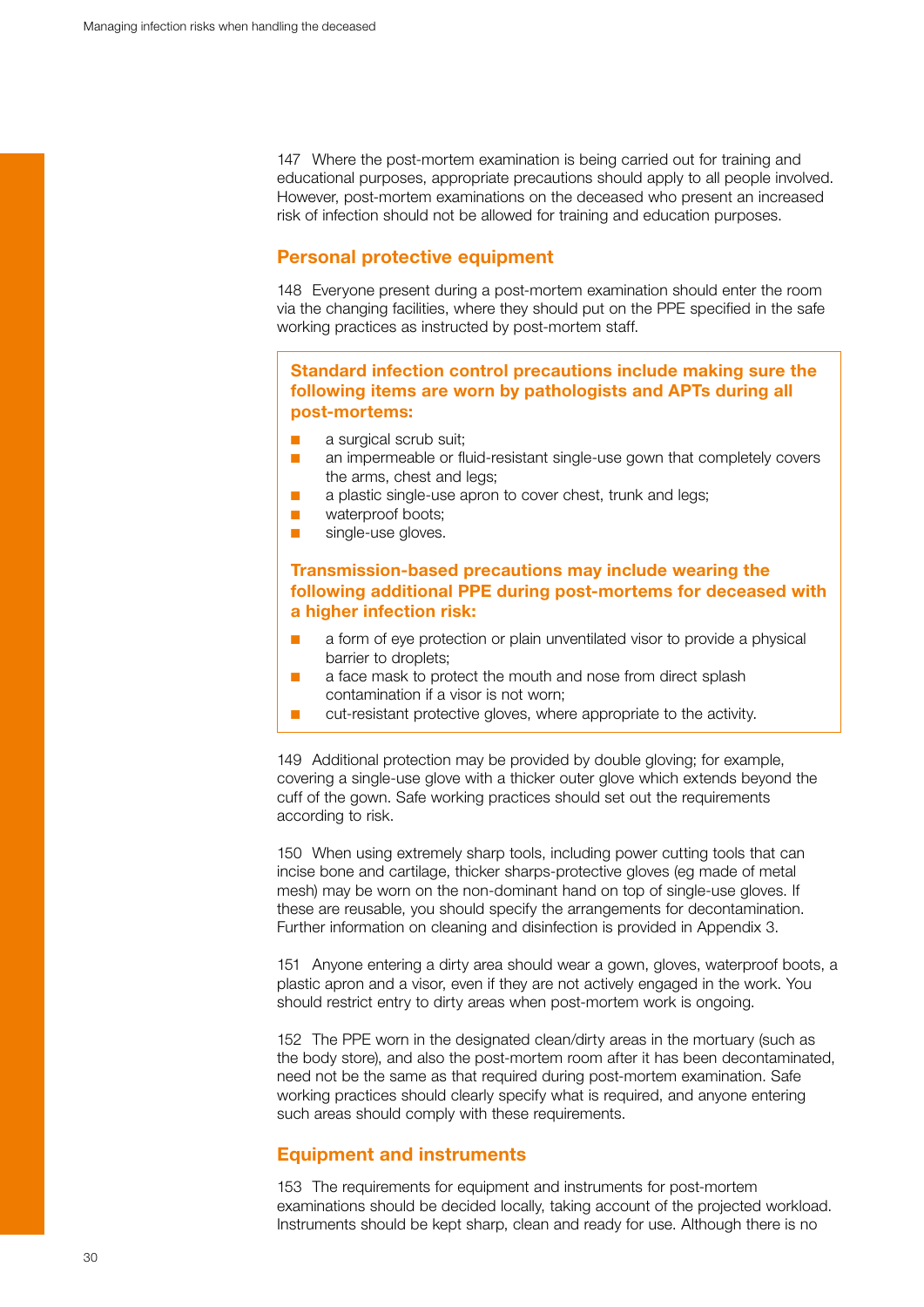legal requirement on this, it is recommended that three sets of instruments should be made available. This allows one set to be in use, a second ready for use and a third being cleaned, disinfected and autoclaved as necessary.

154 For CJD cases you should use single-use instruments wherever possible, and incinerate them after use. Where this is not feasible, a set of dedicated instruments for known, suspected or at-risk cases is recommended to minimise the frequency of their use and the risk of transmitting infection to staff. Further detail can be found in the Advisory Committee on Dangerous Pathogens' Transmissible Spongiform Encephalopathy (ACDP TSE) Subgroup guidance, *Minimise transmission risk of CJD and vCJD in healthcare settings*. 17

#### Safe use of sharps

155 The use of safer sharps (ie with features or mechanisms to prevent or minimise the risk of accidental injury) is required in the healthcare sector; this is one way of managing the risk of sharps injuries. Where this is not feasible, you should implement procedures for the safe use and disposal of sharps (eg prevent the recapping of needles and dispose of sharps in secure containers close to the work area).

#### Post-mortem examination

156 Before a post-mortem examination, staff should prepare the post-mortem room and equip it in accordance with the safe working practices. Related information is given in the information box below.

#### Before a post-mortem examination begins, APTs should make sure that:

- an adequate supply of PPE is available;
- heavy-duty gloves and aprons are readily available, if required;
- air supply and extraction systems are working properly;
- drains are clear and have been cleaned and disinfected and the water supply is working;
- there is an adequate supply of soap, freshly prepared disinfectants, detergent solutions and specimen containers;
- tools and equipment required during post-mortem examination are properly maintained, clean and ready for use, and are set out as required at examination tables and dissecting benches.

157 To minimise the risk of transmission of infectious agents during a postmortem examination you should make sure that the techniques used will minimise liquid dispersion and splashing and that all instruments likely to cause puncture wounds or cuts are handled appropriately to avoid sharps injury.

158 A post-mortem examination should be undertaken only when adequate controls are in place (as identified by the risk assessment) to prevent or minimise any risk of infection. Some activity-specific precautions are given in the following information box.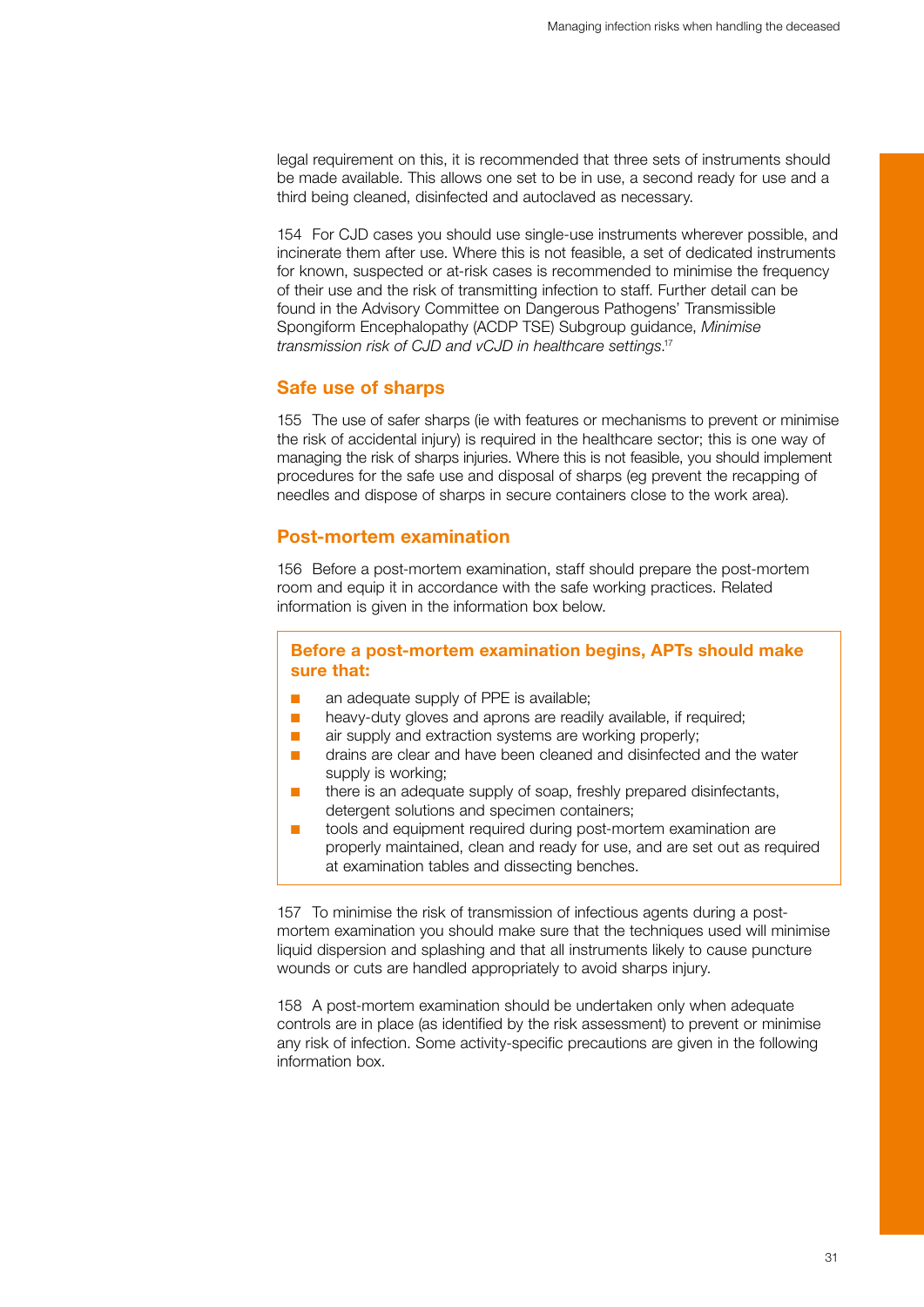#### Standard infection control precautions for post-mortem examination

- Never pass instruments from hand to hand during a post-mortem examination.
- Once used instruments are no longer required, set them aside for decontamination.
- Never attempt to catch a falling instrument. To help prevent accidental falls, do not lay instruments down indiscriminately after use.
- Wherever possible, minimise operations likely to cause splashing or generate aerosols, such as washing down with high-pressure hoses, cleaning instruments under running water and squeezing organs that have been removed from the body.
- If a sluice is included in the room, make sure it is fitted with a suitable cover to prevent fluids being aerosolised when it is flushed.
- Wear a visor. All cutting operations, particularly sawing, can produce particles and splashing. Visors provide a physical barrier, prevent staff from touching their faces and enable spectacles to be worn.
- Make sure that oscillating saws are fitted with an air extraction hood.
- Follow specified cleaning and disinfection procedures for decontamination of work, floor and wall surfaces and of equipment, including PPE where appropriate.

159 Dissection and fixation of the organs after evisceration may be carried out on a suitable non-slip surface at the post-mortem examination table. However, a dedicated bench with a smooth, impervious surface fitted with local exhaust ventilation is required where there may be a risk of infection by inhalation. This will also help control exposure to other hazardous substances, such as formalin fixative vapour.

160 During dissection of the body, you should make sure that the number of sharp instruments present on the post-mortem table is kept to a minimum. Use blunt-ended scissors and scalpel blades, or suitable alternatives, whenever possible.

161 If blood or body fluids are aspirated by needle and syringe, the needle should not be removed or resheathed after use. Used needles and syringes should be disposed of safely immediately after use in a sharps container, which should be positioned close to the areas where medical sharps are used. The needle must not be recapped. Do not change scalpel blades by removal from the handle during the post-mortem examination; lay out an adequate supply of new, mounted blades before the start.

162 Take particular care when carrying out cutting and sawing procedures on bone and cartilage tissues, including opening the skull for removal of the brain. Mechanical oscillating saws can produce droplets and cause splashing and it is important to make sure that the particle captor hoods are properly fitted during use. The traditional handsaw can also provide a practical alternative in certain circumstances and is less likely to generate any airborne particles. However, accidental injury to the operator's non-cutting hand may be more likely and the wearing of cut-resistant gloves is recommended.

163 Safe working practices should ensure that all work with bodies, organs and unfixed specimens is only carried out in dirty areas. When transporting specimens outside the post-mortem room, staff must make sure that they are placed in suitable containers with clean outer surfaces. Secondary containment in a robust lidded carrier will also be appropriate when transferring specimens to other areas such as the pathology laboratories, and local infection policies will provide further detail.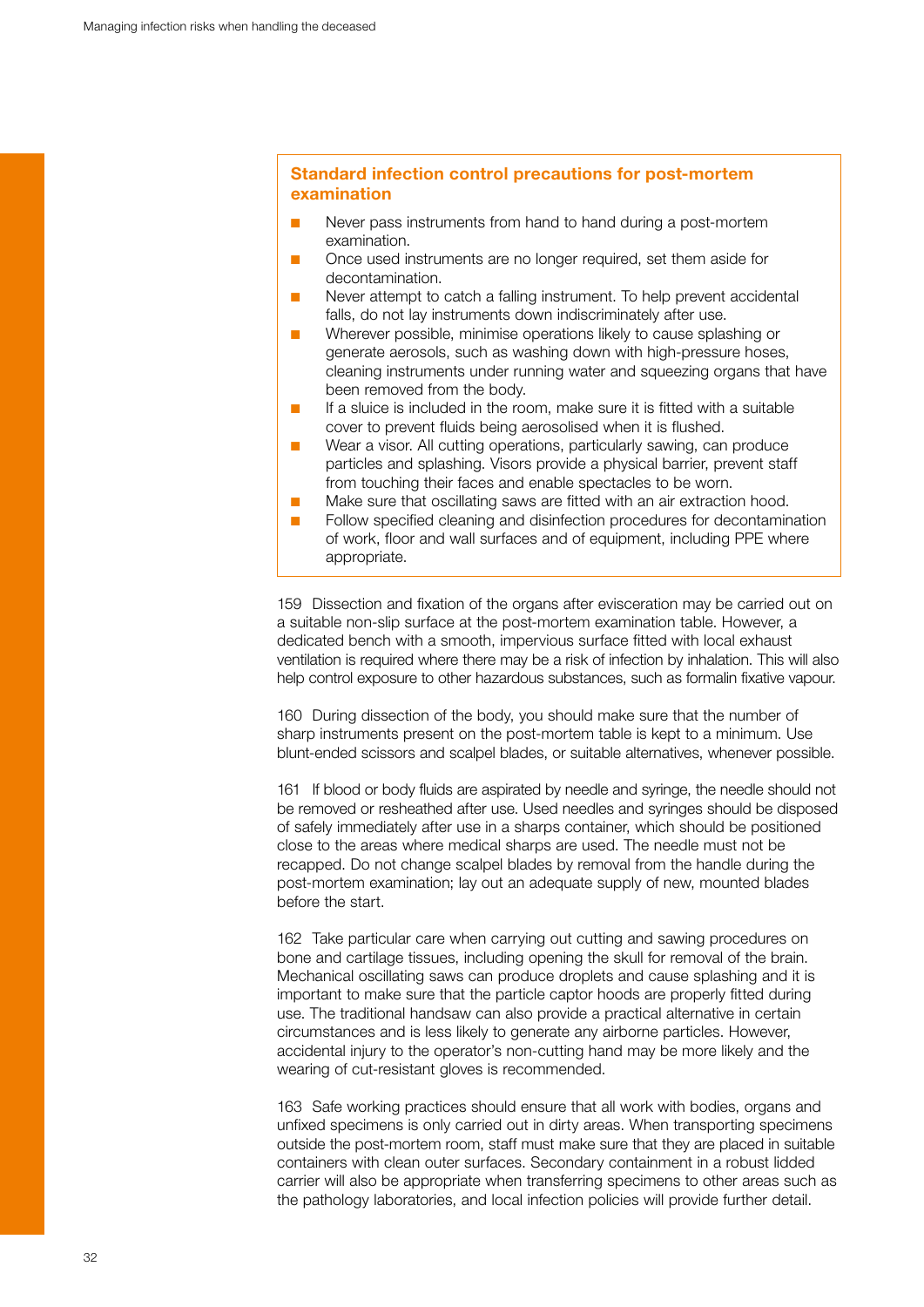#### Post-mortem examinations that present an increased risk of infection

164 Where bodies are not properly identified or people have died in suspicious circumstances, and particularly where there is no satisfactory medical record, you should:

- label and treat such bodies as increased-risk cases, unless additional information becomes available;
- enclose all bodies labelled as increased-risk in a leak-proof body bag where the risk assessment deems this necessary.

165 The deceased that are known to present an increased infection risk should be examined using TBPs in addition to SICPs. The options include the use of downdraught tables and ventilated visors to help prevent exposure to any infectious airborne particles where the assessment considers this appropriate. If safe conditions for the examination cannot be met, transfer the bodies to a more appropriate facility.

166 All staff working in the post-mortem room during such examinations will need adequate training in mortuary procedures and safety precautions for such cases.

167 Remove single-use PPE immediately and dispose of it as clinical waste; if it is reusable decontaminate it in accordance with local infection control policies.

#### Respiratory protective equipment

168 You should use adequate and suitable respiratory protective equipment (RPE) for post-mortem examinations where your assessment identifies a risk of exposure through airborne transmission. RPE should always be fitted with the highestefficiency filter possible (FFP3) to control exposure of microorganisms down to the lowest levels. Due to the length of time the task can take, those carrying out postmortem examinations on the deceased infected with tuberculosis might find a powered hood-type respirator is most suitable, in addition to using general extraction in the room to control exposure.

169 Tight-fitting face pieces should be face-fit tested to the individual wearing it. They should also be given appropriate training on the safe use of the equipment. RPE should be stored and maintained in accordance with its use. *Respiratory protective equipment at work: A practical guide*18 provides further information.

#### Safe working practices

170 For the deceased known to present an increased risk of infection, keep the number of people engaged on the examination of a body to a minimum. They usually include:

- the pathologist;
- an APT (or another pathologist);
- a circulator, who will be another member of the pathology staff (often a trainee or student); they will undertake tasks ancillary to the post-mortem, thereby limiting the spread of contaminated material.

171 The pathologist and assistant should ideally not work without the circulator. Circulators should, as far as possible, keep away from the actual procedures at the post-mortem examination table. If their PPE becomes soiled they should change it immediately. Their duties may include: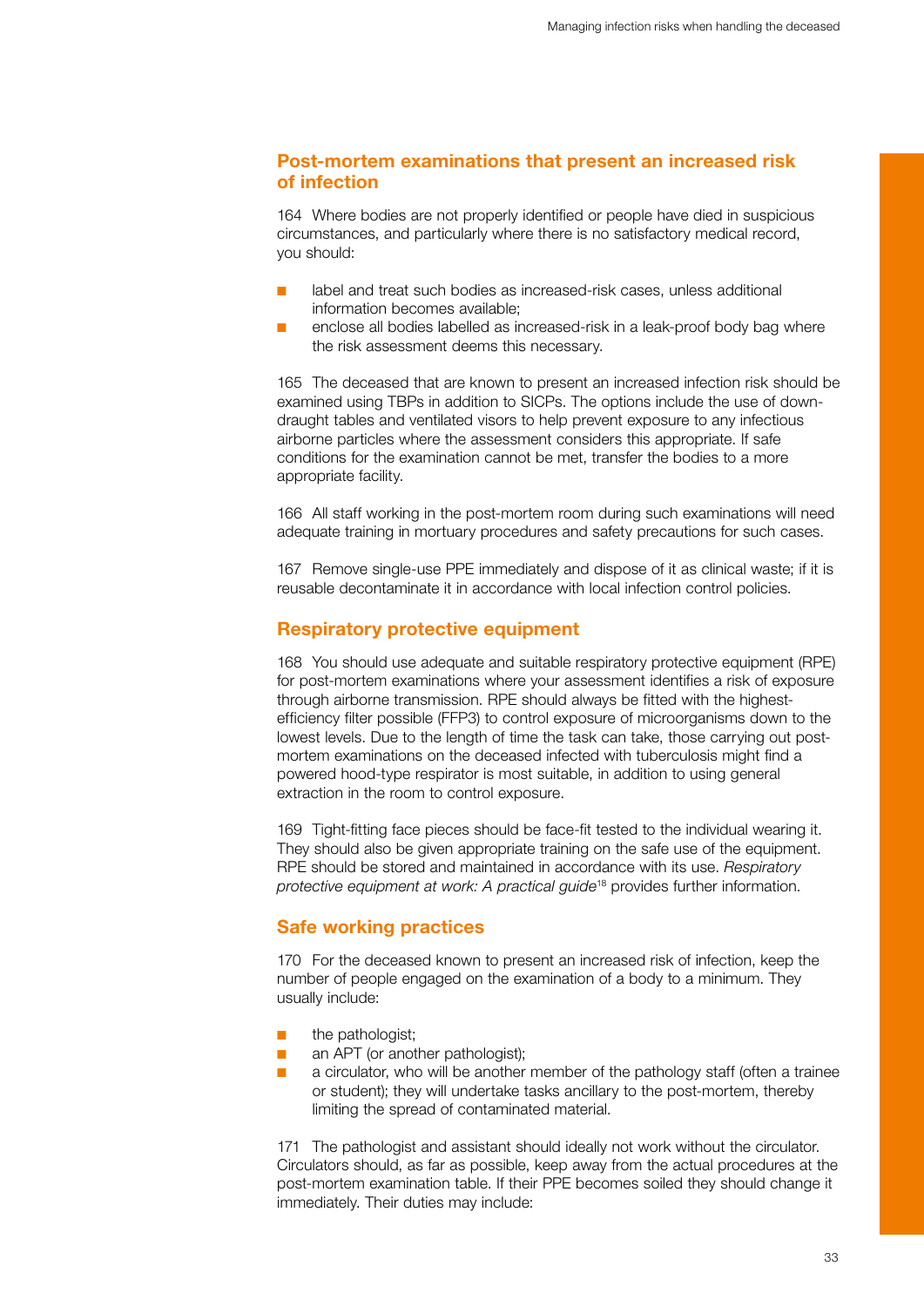- communication, recording and observation;
- providing clean instruments and replacement protective equipment;
- arranging for removal of specimens for laboratory tests;
- photography.

172 When instruments are required by the pathologist or APT, the circulator should place them on a side table from where they can be picked up. This practice is advised for all examination procedures. The circulator should also keep a constant look-out for any risks associated with the presence and use of sharp tools, instruments, spillage and splashing.

173 The pathologist is always responsible for the safety of procedures in opening, removing organs from and examining the body, but they may authorise a suitably trained APT to help with this work. The APT should not handle sharp instruments or tools unless specifically instructed to do so by the pathologist. The pathologist and the APT should not handle sharp tools and instruments at the same time.

174 Everyone in the post-mortem room should obey warnings from any member of the examination team and stop work until the matter has been resolved.

175 At the end of the examination, one of the team, usually the APT, should make sure that all PPE worn during the examination is disposed of correctly or treated according to local infection rules, where appropriate.

176 Presentation of the deceased by mortuary staff should minimise any risks to funeral service staff. This may involve making sure that the internal organs are bagged and placed inside the body cavity. Close all incisions made during the examination to prevent leakage of body fluids. If necessary, place the body in a body bag to prevent leakage of body fluids. When body bags are used, wadding may be needed around the body where leakage is likely to occur. Whenever the brain has been removed and not replaced, the cranial cavity should be packed with wadding. Do not secure any clinical or other waste arising from the post-mortem to or within the body but dispose of it safely. Dispose of post-mortem sharps safely before collection and transportation of the body by funeral service staff.

#### Post-mortems on the deceased with hazard group 4 microorganisms

177 You should not carry out post-mortem examinations on the deceased with a known hazard group 4 microorganism, eg viral haemorrhagic fever virus (see Appendix 1). If a post-mortem is deemed essential for clinical or medicolegal reasons, it should be referred to a specialist centre where specific protocols have been developed. The guidance document from the Advisory Committee on Dangerous Pathogens (ACDP), *Management of Hazard Group 4 viral haemorrhagic fevers and similar human infectious diseases of high consequence,*19 provides further information about work with hazard group 4 microorganisms.

#### Post-mortems on the deceased with CJD

178 In cases of CJD, carry out the post-mortem examination in such a way as to minimise contamination of the working environment. It is recommended to enclose the entire head within a large plastic bag during use of a bone saw. The bag is fitted over the head and neck of the deceased and the saw is introduced through a hole in the bag, which may then be sealed by tape as necessary. It is also recommended that the examination be carried out with the body inside an open body bag with absorbent wadding alongside the body, but within the bag, to collect the body fluids.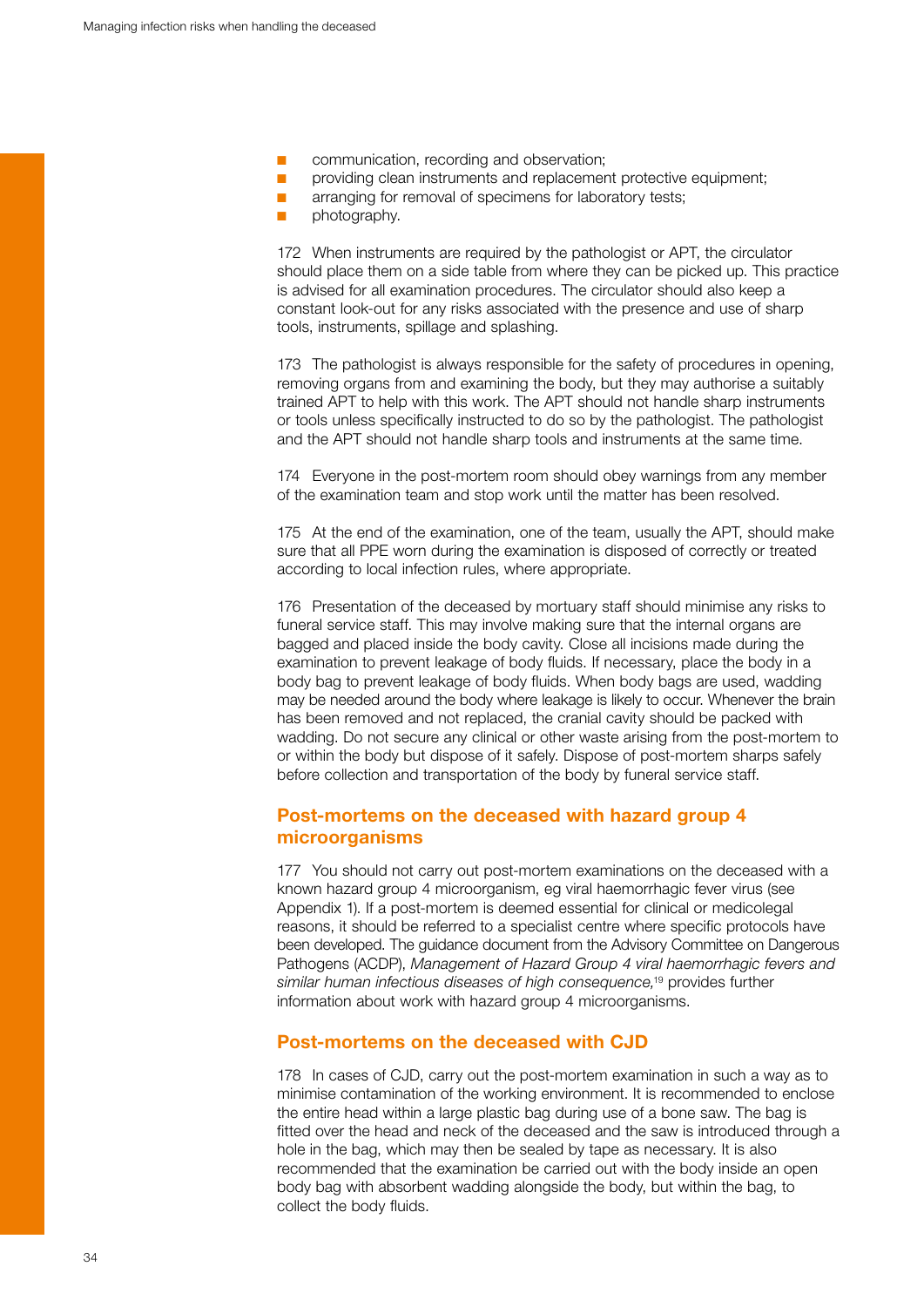179 At the end of the post-mortem examination, remove soiled wadding and, if necessary, apply clean wadding. The body should be reconstructed in line with relevant standards and presented in a clean body bag. Incinerate any soiled wadding. The Advisory Committee on Dangerous Pathogens' Transmissible Spongiform Encephalopathy (ACDP TSE) Subgroup guidance *(Annex H After death)*20 provides further detail on appropriate precautions. Advice is also available from the National CJD Research and Surveillance Unit in Edinburgh.

180 Where CJD is not diagnosed until after a post-mortem examination has taken place, you should follow procedures for decontamination laid out in the ACDP guidance on transmissible spongiform encephalopathy.

#### Specimen transport

181 For mortuaries and post-mortem facilities located within hospitals, the specimen collection, packaging and transport arrangements should be compatible with the policy of that hospital.

182 Place tissue specimens for histopathological examination in appropriately sized containers which allow them to be totally immersed in fixative solution. Staff should decontaminate the outside of the containers, in accordance with safe working practices, before sending them to the pathology laboratory.

183 All specimens sent to laboratories should be suitably packaged within robust, sealable carriers to minimise the risk of leakage and labelled to make clear the nature of the contents. Further guidance on specimen transport is available in *Management, design and operation of microbiological containment laboratories*. 21

#### Visitors and observers in the mortuary and post-mortem examination room

184 Your risk assessment should identify groups of people who may be at risk, specify the nature of the risk and how this might change (eg between entering the post-mortem examination room while it is operative and when it is clean) and how to control the risks to them.

185 Visitors to the mortuary may be from other parts of the premises or from outside. They should not normally be admitted to the post-mortem room while it is in operation except for training and education or for an inspection by a regulatory agency. A suitably qualified APT should supervise them at all times.

186 Sometimes workers such as maintenance personnel will need access to the post-mortem room. They should be allowed to enter only under a permit-to-work or equivalent system, and should be excluded until the suite has been cleaned.

#### Arrangements for viewing by families and others

187 Next of kin and representatives of religious orders may wish to see the deceased, either before or after the post-mortem examination. If any visitors have had physical contact with the deceased, encourage them to wash their hands thoroughly before leaving the mortuary. The Association of Anatomical Pathology Technology (AAPT) has developed post-mortem standards<sup>12</sup> for APTs to make sure the deceased is suitable for viewing and to minimise the infection risk following post-mortem examination.

188 Mortuary staff should advise visitors if there could be a health risk from touching or kissing the body. If these risks are significant, discourage families from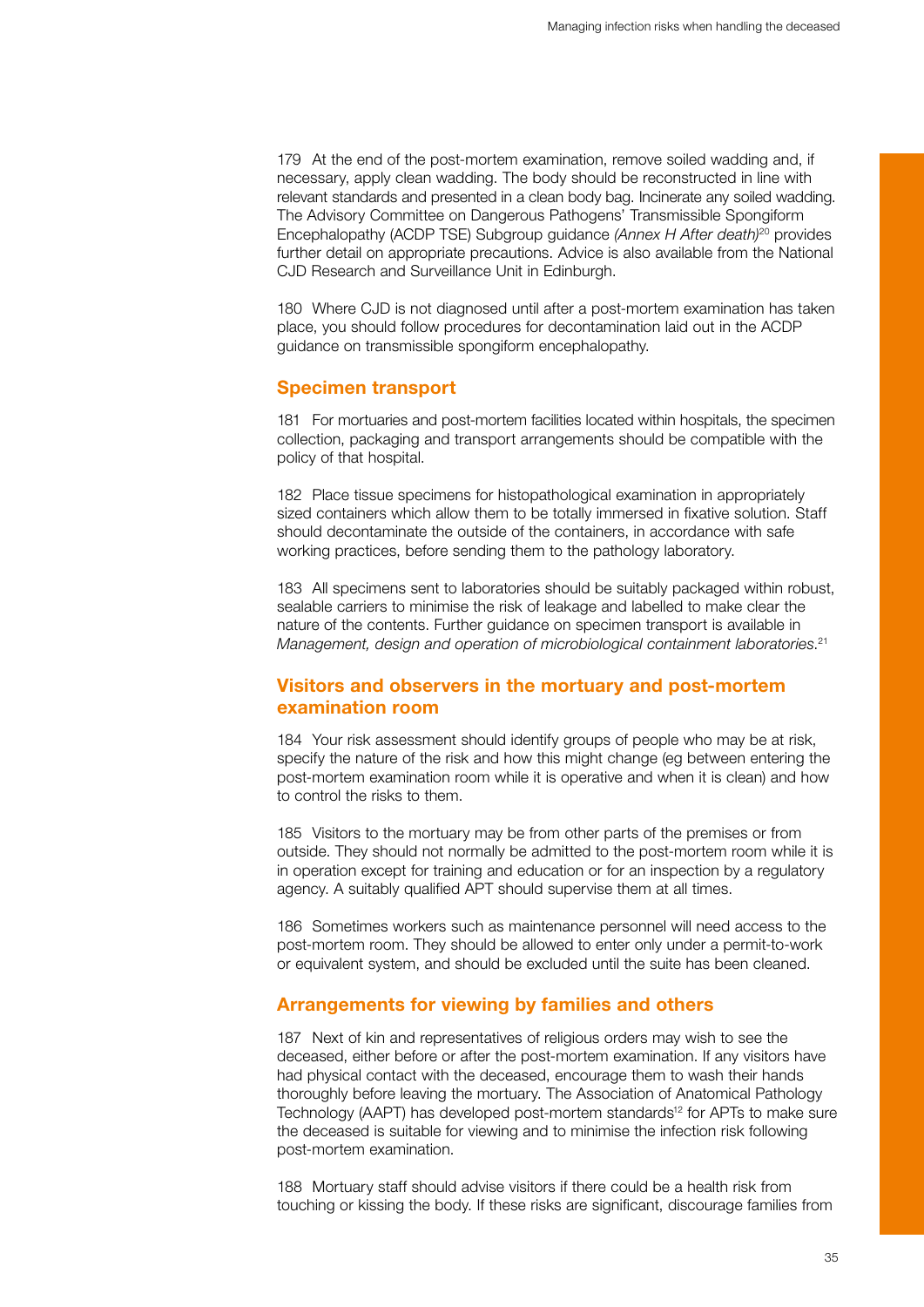doing so and explain about the risks. This should be done tactfully and ideally by a trained member of staff.

189 Viewing of the deceased with infection from the most hazardous microorganisms is not permitted in the mortuary (see Appendix 1 for details).

190 When, for religious purposes, there is a requirement to wash a body that may present a risk of infection, those concerned should be clearly informed of the nature of any risk and advised on the precautions to take, eg the use of suitable PPE. If a suitable area is provided for this purpose, it should be separate from the clinical areas of the mortuary where work is being carried out.

191 If families ask whether a patient died from an infectious disease, they should be referred to the relevant medical practitioner. Family members or friends who are worried about having been exposed to any microorganisms should be referred to an appropriate clinician.

#### Porters, domestic or cleaning staff and service or maintenance staff

192 Your safe working practices and training procedures should specify the precautions needed to prevent exposure to infectious materials for porters, domestic or cleaning staff and service or maintenance staff who may be unaware of the risks they may encounter. These should include:

- co-operating with other employers concerned, and co-ordinating the work to make sure that they have sufficient information about SICPs; the PPE to be worn; when and where they are allowed to work and under what conditions;
- procedures for handing over particular areas of the mortuary (eg following decontamination and cleaning procedures and the use of permit-to-work procedures);
- supervision by APTs (eg authorising access, checking that they are following the safe working practices for the mortuary);
- refresher training where necessary.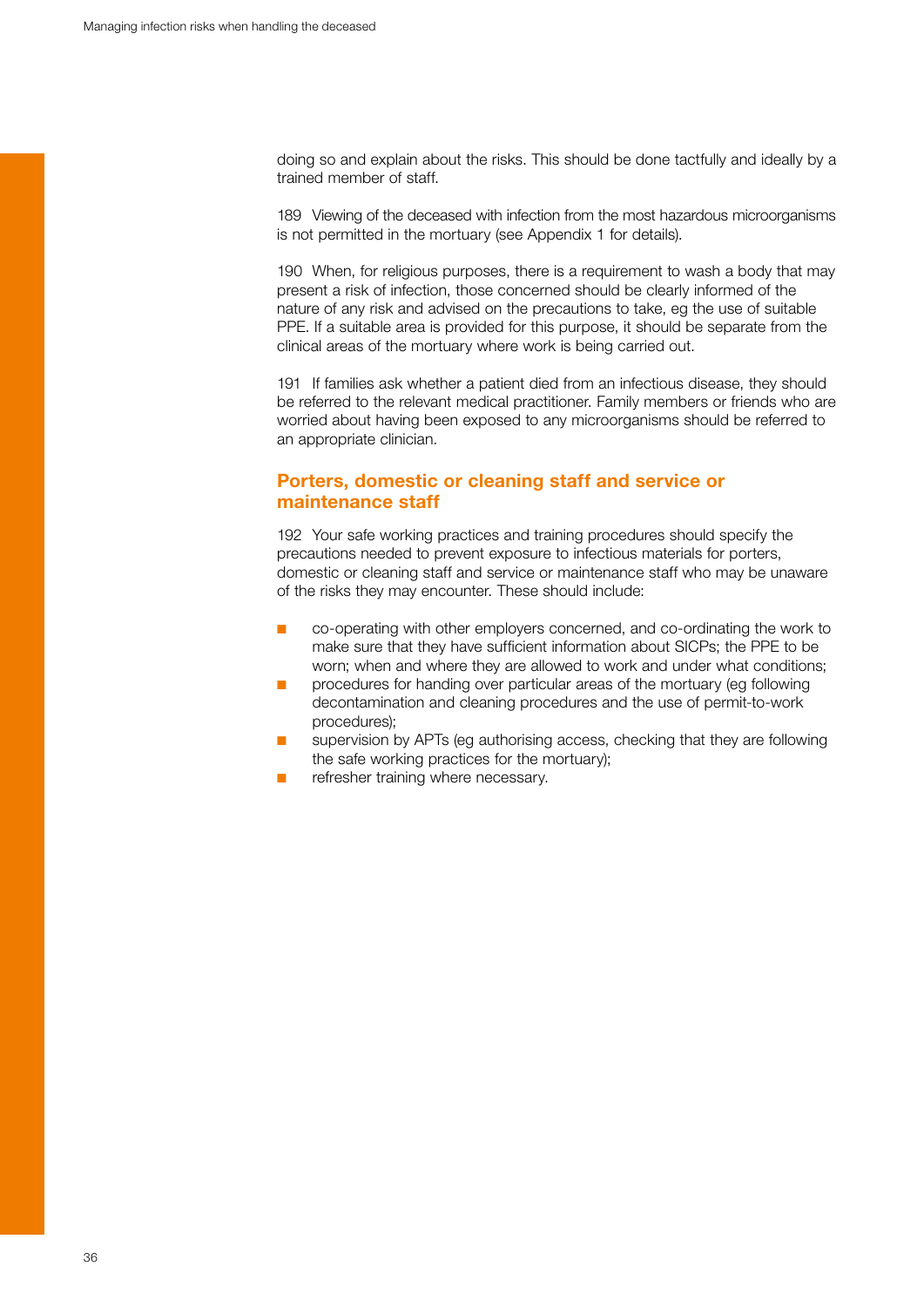# <span id="page-36-0"></span>Managing the risks of infection in funeral premises

193 This section is aimed at funeral directors and their employees, including embalmers, working in funeral premises. It outlines the features that make a facility suitable for the process of performing hygienic preparations and embalming, the risks to consider and the safe working practices to control those risks.

#### Facility design

194 Funeral service facilities should provide accommodation that enables staff to work safely. It is recognised that the facilities are varied and different from those found in the healthcare setting.

195 Minimum requirements for general workplace conditions such as lighting, ventilation, floor surfaces and temperature are set out in the *Workplace (Health, Safety and Welfare) Regulations 1992 Approved Code of Practice*. 16

196 The size of the facility (including the body store and embalming room, where required) should be based on the storage requirements for bodies and the embalming anticipated to take place.

197 Floor surfaces should be constructed from hard-wearing, easily cleanable materials with impervious surfaces that are resistant to damage by chemical action, including disinfectants. They should not be slippery or uneven. Coved edges to floors make cleaning easier, and sloping towards drains and gullies helps drainage.

198 Similarly, all fittings and furniture, particularly embalming tables, should be constructed from hard-wearing, easily cleanable materials with impervious surfaces that are resistant to chemical damage.

199 You should use a separate area for embalming where possible (sometimes referred to as an embalming theatre). If the room is also used for hygienic treatment, then in cases where the deceased is known to present an increased risk of infection, you should not allow embalming to take place at the same time as other activities being carried out on another body. However, you may do so if an appropriate risk assessment has been conducted and necessary precautions have been applied by all those working in the area.

200 Hands-free communication devices and wipe-clean, covered keyboards or tablets are recommended to avoid contamination. Equipment designed for use when the hands are contaminated is best activated by voice, elbow or foot.

#### **Ventilation**

201 You should make sure that there is an adequate fresh airflow throughout the workplace for odour control. In many cases, windows or other openings will provide sufficient ventilation in some or all parts of the workplace. Where necessary you should provide mechanical ventilation systems. Whatever the means of providing fresh air (natural or mechanical), you should make sure that measures are taken to control the entry of pests such as flies and rodents.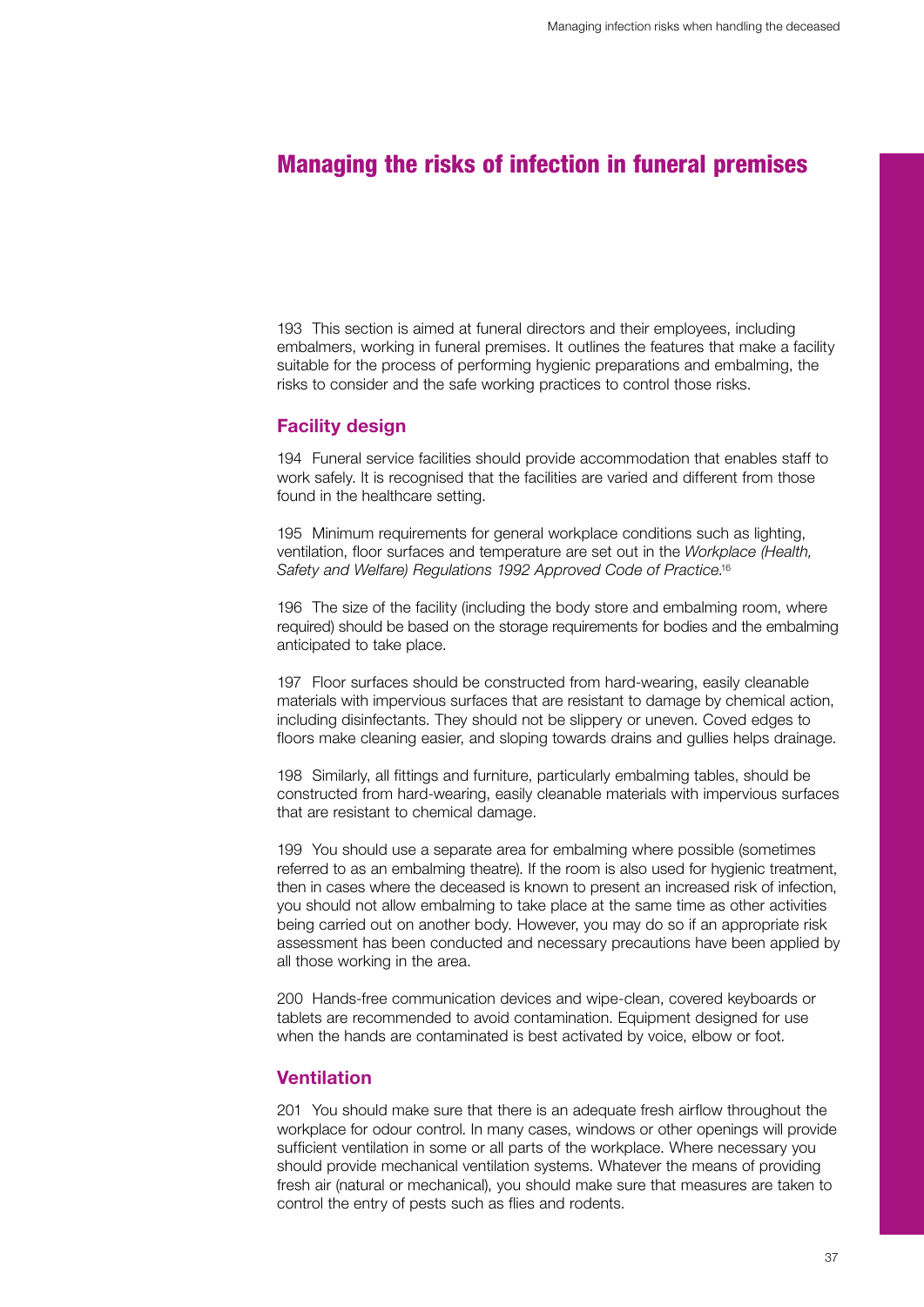202 In areas where embalming is carried out, local exhaust ventilation will be required to control levels of exposure to embalming fluid. The need for personal and workplace monitoring should also be considered in the assessment. COSHH requires local exhaust ventilation systems to be thoroughly examined every 14 months by a competent person.

#### Body reception at funeral premises

203 Your safe working practices should ensure that funeral service staff are informed of all cases where an infection risk is known or thought to exist before the body is delivered to the funeral premises. This information should be provided using the hazard notification sheet (Appendix 2). The AAPT has developed postmortem standards<sup>12</sup> to ensure that, following post-mortem, the deceased is prepared in a manner that is suitable for viewing and minimises the infection risk to others (including funeral services staff) who may then handle them.

204 The information provided should enable staff to assess the likelihood of infection from the deceased, make any special arrangements required and, where necessary, seek advice. Where there is a known or suspected risk of infection, additional labelling indicating the nature of the risk is needed. This may be done by indicating the potential route of transmission (airborne, droplet or contact) of any infectious microorganisms. Where this information is not provided, you should try to get it from your local healthcare practice where possible.

#### Body storage

205 Body storage capacity needs to be adequate to cope with public holiday periods and any other need for temporary increase in body numbers. You should have contingency arrangements in place to transfer bodies to other suitable premises should storage capacity become a problem.

206 Storage compartments should be designed to be easily cleaned and maintained, and size should be considered to accommodate bariatric and paediatric bodies.

207 Minimise the handling of the deceased to control the risk of exposure. Keeping the deceased cool controls further deterioration by limiting further growth of any bacteria present (see the information box). You should try to minimise the number of times the deceased are removed from cold storage, eg by implementing controlled viewing times where possible.

208 If bodies are to be held for less than 48 hours, storage at 6°C or below is appropriate. If you need longer-term storage, this should be at temperatures of approximately 4°C. Carry out regular temperature checks of cold storage facilities to confirm that refrigeration units are working effectively, or use sensors with alarms to alert you when the temperature of cold storage exceeds pre-set limits.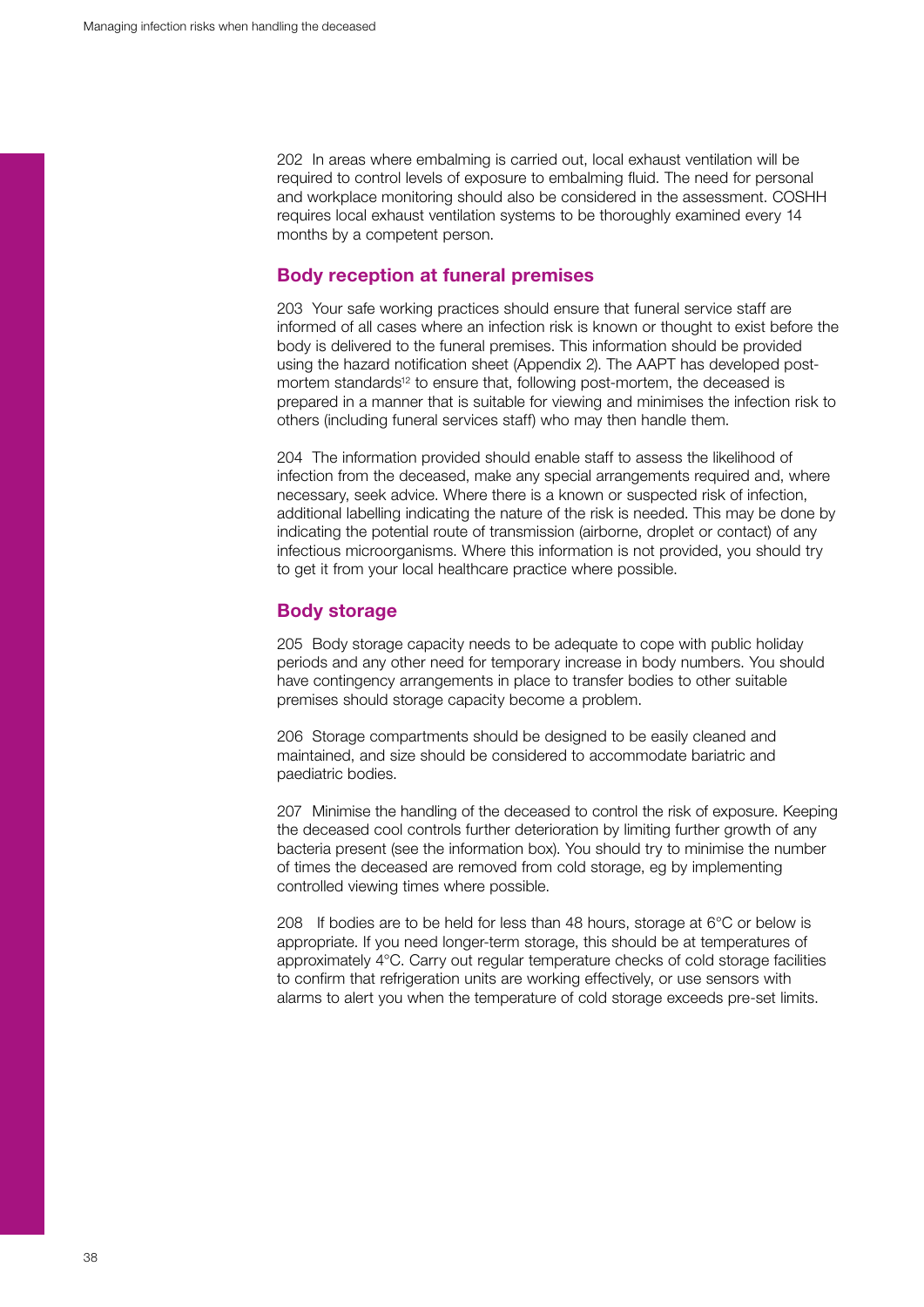#### Storage of the deceased before burial or cremation

Keeping the body cold limits the rate of decomposition by slowing the growth of bacteria that contribute to the decomposition process. Certain drugs (administered before death) may also influence the rate of decomposition.

Ideally, a refrigerated body store should be used for this purpose, but this may not be practicable in smaller premises where only a limited number of bodies are handled. However, there are a number of other means by which cooling could be achieved; for example:

- using cold tables or cool blankets;
- installing air chillers:
- using facilities at larger premises (if the site is a satellite premises);
- making arrangements with local hospitals to delay collection,

where possible.

#### Safe working practices in funeral premises

209 You must make sure that safe working practices are in place and being followed. Assess the risks before starting hygienic preparations or embalming. Your risk assessment should consider:

- known or suspected infection hazards (eg from the hazard notification sheet) and whether there is a need for TBPs;
- timing of procedures (eg the importance of taking sufficient time for each case as hurried procedures can increase the likelihood of accidents) and temporal separation (eg dealing with increased infection risk cases last to reduce the likelihood of contamination);
- the number of staff required and whether to exclude visitors or observers.

210 Be highly vigilant to make sure that adequate control is maintained at all times during hygienic preparations and embalming.

#### Access to hygienic preparations and embalming

211 You should make sure that the numbers of people present when carrying out hygienic preparations or embalming are kept to a minimum. By organising workflow and controlling access to the areas where hygienic preparations or embalming are carried out, you can minimise any unnecessary movements, distractions or interruptions which might interfere with safe working procedures or increase the risk of accidents.

212 Unauthorised people should not enter areas where hygienic preparations or embalming are carried out. A member of the funeral service staff should supervise all visitors and where necessary give them appropriate PPE to wear. Additional precautions to mitigate the risk of cross-contamination are explained in paragraphs 59–98.

213 Where hygienic preparations or embalming is being carried out for training and educational purposes, the appropriate precautions should be applied to everyone involved. However, you should not embalm the deceased who present an increased risk of infection for training and education purposes.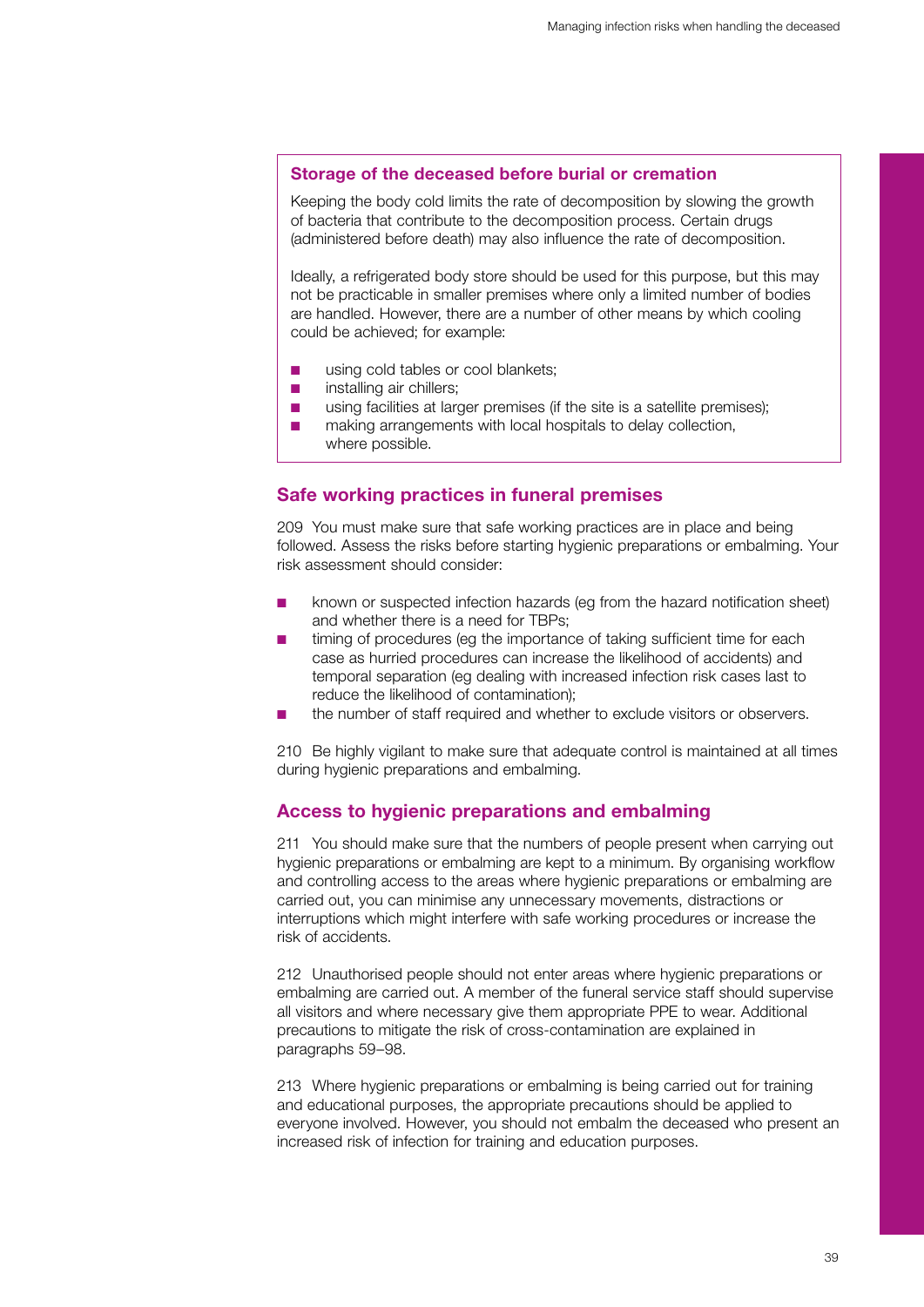#### Personal protective equipment

214 Your safe working practices should clearly specify what PPE should be worn in the designated clean and dirty areas of the funeral premises (such as the viewing room and embalming room). Anyone entering such areas should comply with these requirements; they will be different during procedures and after the areas have been decontaminated. SICPs and TBPs explain how PPE fits with other control precautions. However, for most routine activities single-use gloves and plastic aprons should give sufficient protection. People handling the deceased should always wear gloves and wash their hands afterwards. The safe working practices should set out where additional PPE is required.

#### Standard infection control precautions include making sure the following items are worn during embalming procedures and hygienic treatment:

- a surgical scrub suit;
- a plastic single-use apron to cover chest, trunk and legs;
- waterproof boots;
- single-use gloves;
- waterproof sleeve covers, where there is exposed skin and likely to be significant contamination.

#### Transmission-based precautions may include wearing the following additional PPE during embalming procedures and hygienic treatment for deceased with higher infection risk:

- a form of eye protection or plain unventilated visor to provide a physical barrier to droplets;
- a face mask to protect the mouth and nose from direct splash contamination if a visor is not worn;
- cut-resistant protective gloves, where appropriate to the activity.

#### Equipment and instruments

215 Base your decision on the requirements for equipment and instruments for hygienic treatment and embalming on the projected workload. Keep instruments sharp, clean and ready for use. Although there is no legal requirement on this, it is recommended that three sets of instruments should be available. This allows one set to be in use, a second ready for use and a third being cleaned and disinfected. Alternative approaches are also acceptable. All instruments should be cleaned after use in warm water and detergent (but not in the wash-hand basin). They can be disinfected by boiling (eg at 90 ºC for 60 seconds) or soaking in an appropriate disinfectant.

#### Safe use of sharps

216 Use of safer sharps (ie with features or mechanisms that prevent or minimise the risk of accidental injury) is required in the healthcare sector; this is one way of managing the risk of sharps injuries. Where this is not feasible, you should implement procedures for safe use and disposal of sharps (eg prevent the recapping of needles; dispose of sharps in secure containers close to the work area).

#### Hygienic treatment

217 Hygienic treatment (sometimes known as first or last offices) includes washing, dressing, trimming hair and nails etc. The activities involved with this treatment could expose employees to the blood of the deceased through cutting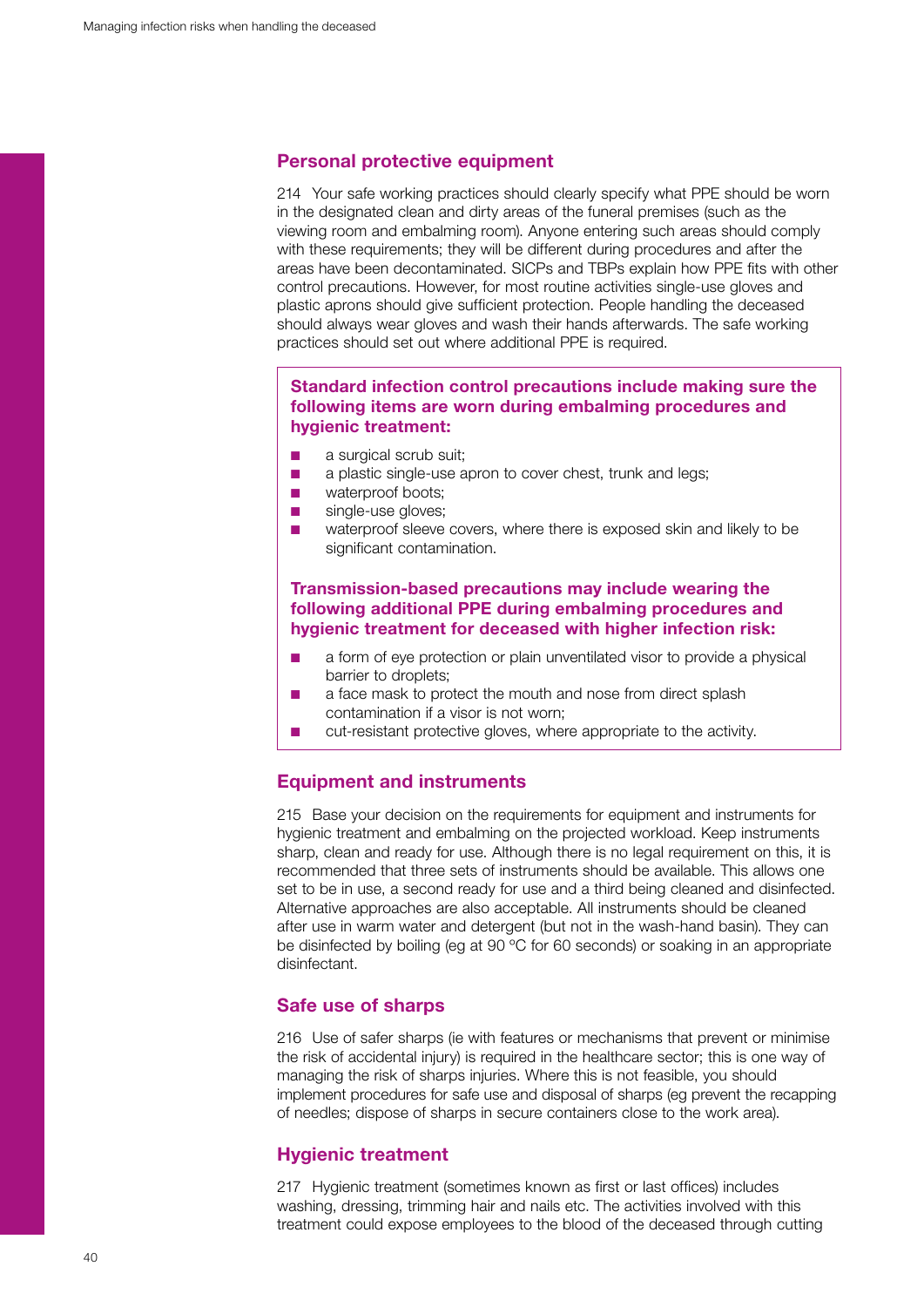or piercing the skin. This could be intentional, eg during suturing, or unintentional, when cutting hair or nails.

218 Some procedures carried out as part of hygienic treatment may also involve emptying the contents of the bowel and bladder and entail the plugging of orifices. Such procedures could result in exposure to body fluids such as urine and faeces, which may present a risk of infection. You should consider the condition of the deceased, eg whether they have undergone a post-mortem examination or have undergone significant deterioration before any hygienic treatment. Where the deceased is known to present an increased risk of infection (see the list in Appendix 1) additional TBPs may be required.

#### **Embalming**

#### What is embalming?

Embalming is defined as the preservation of a body from decay through injection of a chemical embalming fluid. The preservative solution (the embalming fluid) replaces the blood as well as treating the body cavity and organs.

219 You or a member of your staff may carry out the embalming, or a trade embalmer may use your premises. Before embalming begins, staff should prepare the embalming room and equip it in accordance with the safe working practices.

#### Before embalming begins, embalmers should make sure that:

- an adequate supply of PPE is available;
- heavy-duty rubber gloves and aprons are readily available, if required;
- air supply and extraction systems are working properly;
- drains are clear, have been cleaned and the water supply is working;
- there is an adequate supply of soap, freshly prepared embalming fluids, disinfectants, detergent solutions and paper towels;
- tools and equipment required during embalming are properly maintained, clean and ready for use, and set out as required.

220 Embalming should only be undertaken when adequate controls are in place (as identified by the risk assessment) to prevent or minimise any risk of infection. It is essential that the funeral service provides any information about known or suspected infection risks from the deceased to the embalmer, preferably using the hazard notification sheet (Appendix 2). Some activity-specific precautions are given in the information box below.

#### Standard infection control precautions for embalming procedures

- Once used instruments are no longer required, clean them thoroughly in detergent solution.
- Never attempt to catch a falling instrument. To help prevent accidental falls, do not lay instruments down indiscriminately after use.
- Wherever possible, minimise operations likely to cause splashing or generate aerosols, such as washing down with high-pressure hoses and cleaning instruments under running water.
- If a sluice is included in the room, it should be fitted with a suitable cover to prevent aerosolising of fluids when flushed.
- Follow specified cleaning and disinfection procedures for decontamination of work, floor and wall surfaces and of equipment, including use of PPE, where appropriate.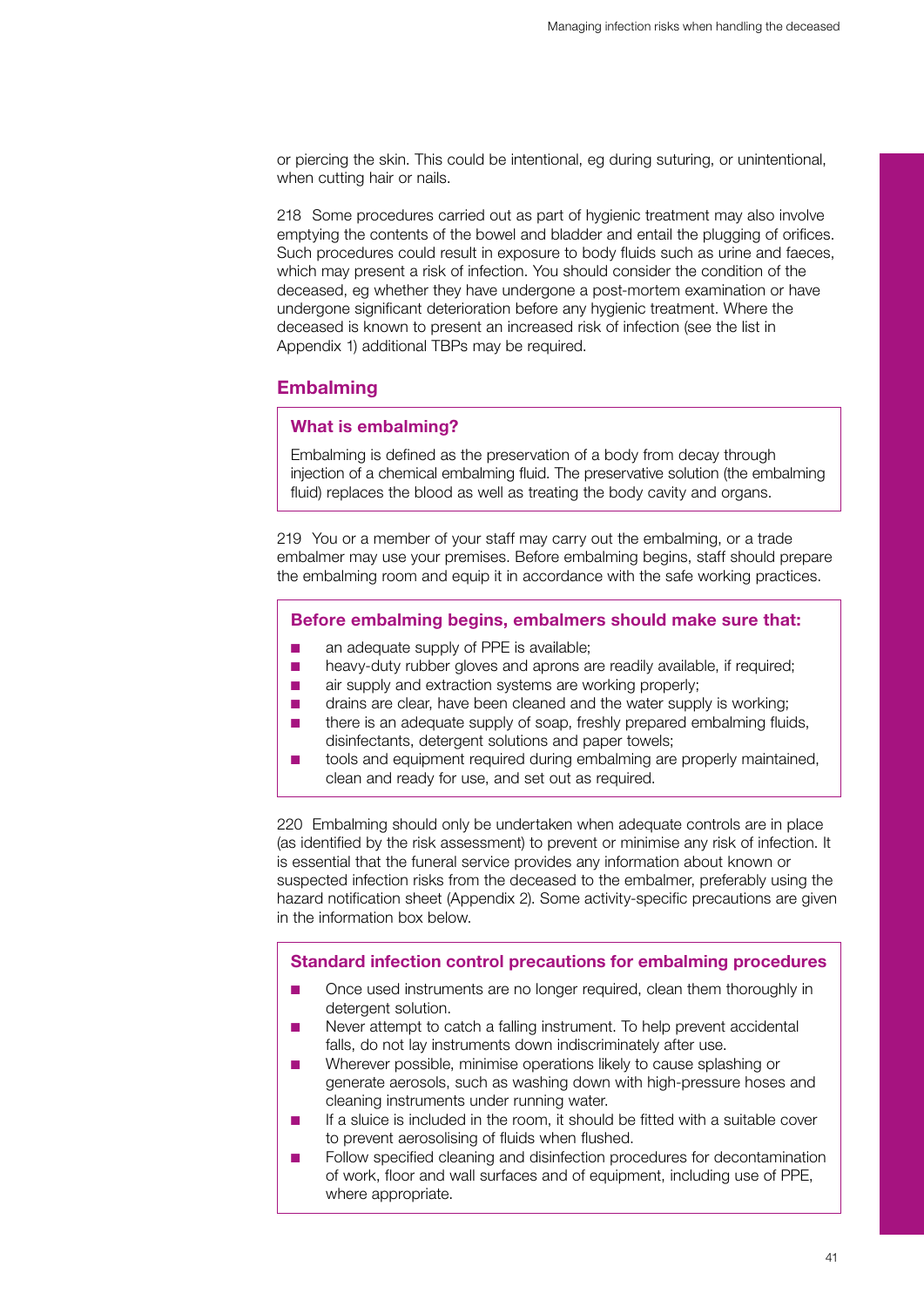221 The risk assessment should consider whether embalming needs to be carried out as not all bodies are embalmed. Consider the needs of the family, whether the body needs to be repatriated, and any other risks that embalming may present. Where the risks from embalming cannot be managed, offer alternatives to allow the family to view the deceased where this is feasible.

222 The embalming process involves direct contact with the body, exposure to blood and other body fluids, and the use of sharps (and hazardous chemicals). There may be additional risks when embalming the deceased who have been involved in an accident or have undergone post-mortem examination, eg exposure to damaged bones/bone splinters. Take extra care when passing embalming fluid into a body that has undergone a post-mortem examination as larger blood vessels normally used for infusion may be damaged or severed and may result in embalming fluids leaking from the body.

223 To minimise the risk of transmission of microorganisms during embalming, you should use techniques that make sure that liquid dispersion and splashing are minimised and that all instruments likely to cause puncture wounds or cuts are handled appropriately.

224 During embalming, you should keep the number of sharp instruments present on the embalming table or trolley to a minimum. Place any used disposable sharp instruments, such as scalpel blades, directly in a suitable sharps container. Use blunt-ended scissors and scalpel blades whenever possible. Where required to change scalpel blades, use safe working practices.

#### Transmission-based precautions for deceased who present an increased risk of infection

225 Where the deceased are not properly identified, particularly where there is no satisfactory hazard notification form or in suspicious death cases, you should:

- label and treat such bodies as increased infection risk cases, unless additional information becomes available;
- enclose all deceased labelled increased-risk in a leak-proof body bag marked in accordance with safe working practices.

226 Where a decision has been made to embalm the deceased known to present an increased risk of infection, use TBPs in addition to SICPs. You should consider the condition of the body as part of the risk assessment.

227 All embalmers should be adequately trained and competent in performing embalming on increased-risk cases and should work according to safe working practices.

228 For the deceased known to present an increased risk of infection, your risk assessment should consider whether the embalmer requires a second person to assist. It is advisable to have one embalmer to carry out the invasive procedures and a second person to assist with the process.

229 The embalmer is always responsible for the safety of invasive procedures, but they may authorise a suitably trained assistant to help with this work. The assistant should not handle sharp instruments or tools unless specifically instructed to do so by the embalmer. The embalmer and assistant should not handle sharp tools and instruments at the same time.

230 Everyone in the embalming room should obey warnings from any member of the embalming team and stop work until the matter has been resolved.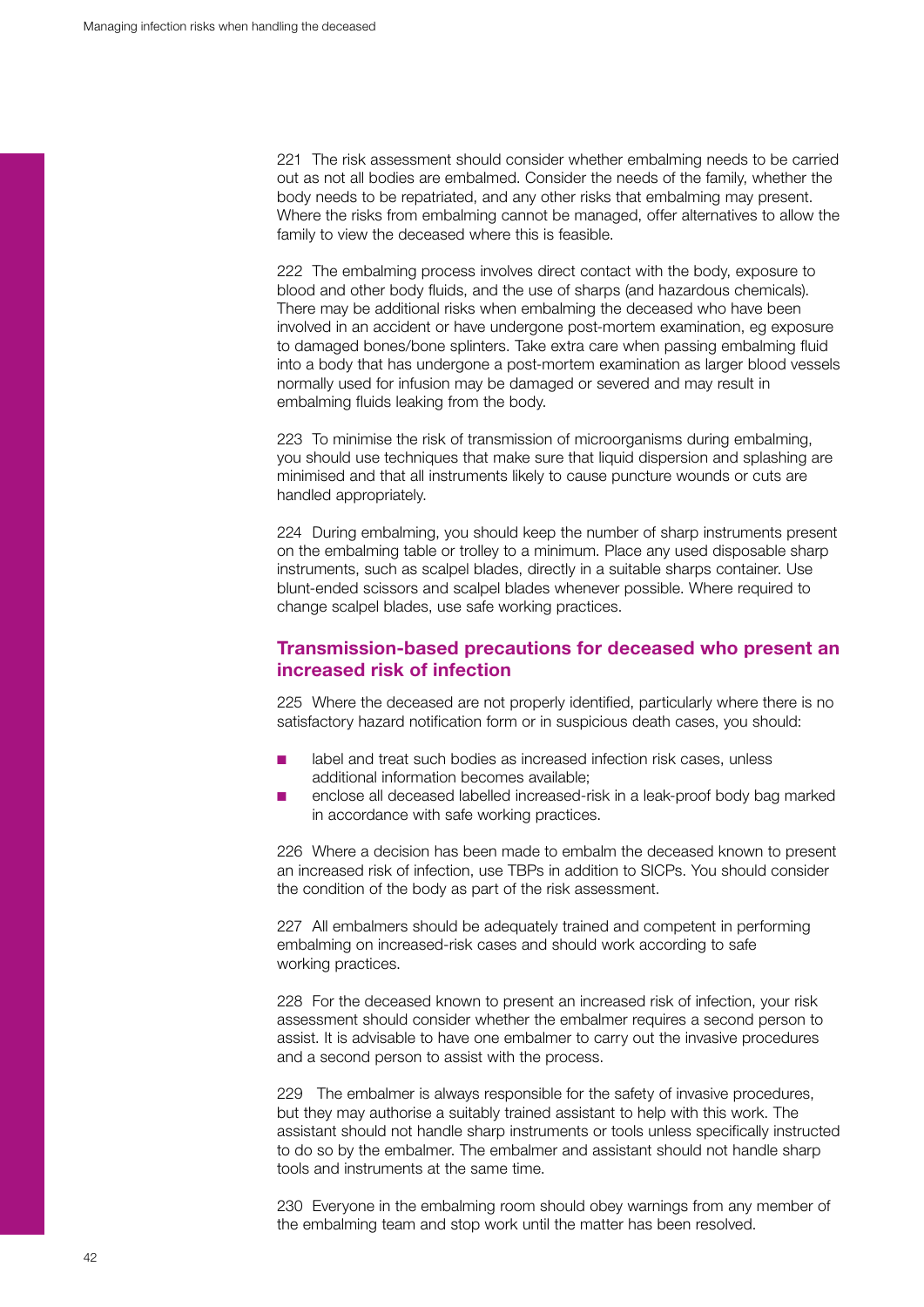231 If PPE becomes heavily soiled, change it immediately. At the end of the embalming all PPE worn during the procedure should be disposed of correctly or treated, where appropriate, as contaminated linen and, for example, collected in suitable bags and cleaned properly. Further information on safe management of linen is provided in paragraphs 81–85.

#### Embalming the deceased who have been infected with hazard group 4 microorganisms

232 Embalming must never be carried out on known hazard group 4 infected cases, eg viral haemorrhagic fever (see Appendix 1 for details).

#### Visitors and observers in funeral premises

233 Visitors to the facility should not normally be admitted to the embalming room while it is operative.

234 Sometimes workers such as maintenance personnel will need access to the embalming room. They should be allowed to enter only under a permit-to-work system, where this is practical, or with supervision in smaller premises, and should be excluded until the room has been cleaned.

#### Religious or ritual preparations

235 There are considerable variations between people of different faiths, ethnic backgrounds and national origins in their approach to, and practices for, death and dying, as regards preparation for burial or cremation.

236 At the time of death, these practices may require involvement in last or first offices. If there is a requirement for involvement, you should inform people carrying out washing, dressing etc of any risks and advise them of the control measures to be used. The responsible person should advise families if there could be a health risk from touching or kissing the body. If these risks are significant, discourage the family members from doing so and explain about the possible consequences for their health. This should be done tactfully and ideally by a trained member of staff.

#### Viewing

237 When families and others wish to view the deceased, you should advise them whether there is a risk of infection if they touch or kiss the deceased, as well as any controls they should take after contact, eg washing of hands.

238 Certain infectious diseases (see Appendix 1 for details) will present a significant risk, so you should inform the family about the risks involved and provide them with PPE if appropriate. Alternatively, viewing could take place either at a distance or by use of a viewing panel in the coffin. Another option is to use a viewing room with a glass screen.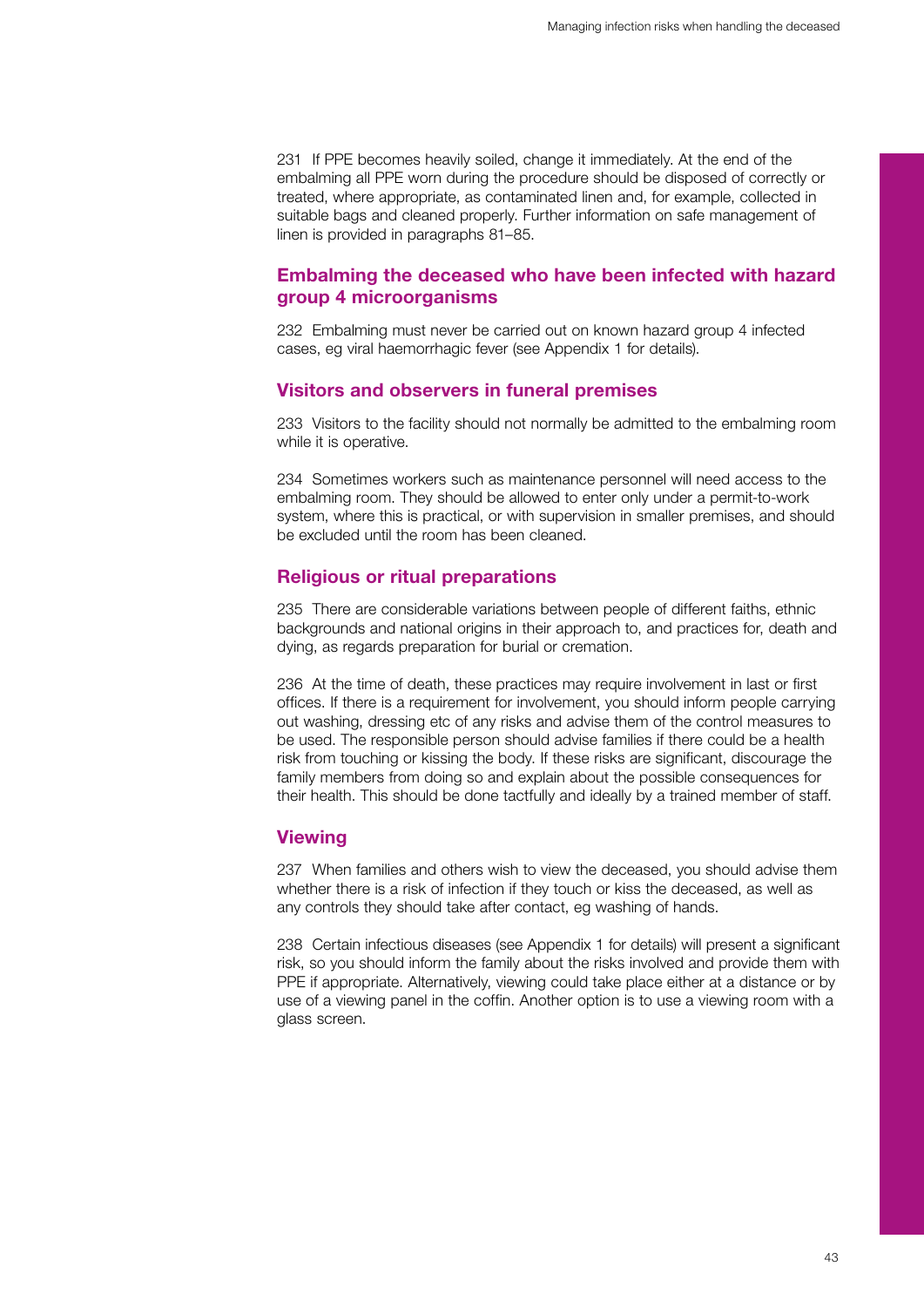# <span id="page-43-0"></span>Managing the risks of infection during exhumations

239 This section is aimed at those involved with exhuming the deceased. It outlines the risks to consider and the safe working practices to control those risks. This guidance does not cover exhumation in criminal investigations; for additional procedures that may be required in these cases you should consult the College of Policing at [http://www.college.police.uk/Pages/Home.aspx.](http://www.college.police.uk/Pages/Home.aspx)

#### **Exhumations**

240 The Ministry of Justice issues the majority of licences for the exhumation of the deceased each year (approximately 1000), and the Church of England chancellors also authorise a small number via a faculty. In addition, some exhumations result from an accidental disturbance in road or building construction. The main reasons for planned exhumations are:

- redevelopment of old cemeteries or crypts, often with associated archaeological investigations;
- medical or criminal investigations;
- individual requests for exhumation from family members for reburial or cremation;
- archaeological reasons.

#### Risk of infection

241 In the vast majority of cases, the risk of infection from the deceased who have been exhumed is negligible. There may be additional infection risks from the environment that need to be considered. In certain cases, where the microorganism can survive for prolonged periods or where the deceased's remains have been preserved, the potential for infectious microorganisms being present increases.

242 Although infectious microorganisms may present a risk to people carrying out exhumation of the recently deceased, the majority of these microorganisms will no longer be viable after about six months. However, if the deceased has died from a transmissible spongiform encephalopathy (eg CJD), they may remain viable for a substantial period of time.

243 Of the organisms that caused mass death in the past (eg plague, cholera, typhoid, tuberculosis, anthrax and smallpox) only anthrax is likely to survive in the deceased for any significant length of time following death (because it can form highly resistant spores) and should be considered in any risk assessment. You may find it helpful to examine items such as parish records or similar records that may give information on the cause of death for a particular exhumation site. Further information on these agents, and others that may be present in the environment, is given in Table 2.

244 In addition to the infectious microorganisms that may be present in the recently deceased, soil in a burial site could also present a source of infection because of contamination.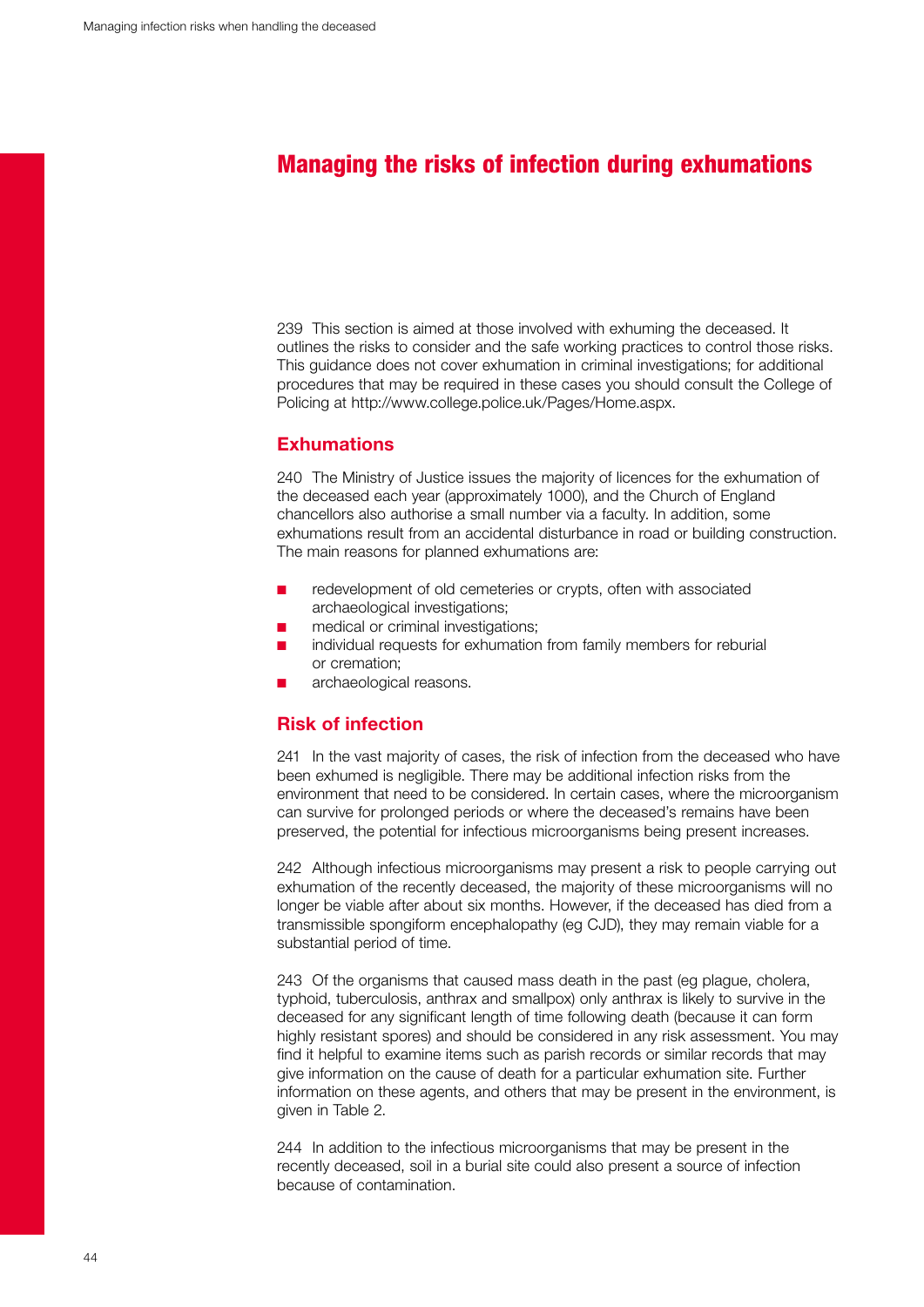245 Where bodies have been preserved in airtight (lead-lined) coffins or crypts, there is the potential for the microorganisms to survive for prolonged periods.

#### Standard infection control precautions

246 The requirements in paragraphs 59–98 apply to exhumations; however, some elements that are specific to exhumation sites should be considered, but may be altered depending on the situation (see the information box).

#### Standard infection control precautions for exhumation sites

- Suitable facilities should be provided on site for staff to wash, with soap and clean hot and cold, or warm, running water. For more information on washing facilities, see HSE guidance at [www.hse.gov.uk/construction/](http://www.hse.gov.uk/construction/healthrisks/welfare/toilets-and-washing.htm) [healthrisks/welfare/toilets-and-washing.htm](http://www.hse.gov.uk/construction/healthrisks/welfare/toilets-and-washing.htm).
- Hands (and arms, if necessary) should be washed before eating, drinking, smoking, using the telephone, applying make-up, or leaving the work area.
- Hands should be washed even if gloves have been worn.
- If your employees do not have direct access to warm running water to wash their hands at the site, you should provide portable washing facilities.

247 Where on-site exhumation is undertaken, arrangements should be made to clearly demarcate the clean and dirty areas and to provide washing and decontamination facilities on site. This will enable employees to wash and place contaminated clothing, waste etc on site, before leaving or moving to clean areas, such as site offices.

248 Your risk assessment should take into account the likelihood of exposure to blood and body fluids and contact with the deceased during exhumation.

249 Cover all existing cuts and grazes with waterproof dressings and/or gloves before starting any work that involves contact with the deceased. If cuts and/or grazes occur during work, wash them immediately.

250 You should avoid hand-to-mouth/nose or hand-to-eye contact. Take care with pens etc; these should not be put in the mouth or taken from dirty to clean areas.

251 Take rest breaks and meal breaks away from the main work area. Employees should remove any PPE and contaminated clothing when leaving a dirty work area and not enter clean areas wearing PPE.

252 When exhuming soil from burial sites, most of the soil will be used to refill the excavation. The soil that was removed from immediately above and around the coffin should be replaced first. Where there are mass exhumations, there may be large quantities of coffin waste, which should be securely bagged and sent to landfill. Almost all mass exhumations will be from old burial grounds, so the infection risk is low and landfill disposal is usually appropriate. Testing of soil samples for microorganisms is necessary only where the risk assessment indicates a high risk of contamination. Further information on sampling is provided in *Guidance on assessing risk of anthrax on building land*. 22 Disinfectants are likely to be soaked up by soil and rendered ineffective, so their use may present a greater chemical hazard than the benefits they are likely to achieve.

#### Personal protective equipment

253 Appropriate protective equipment and clothing should be selected and worn based on the nature of the risk (see the information box).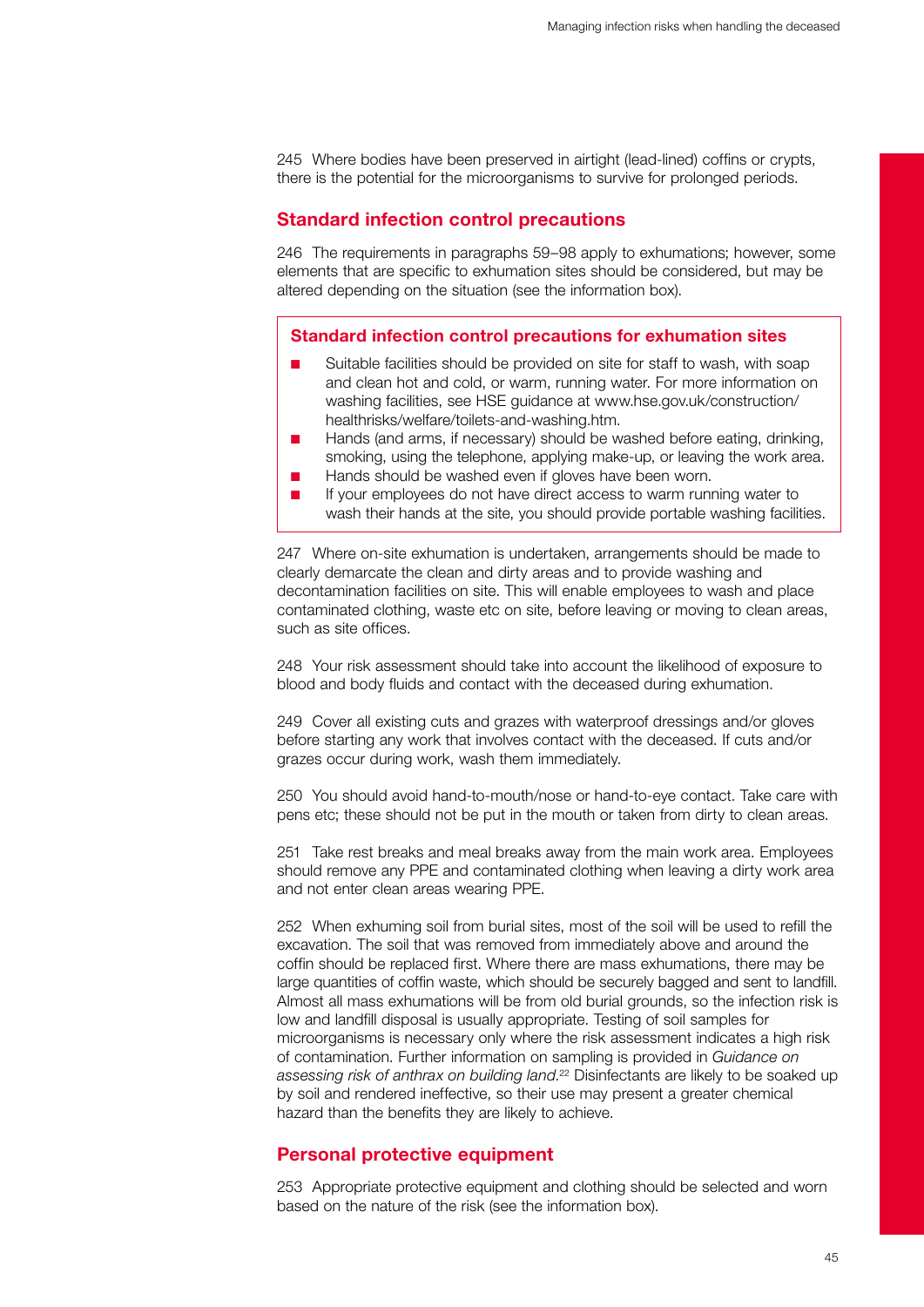254 You should dispose of all single-use clothing as clinical waste. Reusable clothing should be washed appropriately and separately from other uncontaminated clothing. Equipment such as boots and face visors should be washed and decontaminated, then dried and stored in a clean area.

#### The following personal protective equipment should be worn for exhumations:

- **■** heavy-duty overalls;
- waterproof trousers and jackets;
- working boots with toe and sole protection;
- waterproof heavy-duty gloves;
- a standard construction site helmet (hard hat);
- a face visor, if there is a likelihood of splashing.

#### Respiratory protective equipment

255 In most exhumations RPE is unlikely to be necessary for protection from infectious microorganisms. However, when carrying out exhumations in crypts, unless there is sufficient information to indicate otherwise, use RPE as a precautionary measure. This will not only protect against the inhalation of infectious microorganisms, but it will also protect employees from wood and lead dust (its main purpose). Surgical masks do not provide suitable respiratory protection. RPE should always be fitted with the highest efficiency filter possible (FFP3) and provide a protection factor of at least 20 to control exposure of microorganisms down to the lowest levels.

256 Tight-fitting face pieces should be face-fit tested to the individual wearing it and appropriate training should be provided on the safe use of the equipment. You should store and maintain RPE in accordance with its use. *Respiratory protective equipment at work: A practical guide*18 provides further information.

#### Equipment and instruments

257 All equipment (eg vehicles, removal shells, trolleys and excavation equipment) should be easy to clean and decontaminate. In most cases it is very unlikely that there will be any risk of infection. However, where the risk assessment identifies an increased risk of infection, all equipment should be cleaned and disinfected as required. This could take place at the end of a procedure and/or before the equipment leaves the site.

#### Transmission-based precautions for exhumation

258 It is possible for organisms that cause anthrax or smallpox to survive for significant periods of time in the deceased; therefore before starting work you should check whether there is any evidence that these agents were linked to the cause of death. If so, those carrying out the exhumation should try to make sure that the coffins remain intact. In most cases such coffins should not be opened. However, if there is a reason to open the coffin, an additional risk assessment must be carried out which considers the serious consequences of a release of these infectious agents and you should also follow the guidance in paragraphs 260–261.

259 If the integrity of a lead-lined coffin fails when exhumed you should:

Clear the area of all personnel. Disinfect all reusable PPE effectively, disinfect other clothing, and bag all single-use PPE and send it for incineration.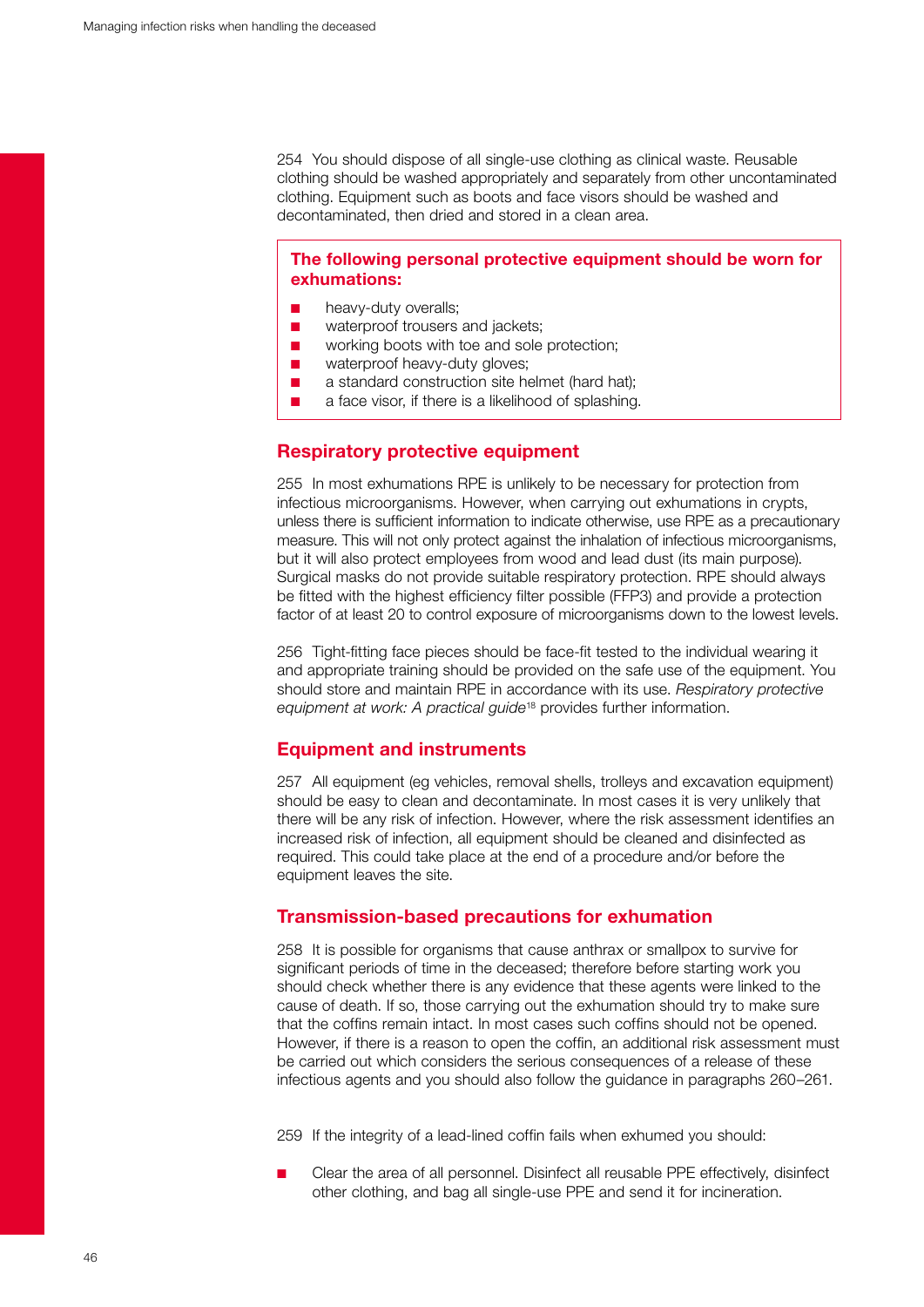Contact a suitably qualified expert (such as a pathologist) to inspect the body (while wearing appropriate PPE) to see if it shows evidence of smallpox or anthrax. If there is no evidence of these agents then the exhumation may resume.

260 If there is evidence of smallpox or anthrax, the expert should contact the Rare and Imported Pathogens Laboratory at Public Health England at [www.gov.uk/](http://www.gov.uk/government/collections/rare-and-imported-pathogens-laboratory-ripl) [government/collections/rare-and-imported-pathogens-laboratory-ripl](http://www.gov.uk/government/collections/rare-and-imported-pathogens-laboratory-ripl) to obtain advice about appropriate infection control, sending of specimens and testing.

261 If the evidence suggests smallpox or anthrax infection is suspected, you should:

- Make the area secure and post 24-hour security to ensure that there is no entry into the area until a final report is received. You should inform local police who may wish to put in place additional security arrangements.
- Inform the local environmental health officer and contact specialist inspectors at the HSE Microbiology and Biotechnology Unit (MBU) at [bioagents@hse.gov.uk](mailto:bioagents@hse.gov.uk).

| Table 2 Microorganisms that should be considered when exhuming a body |  |  |  |
|-----------------------------------------------------------------------|--|--|--|
|                                                                       |  |  |  |

| Agent (disease)                                    | <b>Means of transmission</b>                                                               | Survivability                                                                                                                                                                                                 | Guidance notes                                                                                                                                                                                                                                                                                                                                                                                                                                     |
|----------------------------------------------------|--------------------------------------------------------------------------------------------|---------------------------------------------------------------------------------------------------------------------------------------------------------------------------------------------------------------|----------------------------------------------------------------------------------------------------------------------------------------------------------------------------------------------------------------------------------------------------------------------------------------------------------------------------------------------------------------------------------------------------------------------------------------------------|
| Bacillus anthracis (anthrax)                       | Breathing in aerosols, direct<br>contact with broken skin, and<br>by hand-to-mouth contact | Probably indefinitely in the<br>spore form                                                                                                                                                                    | Anthrax spores may be found in<br>the exhumed body, and also in<br>items such as pillows and<br>linings stuffed with horsehair.<br>Anything stuffed with animal<br>hair should be bagged and<br>disposed of as clinical waste                                                                                                                                                                                                                      |
| Variola major virus (smallpox)                     | Inhalation and contact                                                                     | Can survive for long periods of<br>time in dry scabs (13 years has<br>been documented). However, in<br>normal environmental<br>conditions, the virus is very<br>unlikely to survive for more than<br>48 hours | The virus that caused smallpox<br>has been eliminated from the<br>world population and the last<br>cases that occurred in this<br>country were mainly in the<br>1930s. There were sporadic<br>cases after that but none since<br>the 1970s. Intact virus was<br>found in a body exhumed at<br>Spitalfields in 1985. This body<br>was more than 100 years old.<br>However, the virus could not be<br>grown so was not considered to<br>be infective |
| Clostridium tetani (tetanus)                       | Skin-penetrating injury                                                                    | Commonly found in soil                                                                                                                                                                                        | Employees should be<br>immunised against tetanus. You<br>should make sure that this<br>remains current                                                                                                                                                                                                                                                                                                                                             |
| Leptospira icterohaemorrhagiae<br>(Weil's disease) | Contact with broken skin                                                                   | Found in association with rats                                                                                                                                                                                | Agent is excreted in infected rat<br>urine, so soil/water present on<br>site may be contaminated                                                                                                                                                                                                                                                                                                                                                   |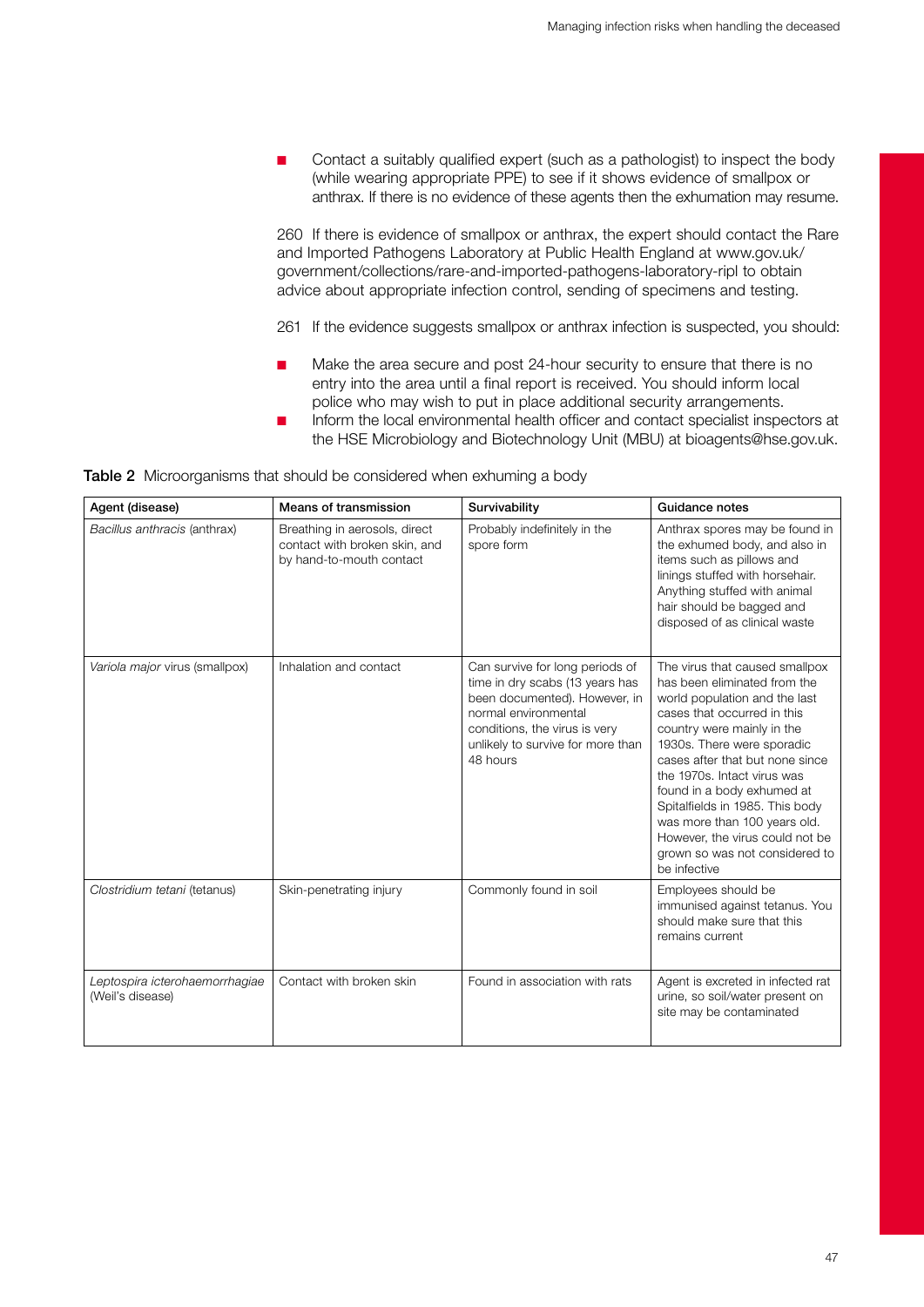# <span id="page-47-0"></span>Appendix 1: Application of transmission-based precautions to key infections in the deceased

The causative agents for the key infections listed below have been arranged according to the most likely route of transmission, taking account of the activity when handling the deceased, eg through post-mortem and embalming.

| Infection                                                                                                                                                                                | Causative agent                                                     | Hazard<br>group | Is a body<br>bag<br>needed <sup>1</sup> ? | Can the<br>body be<br>viewed? | Can post-<br>mortem be<br>carried out? | Can hygienic<br>treatment be<br>carried out? | Can<br>embalming<br>be carried<br>out? |
|------------------------------------------------------------------------------------------------------------------------------------------------------------------------------------------|---------------------------------------------------------------------|-----------------|-------------------------------------------|-------------------------------|----------------------------------------|----------------------------------------------|----------------------------------------|
| Airborne Small particles that can remain airborne with potential for transmission by inhalation                                                                                          |                                                                     |                 |                                           |                               |                                        |                                              |                                        |
| <b>Tuberculosis</b>                                                                                                                                                                      | Mycobacterium<br>tuberculosis                                       | 3               | Yes                                       | Yes <sup>2</sup>              | Yes <sup>3</sup>                       | Yes                                          | Yes <sup>3</sup>                       |
| Middle East respiratory<br>syndrome (MERS)                                                                                                                                               | <b>MERS</b><br>coronavirus                                          | 3               | Yes                                       | Yes                           | Yes <sup>3</sup>                       | Yes                                          | Yes <sup>3</sup>                       |
| Severe acute respiratory<br>syndromes (SARS)                                                                                                                                             | eg SARS<br>coronavirus                                              | 3               | Yes                                       | Yes                           | Yes <sup>3</sup>                       | Yes                                          | Yes <sup>3</sup>                       |
| Droplet Large particles that do not remain airborne for very long and do not travel far from source with potential for transmission via<br>mucocutaneous routes (ie mouth, nose or eyes) |                                                                     |                 |                                           |                               |                                        |                                              |                                        |
| Meningococcal<br>septicaemia<br>(meningitis)                                                                                                                                             | Neisseria<br>meningitidis                                           | $\overline{2}$  | <b>No</b>                                 | Yes                           | Yes <sup>5</sup>                       | Yes                                          | Yes <sup>5</sup>                       |
| Flu (animal origin)                                                                                                                                                                      | eg H5 and H7<br>influenza viruses                                   | 3               | <b>No</b>                                 | Yes                           | Yes <sup>5</sup>                       | Yes                                          | Yes <sup>5</sup>                       |
| Diphtheria                                                                                                                                                                               | Corynebacterium<br>diptheriae                                       | $\overline{2}$  | <b>No</b>                                 | Yes                           | Yes                                    | Yes                                          | Yes                                    |
| Contact Either direct via hands of employees, or indirect via equipment and other contaminated articles where transmission is primarily<br>via an ingestion route                        |                                                                     |                 |                                           |                               |                                        |                                              |                                        |
| Invasive streptococcal<br>infection                                                                                                                                                      | Streptococcus<br>pyogenes<br>(Group A)                              | $\overline{2}$  | Yes                                       | Yes                           | Yes <sup>5</sup>                       | No                                           | <b>No</b>                              |
| Dysentery (shigellosis)                                                                                                                                                                  | Shigella<br>dysenteriae<br>$(t$ ype $1)$                            | 3               | No <sup>6</sup>                           | Yes                           | Yes                                    | Yes                                          | Yes                                    |
| Hepatitis A                                                                                                                                                                              | Hepatitis A virus                                                   | $\overline{c}$  | No <sup>6</sup>                           | Yes                           | Yes                                    | Yes                                          | Yes                                    |
| <b>Hepatitis E</b>                                                                                                                                                                       | Hepatitis E virus                                                   | 3               | No <sup>6</sup>                           | Yes                           | Yes                                    | Yes                                          | Yes                                    |
| Enteric fever (typhoid/<br>paratyphoid)                                                                                                                                                  | Salmonella typhi/<br>paratyphi                                      | 3               | No <sup>6</sup>                           | Yes                           | Yes                                    | Yes                                          | Yes                                    |
| <b>Brucellosis</b>                                                                                                                                                                       | <b>Brucella</b><br>melitensis                                       | 3               | <b>No</b>                                 | Yes                           | Yes <sup>4</sup>                       | Yes                                          | Yes <sup>4</sup>                       |
| Haemolytic uraemic<br>syndrome                                                                                                                                                           | Verocytotoxin/<br>shiga toxin-<br>producing E.coli<br>(eg O157: H7) | 3               | No <sup>6</sup>                           | Yes                           | Yes <sup>4</sup>                       | Yes                                          | Yes <sup>4</sup>                       |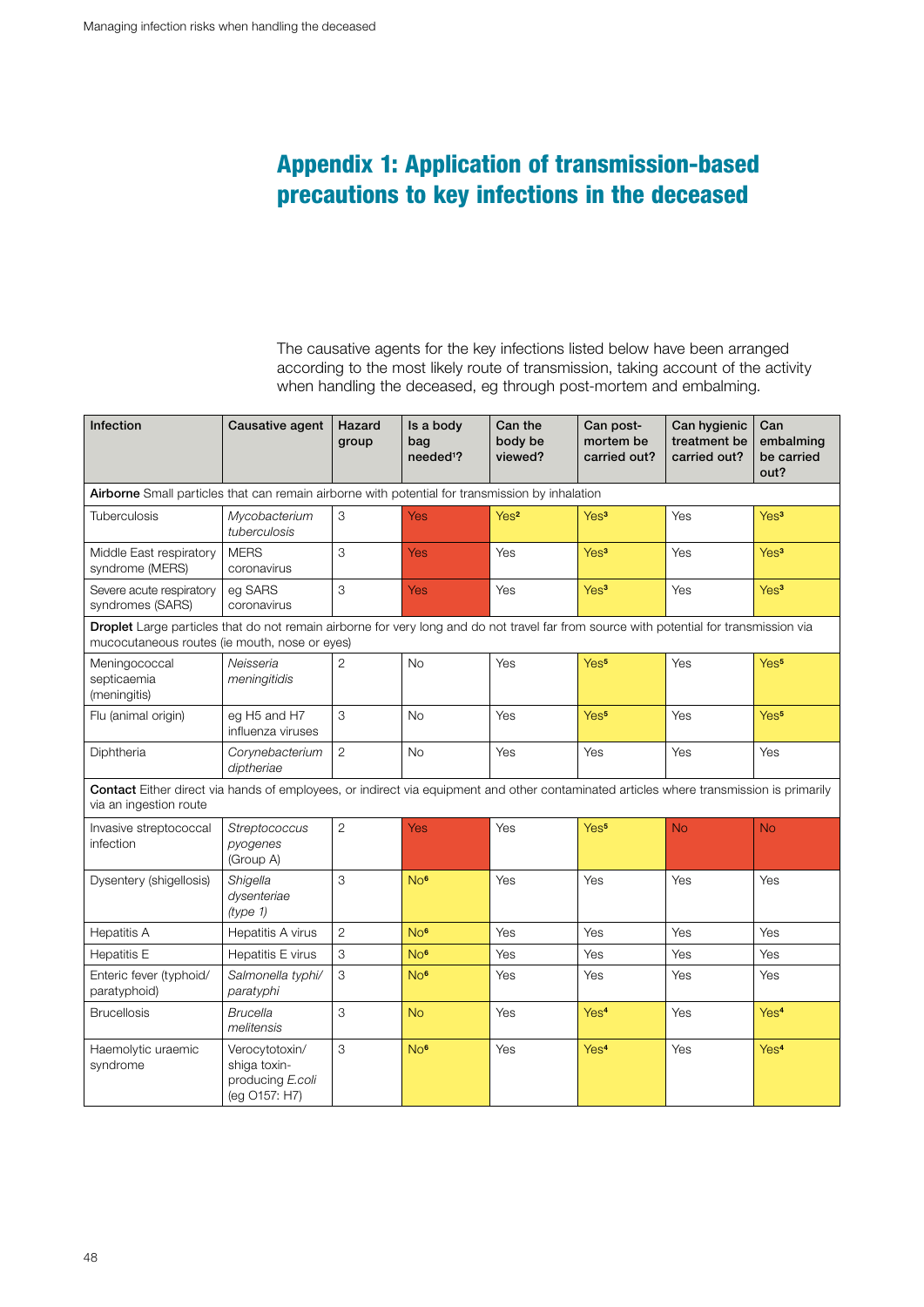| Infection                                                                                                                                                                                                                              | Causative agent                                                                                   | Hazard<br>group | Is a body<br>bag<br>needed <sup>1</sup> ? | Can the<br>body be<br>viewed? | Can post-<br>mortem be<br>carried out? | Can hygienic<br>treatment be<br>carried out? | Can<br>embalming<br>be carried<br>out? |  |
|----------------------------------------------------------------------------------------------------------------------------------------------------------------------------------------------------------------------------------------|---------------------------------------------------------------------------------------------------|-----------------|-------------------------------------------|-------------------------------|----------------------------------------|----------------------------------------------|----------------------------------------|--|
| Contact Either direct or indirect contact with blood/other blood containing body fluids via a skin-penetrating injury or via broken skin<br>and through splashes of blood/other blood containing body fluids to eyes, nose and mouth   |                                                                                                   |                 |                                           |                               |                                        |                                              |                                        |  |
| Acquired immune<br>deficiency syndrome<br>(AIDS)-related illness                                                                                                                                                                       | Human<br>immunodeficiency<br>virus                                                                | 3               | <b>No</b>                                 | Yes                           | Yes <sup>7</sup>                       | Yes                                          | Yes <sup>7</sup>                       |  |
| Anthrax                                                                                                                                                                                                                                | Bacillus anthracis                                                                                | 3               | <b>Yes</b>                                | <b>No</b>                     | Yes <sup>8</sup>                       | <b>No</b>                                    | <b>No</b>                              |  |
| Hepatitis B, D and C                                                                                                                                                                                                                   | Hepatitis B, D<br>and C viruses                                                                   | 3               | No                                        | Yes                           | Yes <sup>7</sup>                       | Yes                                          | Yes <sup>7</sup>                       |  |
| Rabies                                                                                                                                                                                                                                 | Lyssaviruses                                                                                      | 3               | <b>No</b>                                 | Yes                           | <b>No</b>                              | <b>No</b>                                    | <b>No</b>                              |  |
| Viral haemorrhagic<br>fevers                                                                                                                                                                                                           | Specifically Lassa<br>fever, Ebola,<br>Marburg,<br>Crimean-Congo<br>haemorrhagic<br>fever viruses | $\overline{4}$  | Yes <sup>9</sup>                          | <b>No</b>                     | <b>No</b>                              | <b>No</b>                                    | <b>No</b>                              |  |
| <b>Contact</b> Either direct or indirect contact with body fluids (eg brain and other neurological tissue) via a skin-penetrating injury or via<br>broken skin                                                                         |                                                                                                   |                 |                                           |                               |                                        |                                              |                                        |  |
| Transmissible<br>spongiform<br>encephalopathies (eg<br>CJD)                                                                                                                                                                            | Various prions                                                                                    | 3               | Yes                                       | Yes                           | Yes <sup>10</sup>                      | Yes                                          | <b>No</b>                              |  |
| Key                                                                                                                                                                                                                                    |                                                                                                   |                 |                                           |                               |                                        |                                              |                                        |  |
| Red                                                                                                                                                                                                                                    | Minimise procedures or handling of the deceased                                                   |                 |                                           |                               |                                        |                                              |                                        |  |
| <b>Yellow</b> TBPs are necessary when carrying out procedures or handling the deceased                                                                                                                                                 |                                                                                                   |                 |                                           |                               |                                        |                                              |                                        |  |
| The highlighted areas indicate an increased level of risk associated with the infection to workers (with areas in red posing increased risk)<br>and therefore require additional control measures when handling the deceased.          |                                                                                                   |                 |                                           |                               |                                        |                                              |                                        |  |
| <b>Notes</b>                                                                                                                                                                                                                           |                                                                                                   |                 |                                           |                               |                                        |                                              |                                        |  |
| <sup>1</sup> It is advised that a body bag is used for the deceased in all cases where there is, or is likely to be, leakage of body fluids.                                                                                           |                                                                                                   |                 |                                           |                               |                                        |                                              |                                        |  |
| <sup>2</sup> With appropriate measures to deal with potential release of aerosols (eg place cloth or mask over mouth when moving the deceased).                                                                                        |                                                                                                   |                 |                                           |                               |                                        |                                              |                                        |  |
| <sup>3</sup> With appropriate measures to deal with aerosol-generating procedures.                                                                                                                                                     |                                                                                                   |                 |                                           |                               |                                        |                                              |                                        |  |
| 4 With measures to minimise environmental contamination (because of low infectious dose; ie the amount of pathogen or number of<br>bacteria required to cause an infection is low).                                                    |                                                                                                   |                 |                                           |                               |                                        |                                              |                                        |  |
| <sup>5</sup> With appropriate measures to prevent exposure of mucosal surfaces (eg a physical barrier to protect eyes, mouth and nose, such as<br>a facemask or visor).                                                                |                                                                                                   |                 |                                           |                               |                                        |                                              |                                        |  |
| <sup>6</sup> Although illness may have increased likelihood of leakage of body fluids.                                                                                                                                                 |                                                                                                   |                 |                                           |                               |                                        |                                              |                                        |  |
| 7 With appropriate robust measures for the use of sharps (eg minimise use or use safer sharps devices).                                                                                                                                |                                                                                                   |                 |                                           |                               |                                        |                                              |                                        |  |
| <sup>8</sup> Before undertaking a procedure, the rationale for a post-mortem should be carefully considered where anthrax infection is suspected,<br>particularly where examination may increase the potential for aerosol generation. |                                                                                                   |                 |                                           |                               |                                        |                                              |                                        |  |
| <sup>9</sup> With double body bag.                                                                                                                                                                                                     |                                                                                                   |                 |                                           |                               |                                        |                                              |                                        |  |
| <sup>10</sup> With appropriate measures to minimise percutaneous injury and contamination of work area, and to help with decontamination (eg<br>high-level sharps control or dedicated equipment).                                     |                                                                                                   |                 |                                           |                               |                                        |                                              |                                        |  |
|                                                                                                                                                                                                                                        |                                                                                                   |                 |                                           |                               |                                        |                                              |                                        |  |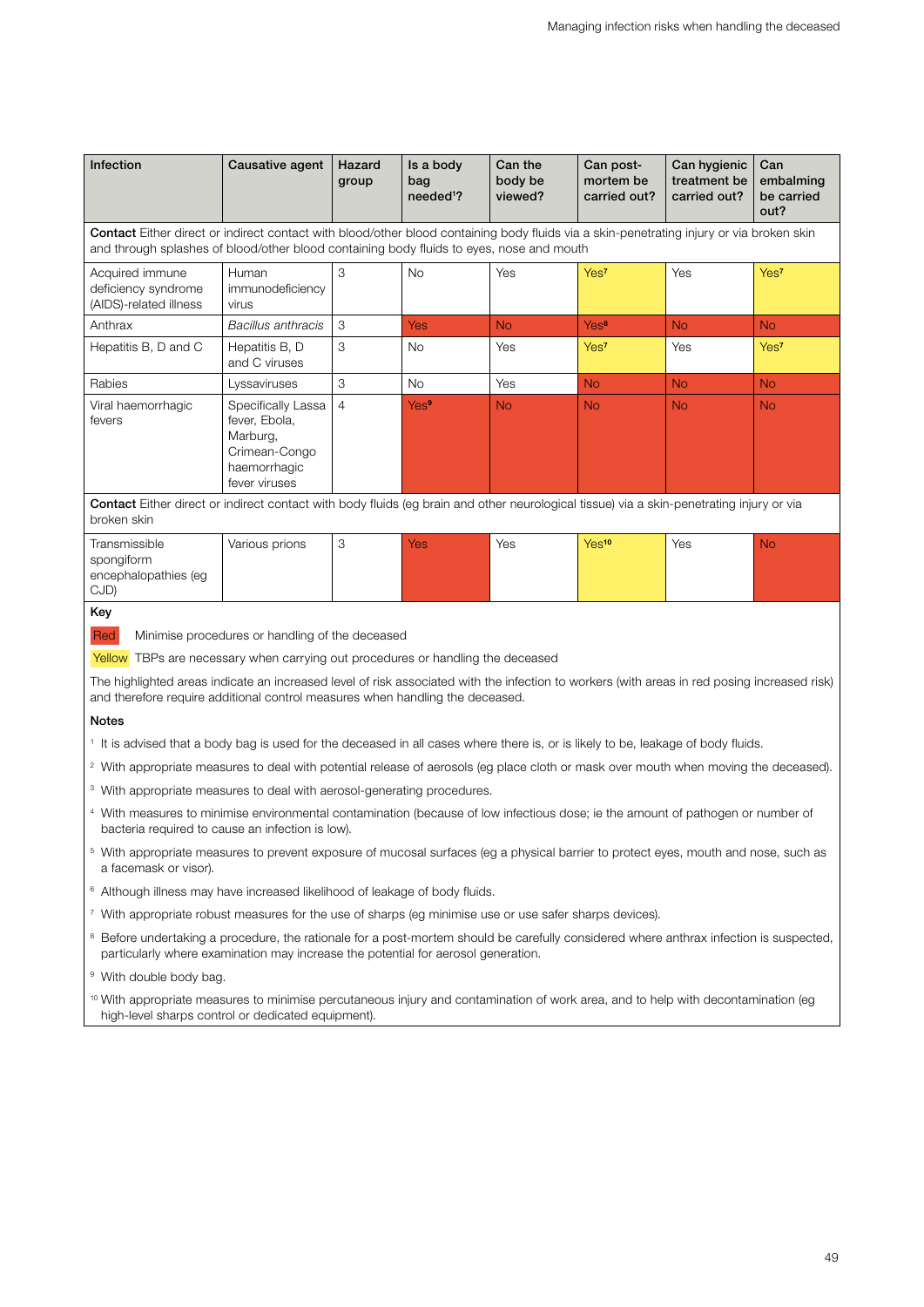#### Hazard groups

The Approved List of biological agents [\(www.hse.gov.uk/pubns/misc208.pdf](http://www.hse.gov.uk/pubns/misc208.pdf)) provides the approved classification of biological agents into hazard groups (as referred to in COSHH). The hazard groups are defined in the following table; when classifying a biological agent it should be assigned to one of these four groups according to its level of risk of infection to humans.

| Group   | <b>Definition</b>                                                                                                                                                           |
|---------|-----------------------------------------------------------------------------------------------------------------------------------------------------------------------------|
| Group 1 | Unlikely to cause human disease                                                                                                                                             |
| Group 2 | Can cause human disease and may be a hazard to employees; it is unlikely to spread<br>to the community and effective prophylaxis or treatment is usually available          |
| Group 3 | Can cause severe human disease and may be a serious hazard to employees; it may<br>spread to the community, but effective prophylaxis or treatment is usually available     |
| Group 4 | Causes severe human disease and is a serious hazard to employees; it is likely to<br>spread to the community and usually no effective prophylaxis or treatment is available |

#### Notification of reportable diseases

Certain diseases are reportable under national legislation. Please refer to the relevant legislation for notifiable diseases:

England – Health Protection (Notification) Regulations 2010 <http://www.legislation.gov.uk/uksi/2010/659/schedule/1/made>

Wales – Health Protection (Notification) (Wales) Regulations 2010 <http://www.legislation.gov.uk/wsi/2010/1546/schedule/1/made>

Scotland – Public Health etc (Scotland) Act 2008 [ttp://www.legislation.gov.uk/asp/2008/5/schedule/1](http://www.legislation.gov.uk/asp/2008/5/schedule/1)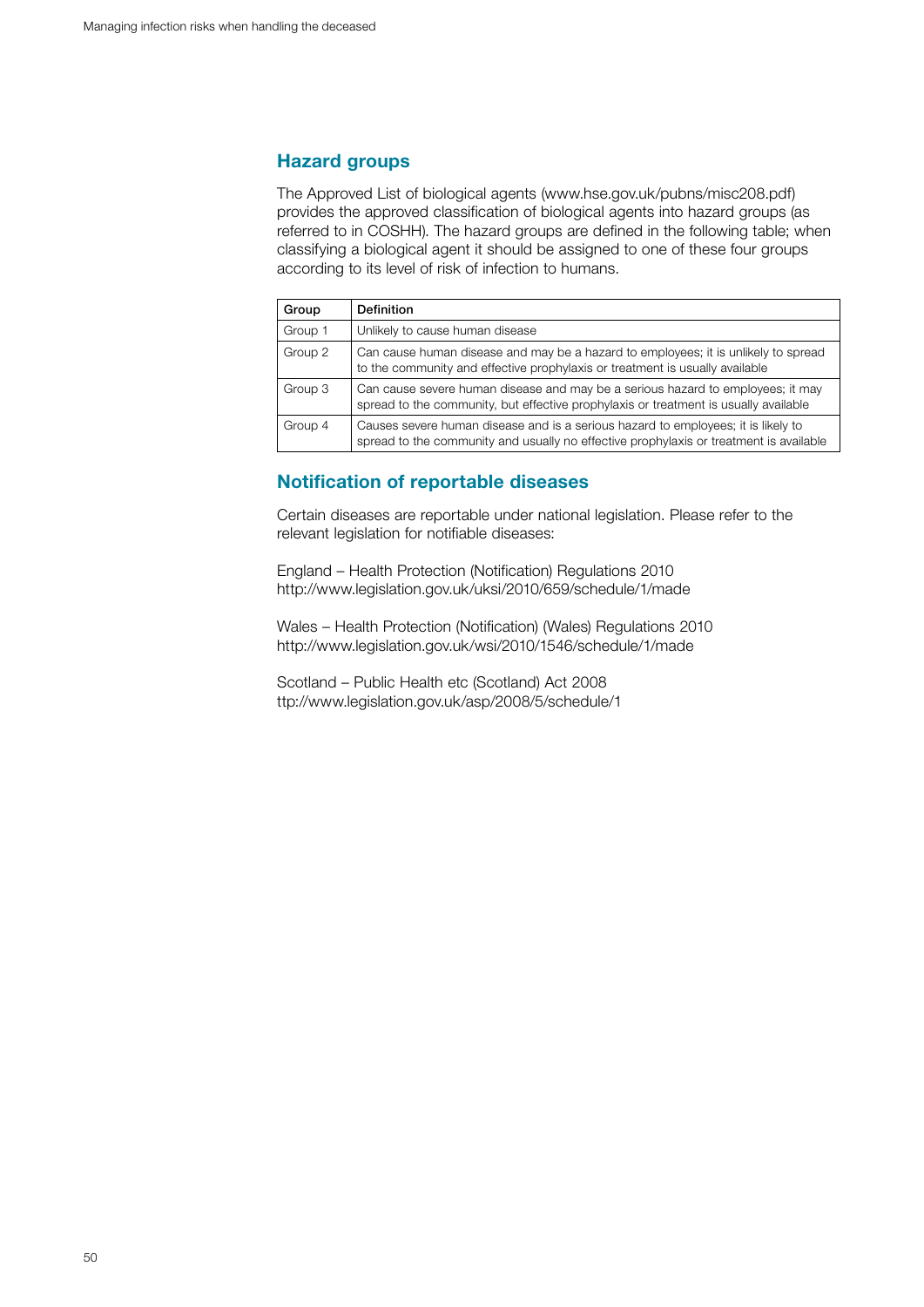# <span id="page-50-0"></span>Appendix 2: Hazard notification sheet

| $\mathbf{1}$   | Name of deceased                                                                          |  |                      |  |                          |  |  |
|----------------|-------------------------------------------------------------------------------------------|--|----------------------|--|--------------------------|--|--|
| $\overline{c}$ | Date and time of death                                                                    |  |                      |  |                          |  |  |
| 3              | Source (hospital, ward or other)                                                          |  |                      |  |                          |  |  |
|                | 4 Infection risk from the deceased <sup>1</sup>                                           |  |                      |  |                          |  |  |
| 4a             | Does the deceased present an infection risk? (Ring as appropriate)                        |  |                      |  |                          |  |  |
|                | Yes                                                                                       |  | Suspected            |  | None suspected           |  |  |
| 4b             | If yes, what are the likely routes of transmission? (Ring all that apply) <sup>2</sup>    |  |                      |  |                          |  |  |
|                | Airborne                                                                                  |  | Droplet              |  | Contact                  |  |  |
| 4c             | Infection (if permitted to disclose) <sup>3</sup>                                         |  |                      |  |                          |  |  |
|                |                                                                                           |  |                      |  |                          |  |  |
| 4d             | Provide any relevant information to enable the deceased to be handled safely <sup>4</sup> |  |                      |  |                          |  |  |
|                |                                                                                           |  |                      |  |                          |  |  |
|                | 5 Condition of the deceased <sup>5</sup>                                                  |  |                      |  |                          |  |  |
| 5a             | Is the deceased leaking body fluids? Please provide details                               |  |                      |  |                          |  |  |
|                |                                                                                           |  |                      |  |                          |  |  |
| 5b             | Have accessories that present a risk of sharps injury been removed?                       |  |                      |  |                          |  |  |
|                |                                                                                           |  |                      |  |                          |  |  |
| 5c             | If yes, have the puncture points been covered or sealed?                                  |  |                      |  |                          |  |  |
|                |                                                                                           |  |                      |  |                          |  |  |
| 5d             | If no, please provide details and location                                                |  |                      |  |                          |  |  |
|                |                                                                                           |  |                      |  |                          |  |  |
|                |                                                                                           |  |                      |  |                          |  |  |
| 5e             | Does the deceased have an implantable device? (Ring as appropriate)                       |  |                      |  |                          |  |  |
|                | <b>No</b>                                                                                 |  | Yes and switched off |  | Yes but not switched off |  |  |
| 5f             | If yes, please provide details and location                                               |  |                      |  |                          |  |  |
|                |                                                                                           |  |                      |  |                          |  |  |
|                |                                                                                           |  |                      |  |                          |  |  |
| 5 <sub>g</sub> |                                                                                           |  |                      |  |                          |  |  |
|                | Was the deceased receiving radiotherapy? (If yes, please provide details)                 |  |                      |  |                          |  |  |
|                |                                                                                           |  |                      |  |                          |  |  |
|                |                                                                                           |  |                      |  |                          |  |  |
| 6              | Signed <sup>6</sup>                                                                       |  |                      |  |                          |  |  |
|                | Print name                                                                                |  |                      |  |                          |  |  |
|                | Institution                                                                               |  |                      |  |                          |  |  |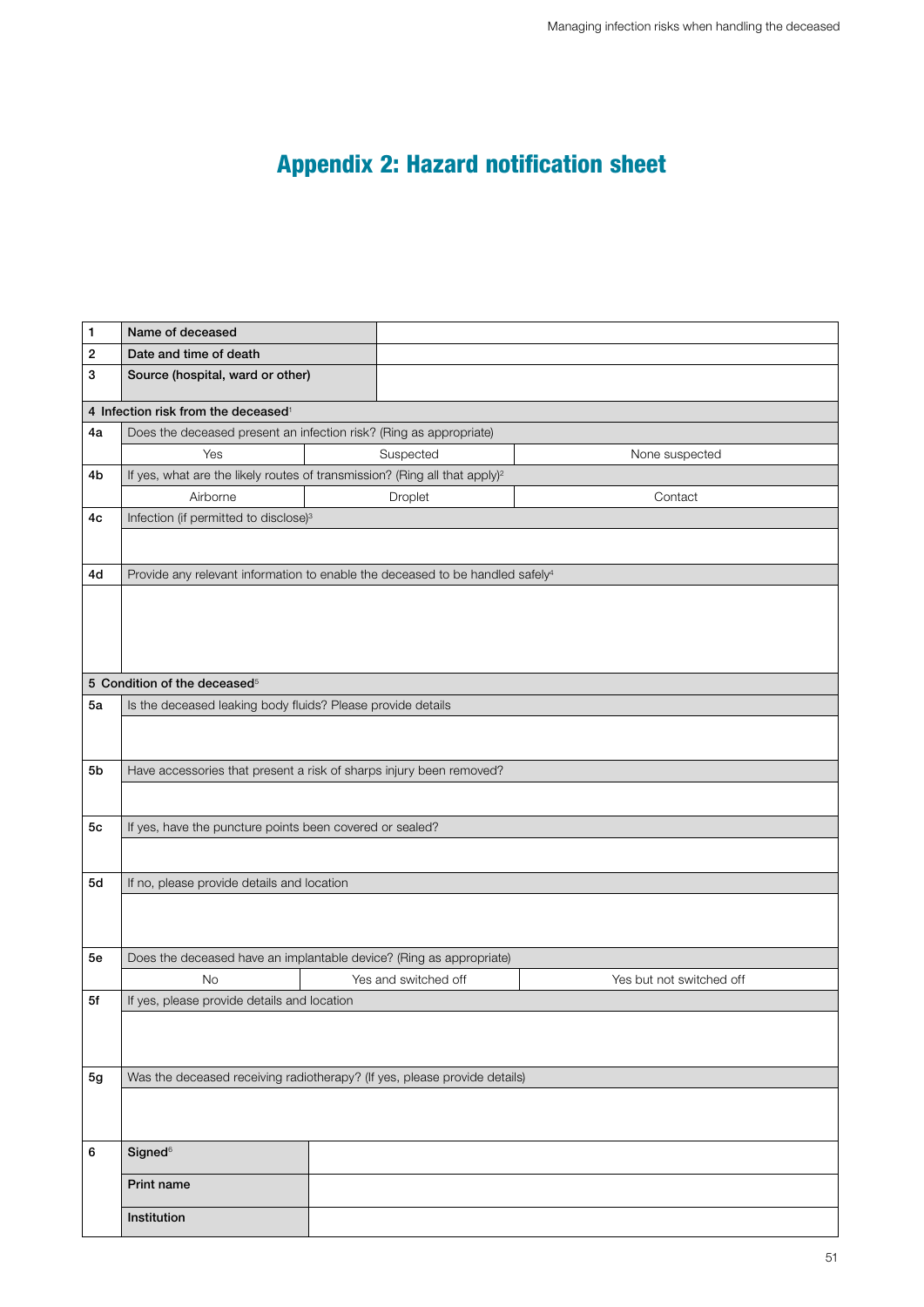*This information needs to be handled sensitively and securely to ensure confidentiality of the deceased's personal information. It should be shared only with those who need it to handle the deceased safely (as required by the Health and Safety at Work etc Act 1974). This form provides one means of sharing the pertinent information.*

#### Notes

- Providing sufficient information on infection risks from handling the deceased will enable the appropriate precautions to be taken. Where infection is the primary cause of death, please ring 'Yes' for Q4a. Infection may not be the primary cause of death but if the deceased was suffering from an infection, please ring 'Yes' or 'Suspected' for Q4a. Where there are no indications that the deceased was suffering from an infection, or where the deceased was on a course of antimicrobial medication that would minimise the infection risk, please ring 'None suspected*'* for Q4a and proceed to section 5, 'Condition of the deceased'.
- <sup>2</sup> When handling the deceased, standard infection control precautions (SICPs) are considered the minimum protective measures to be used. In Q4b provide information on how exposure to infection may occur. This will help those handling the deceased to consider adopting additional control measures (transmission-based precautions or TBPs) appropriate to the route by which they can be exposed and transmission can occur.
- <sup>3</sup> If the infection is known it is helpful, though not essential, to provide specific details in Q4c of the infectious agent, to inform the risk assessment and assist with possible treatment should exposure occur. This information may only be disclosed with prior permission of the deceased or their family.
- In Q4d provide any information relevant to infection risk that may assist in deciding whether and how the deceased should be handled during viewing, preparing (hygienic preparation), embalming, post-mortem examination or exhumation. For example, indicate why a body bag has been used, whether a body bag is necessary, and details of any counter-indications that may prevent specific activities (eg embalming) being performed. It may be appropriate to consult Appendix 1 of this publication (*Managing infection risks when handling the deceased*) for further information.
- <sup>5</sup> In section 5 provide information on the condition of the deceased that would be helpful in deciding whether and how they should be handled. It highlights important issues, eg sharp medical devices or implantable devices (eg pacemakers), their location and whether they need to be removed.
- <sup>6</sup> In hospital cases, the doctor and/or nursing staff with knowledge of the deceased's condition is asked to sign section 6 of this form. Where a post-mortem examination has been undertaken, the pathologist (or qualified anatomical pathology technologist) is asked to sign. In non-hospital situations (eg community setting), the doctor with knowledge of the deceased's condition is asked to sign.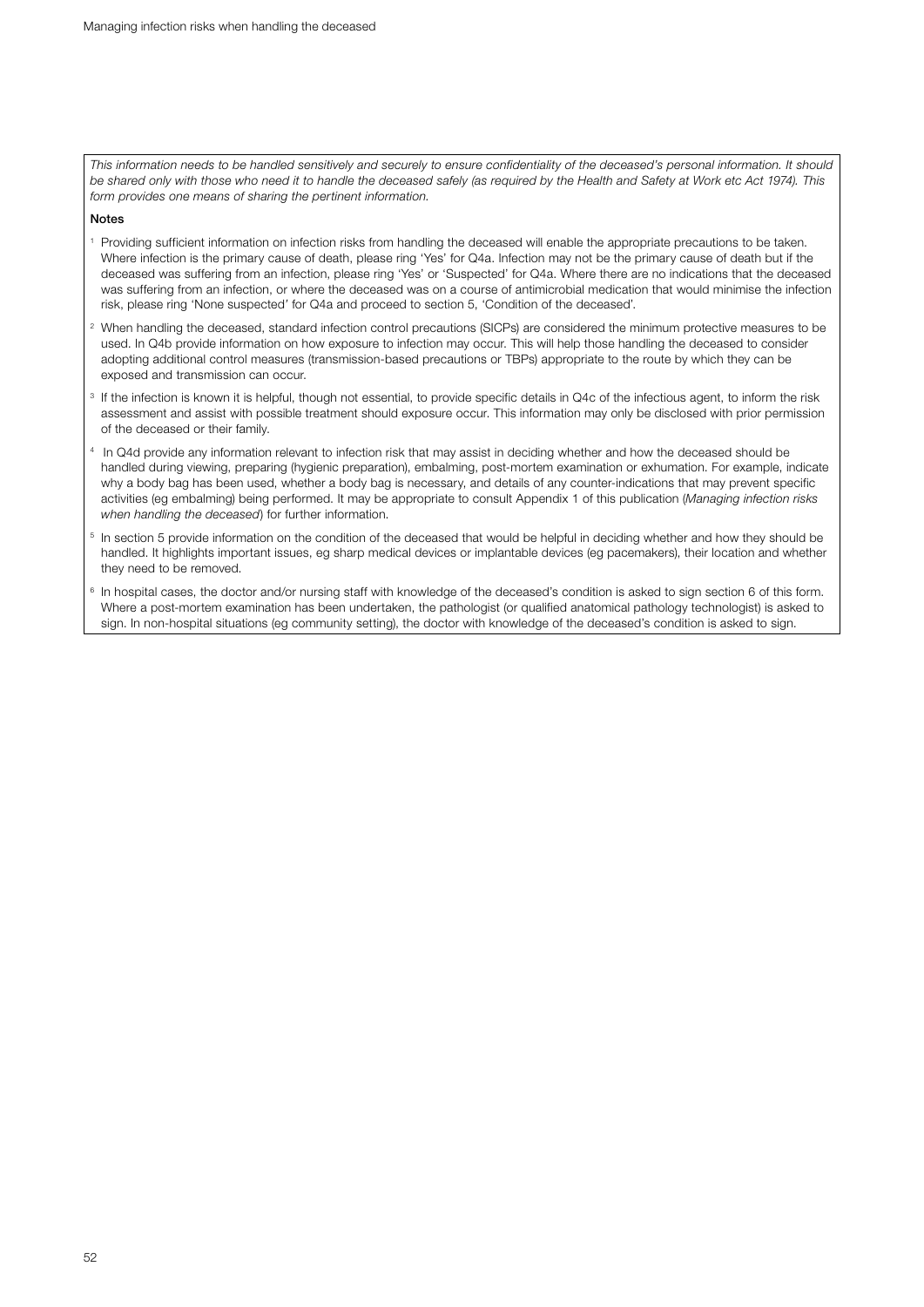# <span id="page-52-0"></span>Appendix 3: Cleaning and disinfection

1 Cleaning and disinfection are part of applying SICPs. They are particularly important where you need to control the risk of exposure to infectious microorganisms in the workplace, including work surfaces, tables, benches and floors, equipment and PPE. Staff should also clean all floor drains and gullies when in use. Regular cleaning using detergent and warm water is usually adequate for facility surfaces. It will render areas physically cleaner; it will remove organic matter and some of the microorganisms that are associated with soiling. Effective removal of organic matter is important before any disinfection can take place, as organic matter can neutralise the action of the disinfectant.

2 The manner in which the cleaning and disinfection is undertaken is important (eg using wetted physical cleaning methods for cleaning large areas to avoid creating infectious aerosols). Disinfection procedures should specify which types of disinfectant should be used where, and for what purpose. This is because different disinfectants may be effective for some surfaces but not for others, or they may be effective only against certain groups of microorganisms. For healthcare settings, the procedures should be compatible with the hospital trust's policy. The Association of Healthcare Cleaning Professionals' (AHCP) *Revised healthcare cleaning manual*<sup>23</sup> provides guidance on cleaning techniques and best practice. Although it is aimed at healthcare settings, similar principles will apply in funeral premises. In all cases, the procedures should state the in-use dilution and contact time needed for the disinfectant to be effective. This information is typically provided by the disinfectant manufacturer. It may be appropriate to use more than one type of disinfectant depending on the types of microorganism anticipated.

3 Staff should also have suitable instruction and training on cleaning and use of these disinfectants. Staff should make sure that adequate supplies of disinfectants at in-use concentrations are available throughout the facility for both standard procedures and emergency clean-up. Most disinfectants are hazardous and should always be stored and handled in accordance with the supplier's instructions and COSHH; for example:

- make sure that the disinfectant does not cause any health problems for your employees (eg exposure to gaseous emissions from repeated use of chlorinated disinfectants can cause breathing problems for some);
- make sure that any chemicals used for cleaning are compatible with each other and/or with other chemicals that might be in use (eg when formaldehyde comes into contact with a source of free chlorine, such as hypochlorite disinfectants, harmful chemical by-products may be formed).

#### Equipment and instruments

4 Effective cleaning and disinfection of instruments protects the people using them. In healthcare settings, an automated washer-disinfector should be provided for the cleaning and disinfection of reusable instruments after use. Many hospital mortuaries have their own sterilisation equipment, maintained by sterile services, which means that instruments are not mixed with those from live patients and the turnaround time is quicker.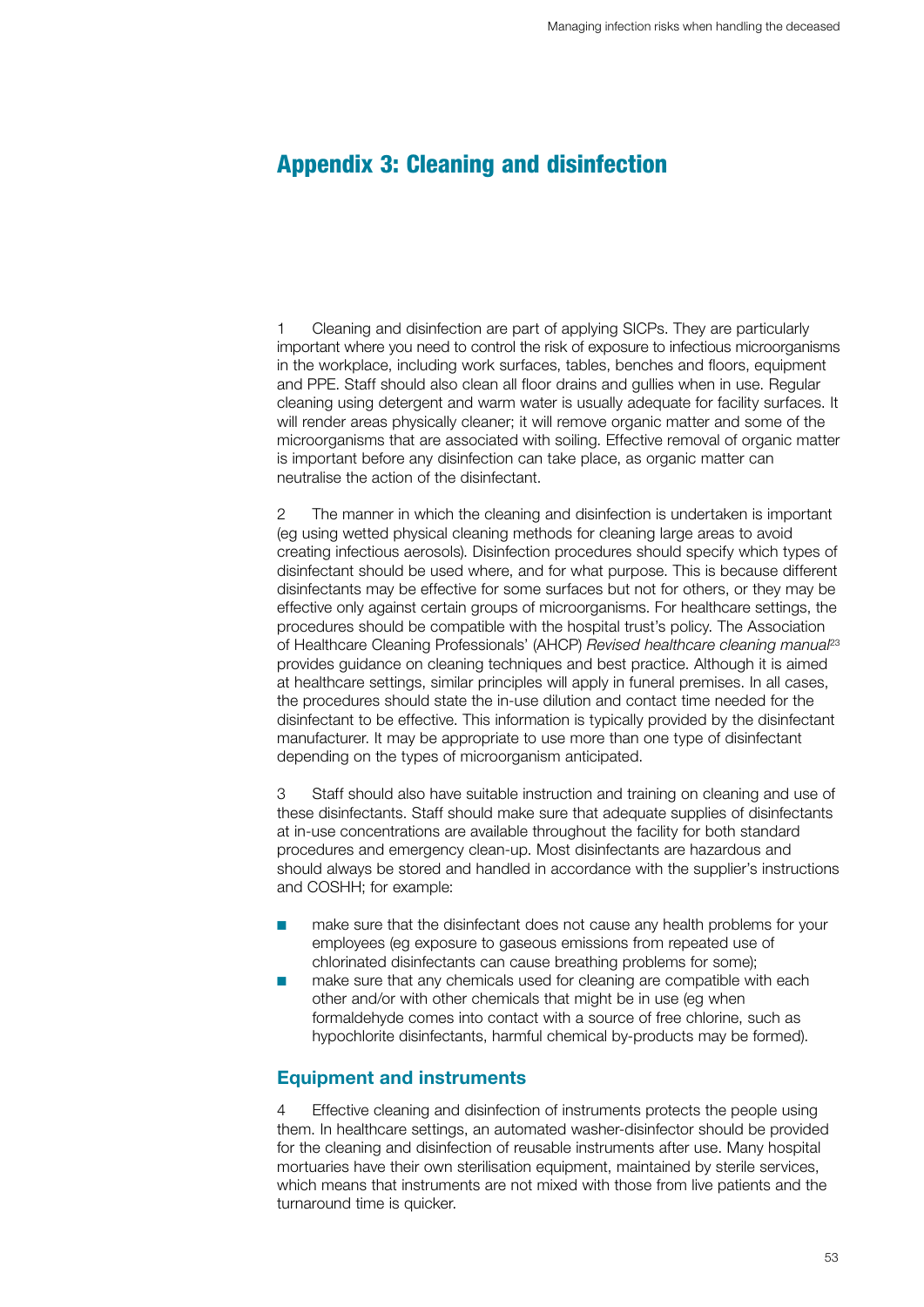5 Staff should segregate equipment for reuse from single-use items. Place reusable equipment in containers with solid sides and bottoms, made of metal or autoclavable plastics, and which allow adequate steam penetration throughout the equipment inside during sterilisation.

6 Follow manufacturers' guidance for use and decontamination of all equipment. After decontamination, you must rinse and dry the equipment then store it clean and dry.

#### **Spillages**

7 As well as carrying out routine cleaning, you should have arrangements in place to deal with spillages, eg of blood and other body fluids. This may occur during a post-mortem examination, hygienic preparations or embalming. Spillages need to be dealt with promptly and in line with the safe working practices. Depending on the size and nature of any spillage, an assessment should determine which is appropriate: direct disinfection or detergent cleaning followed by disinfection. When assessing how to decontaminate potentially infectious material, you should take into account the volume and spread of organic matter. Many disinfectants can also be less effective because they are incompatible with some detergents and other chemicals.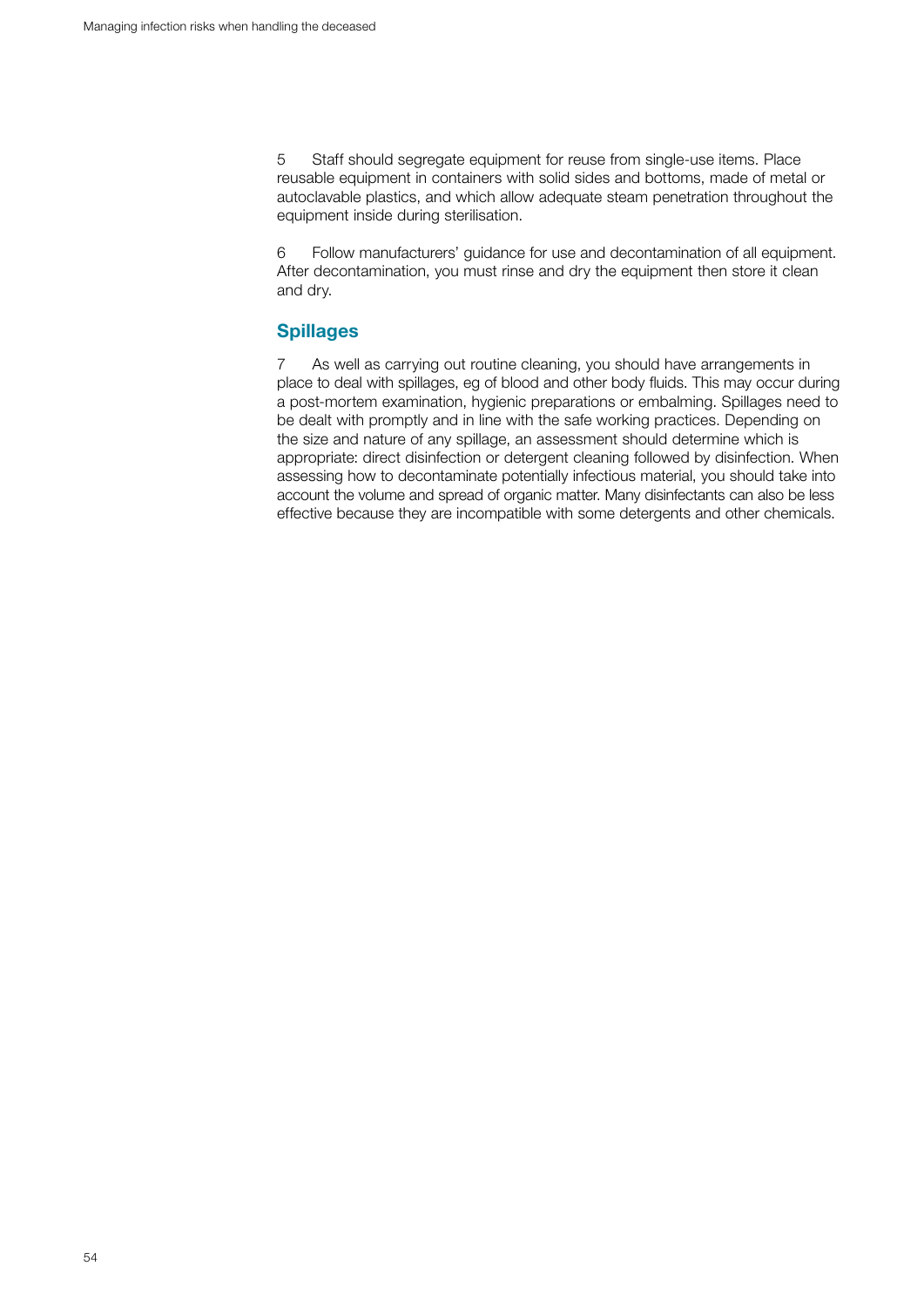# <span id="page-54-0"></span>Appendix 4: Health surveillance and immunisation

#### Health surveillance

Health surveillance allows for early identification of ill-health and helps identify any corrective action needed. Health surveillance is required by law if your employees are exposed to biological agents among a range of other substances hazardous to health.

2 Employers should provide employees with information about the sorts of infection that are relevant to their work and the symptoms that can occur. They should train employees to exercise personal vigilance so that prompt medical attention is sought if they develop early signs of infection.

3 Some degree of health check of employees is warranted before they handle the deceased. This may involve completing a questionnaire; the results of this will indicate whether there is a need to see an occupational health nurse or physician.

4 The occupational health department or a qualified adviser should advise on the health surveillance requirements and immunisation arrangements for staff directly handling the deceased and for those who visit the mortuary or funeral premises regularly.

#### Immunisation

5 Where there is a risk of exposure to infectious microorganisms for which effective vaccines are readily available, COSHH requires employers to make these vaccines available to employees who are exposed to biological agents. As this is a specific requirement under health and safety law, employers cannot charge their employees for such vaccines.

6 For some vaccines, a pre-exposure screening programme and appropriate follow-up assessments may be necessary to show whether employees are immune to the relevant microorganism. The screening records should include the dates of an employee's vaccinations and when any boosters or follow-up screenings are due.

7 The need for specific immunisations should be based on the guidance *Immunisation against infectious disease* from the Department of Health and Public Health England.24 In most cases, mortuary and funeral service staff who handle the deceased will need to be immunised, as a minimum, against Hepatitis B, tetanus and tuberculosis.

8 Immunisation should, however, be seen only as a supplement to reinforce SICPs (and TBPs where necessary), procedural controls and the use of PPE.

9 When employers provide vaccines they should make sure that employees are aware of the advantages and disadvantages of immunisation, and its limitations.

10 The employer responsible for the premises should co-operate with the employers of other people who may visit their premises (for example, at a post-mortem examination) to make sure that those who may be at risk are suitably immunised.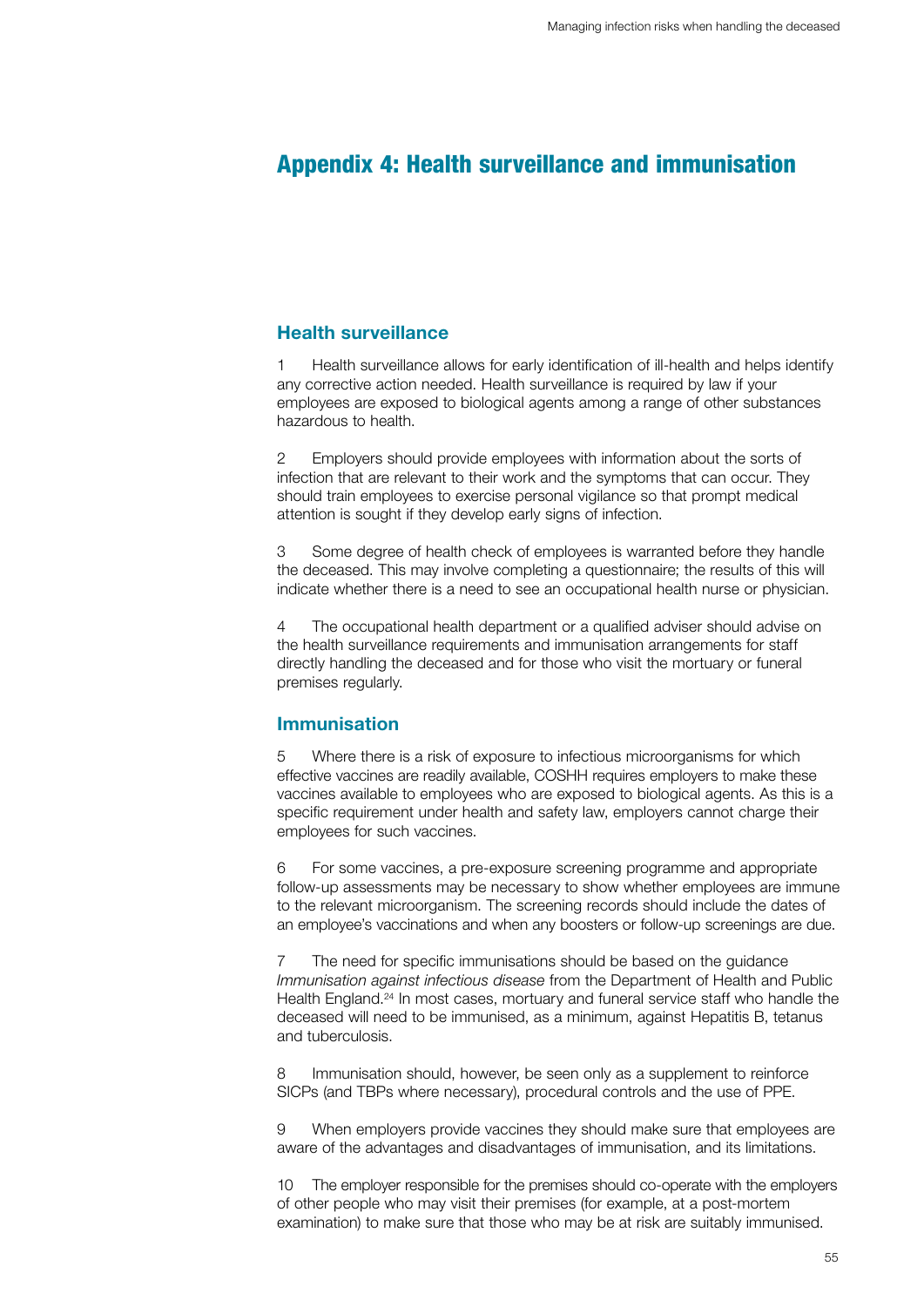#### Record keeping

11 Keep accurate occupational health records for all staff exposed to microorganisms. These records include:

- the type of work the employee does;
- dates of when work was started and, when appropriate, finished;
- the biological agents to which they have been exposed;
- records of any exposures, accidents or incidents;
- records of any vaccines given and the checks that were made to ensure protection.

12 Arrangements should be in place to make sure that staff are recalled and followed up for re-immunisation and boosters. Health records must be maintained in most cases for 10 years following the last known exposure. In certain instances, such as work exposure to *Mycobacterium tuberculosis*, CJD and some bloodborne viruses, the records may need to be kept for 40 years from the date of the last entry.

13 Employers should monitor the health of their staff and note and act upon occurrences of work-related illness, such as sickness absence. Active health surveillance will be required for sharps injuries and following exposure to pathogens associated with latency (eg *Mycobacterium tuberculosis*). For more information, see HSE's guidance on health surveillance at [www.hse.gov.uk/health](http://www.hse.gov.uk/health-surveillance/index.htm)[surveillance/index.htm.](http://www.hse.gov.uk/health-surveillance/index.htm)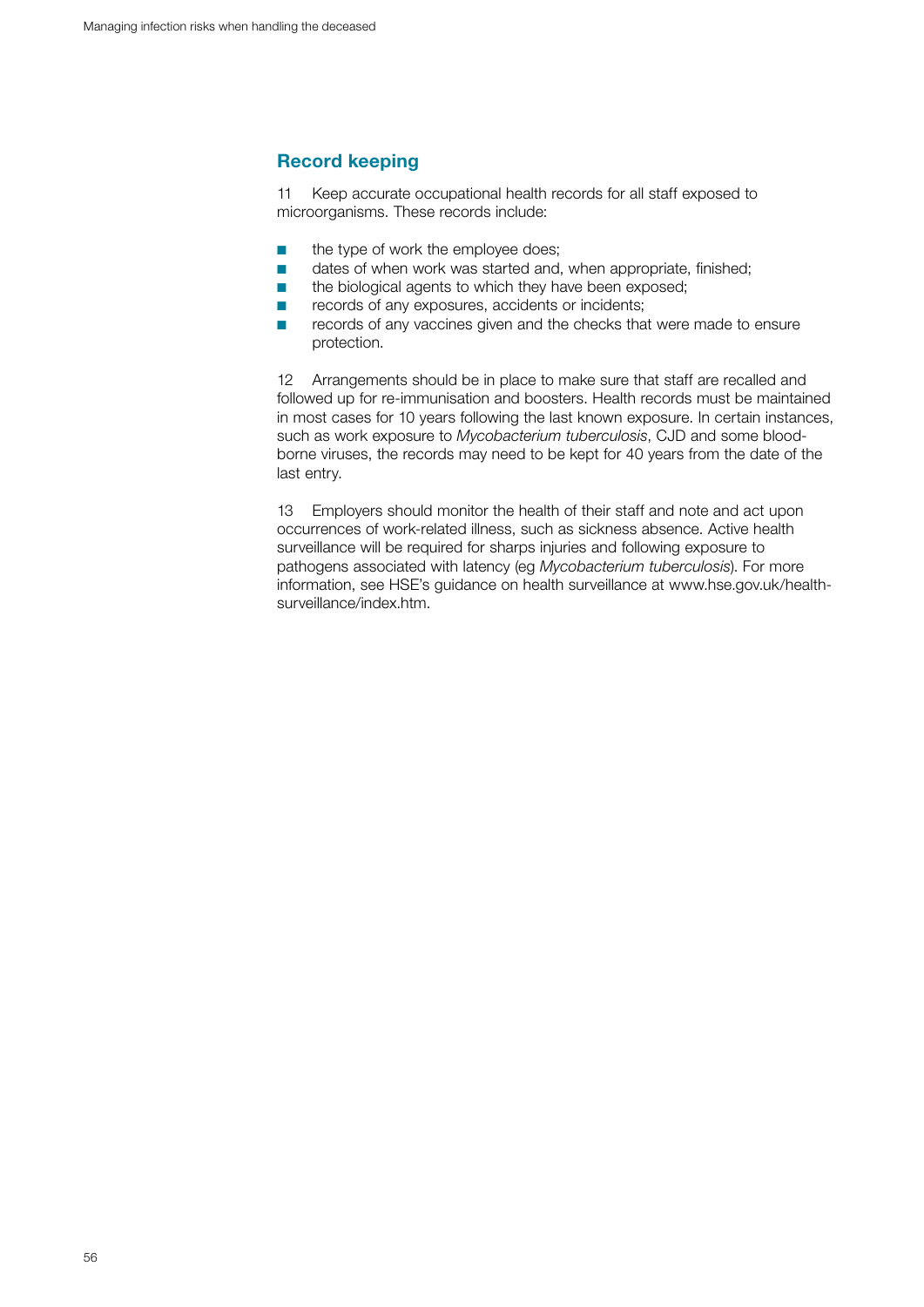# <span id="page-56-0"></span>Appendix 5: Managing exposure and post-exposure prophylaxis

1 Procedures must be in place to deal with any accidental exposure of staff to infectious microorganisms. Such exposures might include:

- splashing of blood or body fluids on to mucous membranes, ie eyes, nose or mouth;
- contaminated sharps injury that breaks the skin;
- contamination of broken skin.

2 If the skin is intact it protects against most microorganisms. However, if it is broken, eg through cuts or abrasions, or chronic dermatitis such as eczema, then transmission may occur.

#### Immediate actions to take after exposure

3 Where someone is contaminated with blood or other body fluids through a sharps injury or a body fluid splash on to mucous membranes, take the following action without delay.

- Wash splashes off the skin with soap and running water.
- If the skin is broken, encourage the wound to bleed. Do not suck the wound, but rinse it thoroughly under running water. Do not swallow the water.
- Record the source of decontamination.
- Report the incident to a supervisor, line manager or health and safety adviser and occupational health department or medical adviser if there is one.

4 It is important to get prompt medical advice. The circumstances of the incident need to be assessed and consideration given to any medical treatment required. Post-exposure prophylaxis may be needed after exposure to a bloodborne virus, but to be effective, it may need to be started quickly. Where the workplace does not have a medical adviser, contact the nearest accident and emergency department without delay.

5 For more information, see HSE guidance at [www.hse.gov.uk/biosafety/blood](http://www.hse.gov.uk/biosafety/blood-borne-viruses/)[borne-viruses/](http://www.hse.gov.uk/biosafety/blood-borne-viruses/).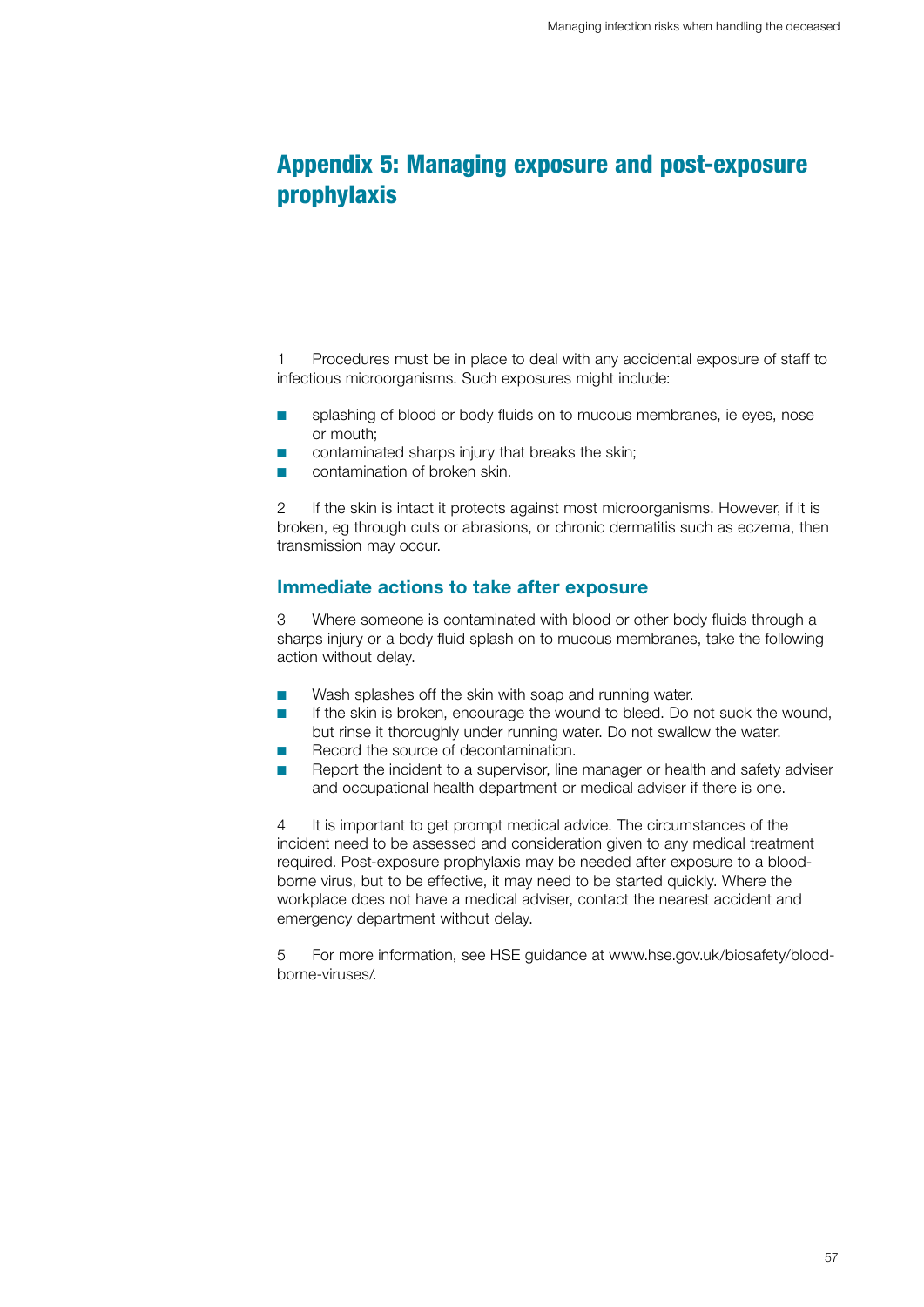# <span id="page-57-0"></span>Appendix 6: Dealing with incidents and accidents

#### Reporting of Injuries, Diseases and Dangerous Occurrences Regulations (RIDDOR) 2013

1 All employers, the self-employed and people in control of work premises have duties under the Reporting of Injuries, Diseases and Dangerous Occurrences Regulations 2013 (RIDDOR).25 They must report certain work-related injuries, cases of ill-health and dangerous occurrences. HSE will pass details to the relevant enforcing authority.

2 Reporting under RIDDOR does not suggest the acceptance of responsibility or liability. It is simply informing the enforcing authority that an incident has occurred. Under RIDDOR, it is an offence not to report.

#### Reporting occupational diseases

Employers must report certain occupational diseases where they are likely to have been caused or made worse by the work carried out. This includes any disease attributed to an occupational exposure to a biological agent where this has been confirmed by a medical practitioner. For more information on RIDDOR in health and social care, see HSE guidance at [www.hse.gov.uk/healthservices/riddor.htm.](http://www.hse.gov.uk/healthservices/riddor.htm)

4 A report should be made whenever there is reasonable evidence suggesting that a work-related exposure was the likely cause of the disease. The doctor may indicate the significance of any work-related factors when communicating their diagnosis.

5 The self-employed have similar duties to report occupational diseases attributed to their own work. You can find more information about reporting at [www.hse.gov.uk/riddor.](http://www.hse.gov.uk/riddor)

#### What you need to do as an employer

6 Employers should devise and implement a mechanism for reporting and responding rapidly and effectively to: accidents where an injury results; incidents where there was potential for injury or ill-health to result; and cases of ill-health. For effective monitoring of health and safety arrangements, the internal reporting system should take account of *all* incidents and accidents that occur on the premises, not just the more serious ones. This will help ensure that lessons are learned and safe systems of work are improved where necessary.

7 You should encourage employees to report any incidents of ill-health. Safe working practices should cover the arrangements for:

- the immediate action to take in the event of an accident, fire or other emergency, especially where there is a risk of infection. This should include details of where to go to receive medical treatment or assessment;
- reporting, recording and investigating accidents, incidents and ill-health;
- notifying employees and their representatives of the causes of the incident and the remedial measures needed.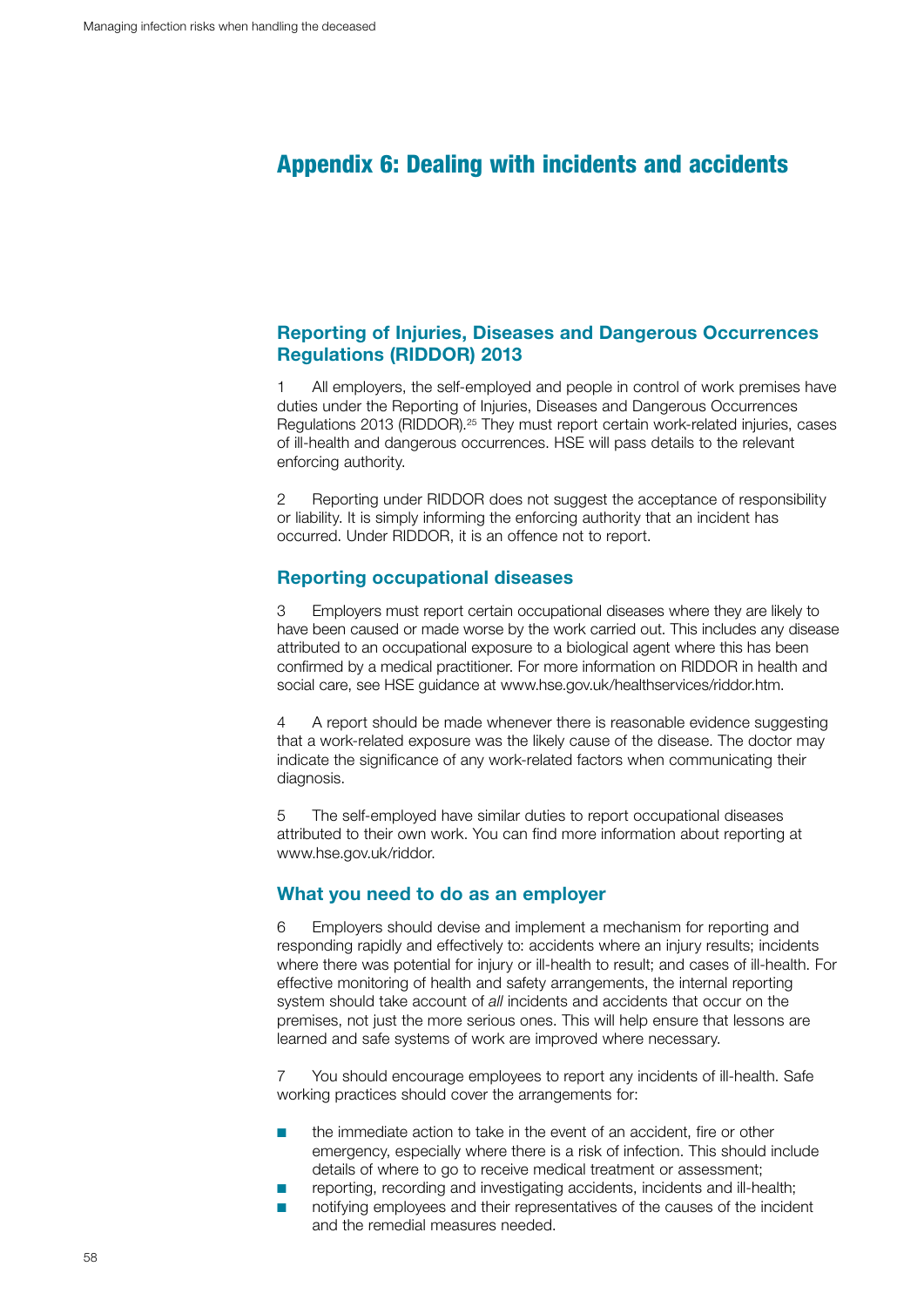## <span id="page-58-0"></span>**Glossarv**

Airborne transmission A route of transmission for infection. It consists of small particles that can remain airborne and travel considerable distance.

APT Anatomical pathology technologist

**Contact transmission** A route of transmission for infection. It can be either direct, via hands of employees, or indirect, via equipment and other contaminated articles.

CJD Creutzfeldt-Jakob disease.

**Down-draught table** A workstation with built-in ventilation to capture and filter dust and other contaminants and draw them away from the operator's breathing zone and material being worked on.

**Droplet transmission** A route of transmission for infection. It consists of large particles that do not remain airborne for very long and do not travel far from their source.

Holding room An unrefrigerated storage room in which an unconfined body would lie when the visiting room is in use. This room would not be used for a visit by family or friends.

Increased risk The deceased who present a higher risk to employees because of a known or suspected risk of infection.

LEV Local exhaust ventilation. A ventilation system that takes dusts, mists, gases, vapour or fumes out of the air so that they cannot be breathed in. Properly designed LEV will collect the air that contains the contaminants; make sure the air is contained and taken away from people; clean the air (if necessary) and get rid of the contaminants safely.

Mortuary An area where the deceased are handled. This term can apply to the post-mortem sector or funeral premises.

PPE Personal protective equipment (eq gloves, aprons and face masks).

RPE Respiratory protective equipment. The two main types of RPE are respirators and breathing apparatus. Respirators use filters to remove contaminants from the air and prevent them being breathed in. Breathing apparatus needs a supply of breathing-quality air from an independent source (eg air cylinder or air compressor).

SICPs Standard infection control precautions. These are the minimum control measures that should be implemented to manage the risk of exposure from all work activities involving the deceased.

Staff room An area for employees that is separate from work areas and is considered a 'clean' area.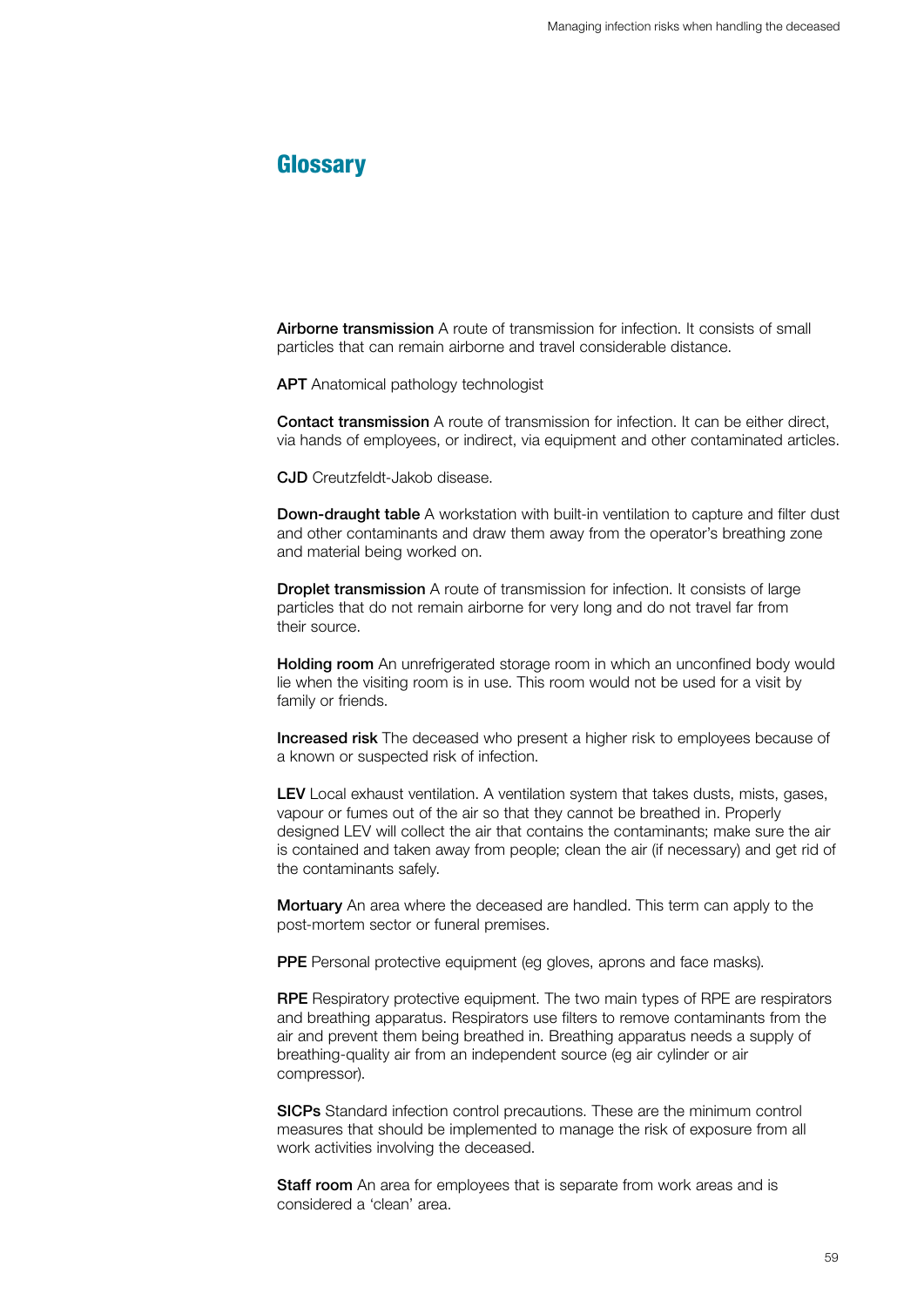TBPs Transmission-based precautions. These are control measures that should be implemented when the deceased are known or suspected to have an infection. These should be implemented, as required, in addition to the standard precautions. Transmission-based precautions are categorised according to the route of transmission of the infectious agent, ie airborne, droplet or contact transmission.

Viewing room A separate area in a mortuary or funeral home that is made available for families or friends wishing to view the deceased privately.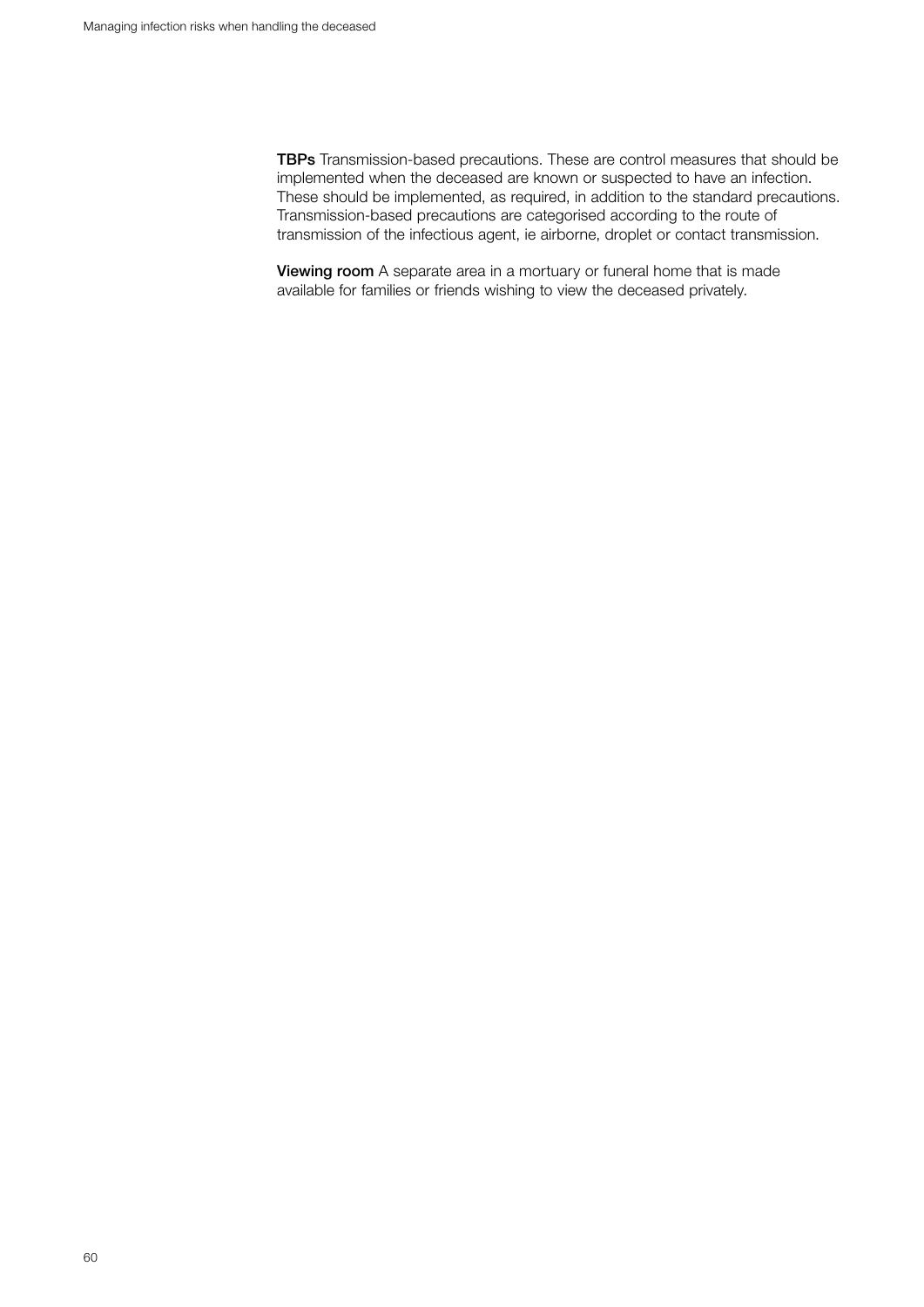## <span id="page-60-0"></span>**References**

Health and Safety at Work etc Act 1974 The Stationery Office [www.legislation.gov.uk/ukpga/1974/37](http://www.legislation.gov.uk/ukpga/1974/37)

2 Management of Health and Safety at Work Regulations 1999 The Stationery Office [www.legislation.gov.uk/uksi/1999/3242/contents/made](http://www.legislation.gov.uk/uksi/1999/3242/contents/made)

3 Control of Substances Hazardous to Health Regulations 2002 The Stationery Office [www.legislation.gov.uk/uksi/2002/2677/contents/made](http://www.legislation.gov.uk/uksi/2002/2677/contents/made)

4 The Health and Safety (Sharp Instruments in Healthcare) Regulations 2013 [www.legislation.gov.uk/uksi/2013/645/pdfs/uksi\\_20130645\\_en.pdf](http://www.legislation.gov.uk/uksi/2013/645/pdfs/uksi_20130645_en.pdf)

5 *Health and Safety (Sharp Instruments in Healthcare) Regulations 2013: Guidance for employers and employees* [www.hse.gov.uk/pubns/hsis7.pdf](http://www.hse.gov.uk/pubns/hsis7.pdf)

6 *Ebola: Information for the funeral industry, coroners' offices and pathology departments* Public Health England [www.gov.uk/government/uploads/system/](https://www.gov.uk/government/uploads/system/uploads/attachment_data/file/404086/Ebola_Information_for_the_Funeral_Industry_v2.pdf) [uploads/attachment\\_data/file/404086/Ebola\\_Information\\_for\\_the\\_Funeral\\_Industry\\_](https://www.gov.uk/government/uploads/system/uploads/attachment_data/file/404086/Ebola_Information_for_the_Funeral_Industry_v2.pdf) [v2.pdf](https://www.gov.uk/government/uploads/system/uploads/attachment_data/file/404086/Ebola_Information_for_the_Funeral_Industry_v2.pdf)

7 *The NHS Scotland national infection prevention and control manual* (NIPCM) [www.nipcm.scot.nhs.uk/](http://www.nipcm.scot.nhs.uk/)

8 *Health Technical Memorandum 07-01: Safe management of healthcare waste* Department of Health [www.gov.uk/government/publications/guidance-on-the-safe](https://www.gov.uk/government/publications/guidance-on-the-safe-management-of-healthcare-waste)[management-of-healthcare-waste](https://www.gov.uk/government/publications/guidance-on-the-safe-management-of-healthcare-waste)

9 *HTA Codes of Practice and Standards: Code B: Post-mortem examination* Human Tissue Authority [https://www.hta.gov.uk/hta-codes-practice-and](https://www.hta.gov.uk/hta-codes-practice-and-standards-0)[standards-0](https://www.hta.gov.uk/hta-codes-practice-and-standards-0)

10 *Confidentiality: Good practice in handling patient information* General Medical Council [https://www.gmc-uk.org/ethical-guidance/ethical-guidance-for-doctors/](https://www.gmc-uk.org/ethical-guidance/ethical-guidance-for-doctors/confidentiality/managing-and-protecting-personal-information#paragraph-134) [confidentiality/managing-and-protecting-personal-information#paragraph-134](https://www.gmc-uk.org/ethical-guidance/ethical-guidance-for-doctors/confidentiality/managing-and-protecting-personal-information#paragraph-134)

11 *Medical device alert: Implantable cardioverter defibrillators (ICDs)* Medicines and Healthcare Products Regulatory Agency [www.gov.uk/drug-device-alerts/](https://www.gov.uk/drug-device-alerts/medical-device-alert-implantable-cardioverter-defibrillators-icds-disable-all-high-voltage-shock-therapies-before-you-remove-icd) [medical-device-alert-implantable-cardioverter-defibrillators-icds-disable-all-high](https://www.gov.uk/drug-device-alerts/medical-device-alert-implantable-cardioverter-defibrillators-icds-disable-all-high-voltage-shock-therapies-before-you-remove-icd)[voltage-shock-therapies-before-you-remove-icd](https://www.gov.uk/drug-device-alerts/medical-device-alert-implantable-cardioverter-defibrillators-icds-disable-all-high-voltage-shock-therapies-before-you-remove-icd)

12 *Association of Anatomical Pathology – Post-mortem standards* (not publicly available) <http://www.aaptuk.org/professional-support>

13 *Care after death: Guidance for staff responsible for care after death* (Hospice UK and National Nurse Consultant Group, Palliative Care) [www.hospiceuk.org/](https://www.hospiceuk.org/what-we-offer/publications?cat=72e54312-4ccd-608d-ad24-ff0000fd3330) [what-we-offer/publications?cat=72e54312-4ccd-608d-ad24-ff0000fd3330](https://www.hospiceuk.org/what-we-offer/publications?cat=72e54312-4ccd-608d-ad24-ff0000fd3330)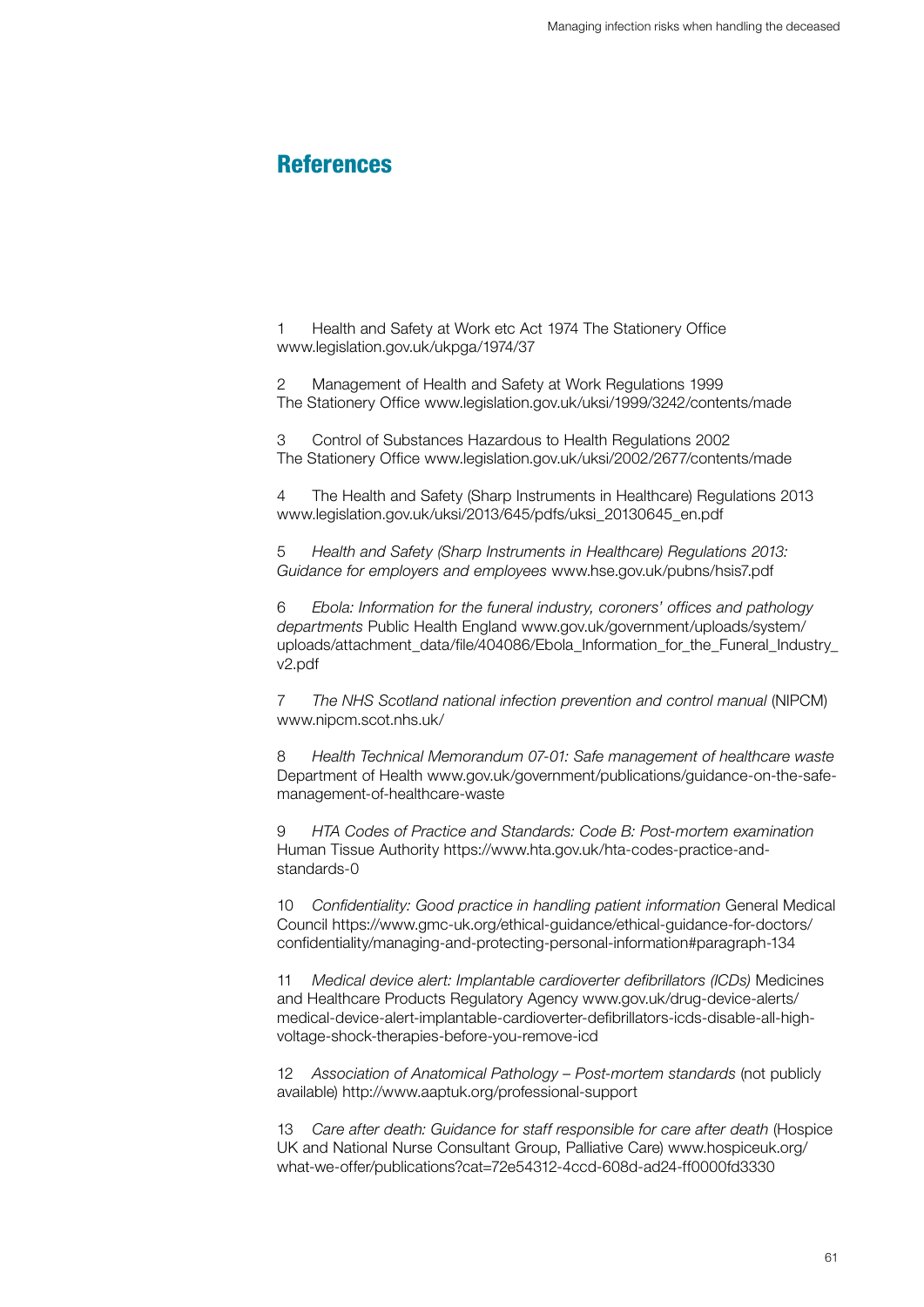14 *Health Building Note 20 – Facilities for mortuary and post-mortem room services (England and Wales)* Department of Health [www.wales.nhs.uk/sites3/](http://www.wales.nhs.uk/sites3/Documents/254/HBN%2020%203rded%202005.pdf) [Documents/254/HBN%2020%203rded%202005.pdf](http://www.wales.nhs.uk/sites3/Documents/254/HBN%2020%203rded%202005.pdf)

15 *Mortuary and post mortem facilities: Design and briefing guidance (Scottish Health Planning Note 16-01)* NSS Health Facilities Scotland [http://www.hfs.scot.](http://www.hfs.scot.nhs.uk/publications/1510306816-20171107%20SHPN%2016-01%20Mortuary%20v2.0.pdf) [nhs.uk/publications/1510306816-20171107%20SHPN%2016-01%20Mortuary%20](http://www.hfs.scot.nhs.uk/publications/1510306816-20171107%20SHPN%2016-01%20Mortuary%20v2.0.pdf) [v2.0.pdf](http://www.hfs.scot.nhs.uk/publications/1510306816-20171107%20SHPN%2016-01%20Mortuary%20v2.0.pdf)

16 *Workplace (Health, Safety and Welfare) Regulations 1992 Approved Code of Practice* HSE 2013 [www.hse.gov.uk/pubns/books/l24.htm](http://www.hse.gov.uk/pubns/books/l24.htm)

17 *Minimise transmission risk of CJD and vCJD in healthcare settings* Advisory Committee on Dangerous Pathogens' Transmissible Spongiform Encephalopathy (ACDP TSE) Subgroup [www.gov.uk/government/publications/guidance-from-the](http://www.gov.uk/government/publications/guidance-from-the-acdp-tse-risk-management-subgroup-formerly-tse-working-group)[acdp-tse-risk-management-subgroup-formerly-tse-working-group](http://www.gov.uk/government/publications/guidance-from-the-acdp-tse-risk-management-subgroup-formerly-tse-working-group)

18 *Respiratory protective equipment at work: A practical guide* HSE 2013 [www.hse.gov.uk/pubns/books/hsg53.htm](http://www.hse.gov.uk/pubns/books/hsg53.htm)

19 *Management of Hazard Group 4 viral haemorrhagic fevers and similar human infectious diseases of high consequence* Advisory Committee on Dangerous Pathogens [www.gov.uk/government/publications/viral-haemorrhagic-fever](https://www.gov.uk/government/publications/viral-haemorrhagic-fever-algorithm-and-guidance-on-management-of-patients)[algorithm-and-guidance-on-management-of-patients](https://www.gov.uk/government/publications/viral-haemorrhagic-fever-algorithm-and-guidance-on-management-of-patients)

20 *Annex H After Death* in *Minimise transmission risk of CJD and vCJD in healthcare settings* Advisory Committee on Dangerous Pathogens' Transmissible Spongiform Encephalopathy (ACDP TSE) Subgroup [www.gov.uk/government/](http://www.gov.uk/government/uploads/system/uploads/attachment_data/file/209766/Annex_H_-_After_death.pdf) [uploads/system/uploads/attachment\\_data/file/209766/Annex\\_H\\_-\\_After\\_death.pdf](http://www.gov.uk/government/uploads/system/uploads/attachment_data/file/209766/Annex_H_-_After_death.pdf)

21 *Management, design and operation of microbiological containment laboratories* Advisory Committee on Dangerous Pathogens 2001 HSE 2001 [www.hse.gov.uk/pubns/books/microbio-cont.htm](http://www.hse.gov.uk/pubns/books/microbio-cont.htm)

22 *Guidance on assessing risk of anthrax on building land* Public Health England [www.gov.uk/government/publications/anthrax-assessing-risk-of-anthrax-on](http://www.gov.uk/government/publications/anthrax-assessing-risk-of-anthrax-on-building-land)[building-land](http://www.gov.uk/government/publications/anthrax-assessing-risk-of-anthrax-on-building-land)

23 *Revised healthcare cleaning manual* Association of Healthcare Cleaning Professionals (AHCP) [www.ahcp.co.uk/downloads/revised-healthcare-cleaning](http://www.ahcp.co.uk/downloads/revised-healthcare-cleaning-manual-2009-06-v2.pdf)[manual-2009-06-v2.pdf](http://www.ahcp.co.uk/downloads/revised-healthcare-cleaning-manual-2009-06-v2.pdf)

24 *Immunisation against infectious disease* Public Health England [www.gov.uk/](https://www.gov.uk/government/collections/immunisation-against-infectious-disease-the-green-book) [government/collections/immunisation-against-infectious-disease-the-green-book](https://www.gov.uk/government/collections/immunisation-against-infectious-disease-the-green-book)

25 Reporting of Injuries, Diseases and Dangerous Occurrences Regulations 2013 The Stationery Office [www.legislation.gov.uk/uksi/2013/1471/made](http://www.legislation.gov.uk/uksi/2013/1471/made)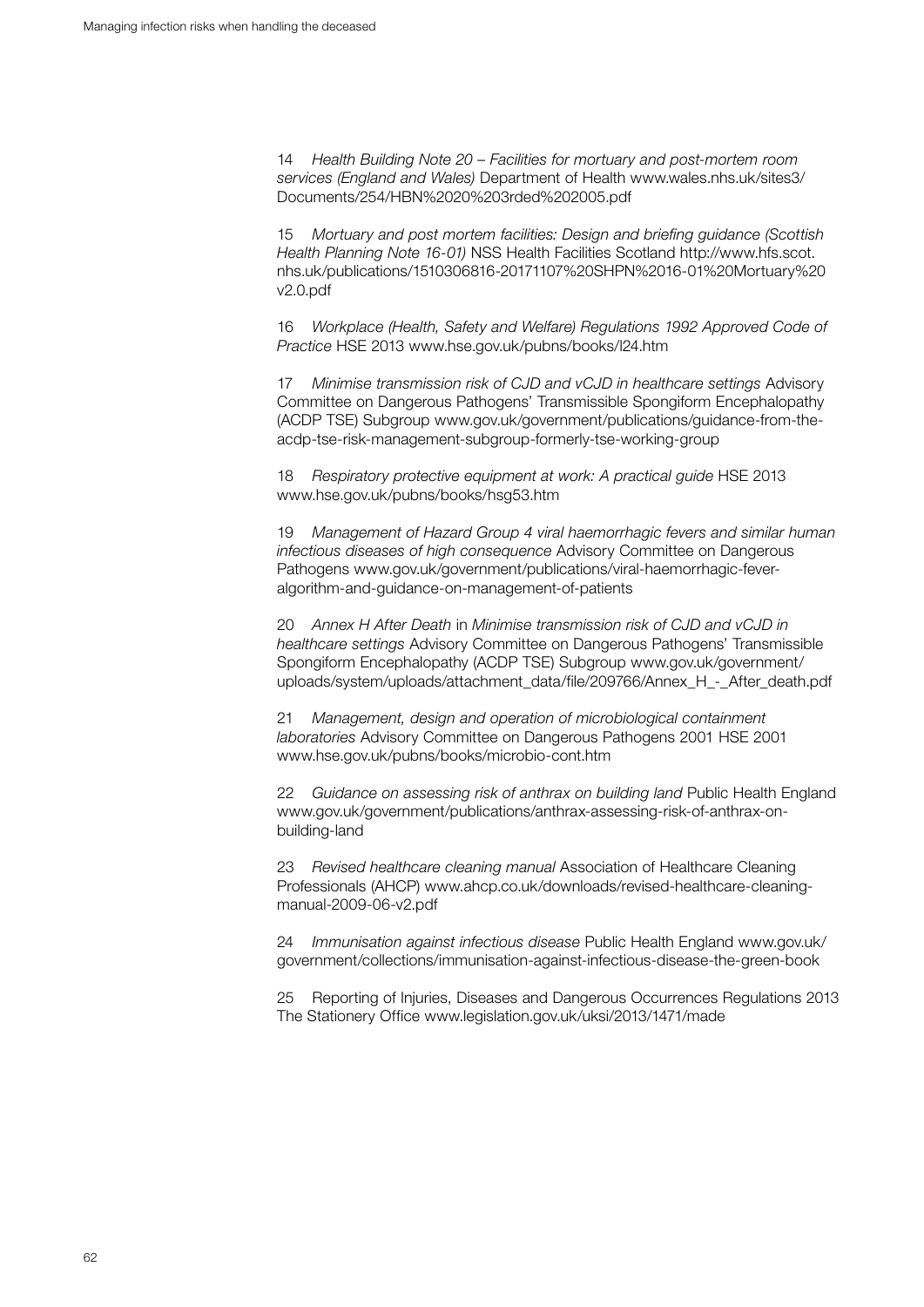# <span id="page-62-0"></span>Further reading

#### HSE guidance

Self-employed [www.hse.gov.uk/self-employed](http://www.hse.gov.uk/self-employed)

New and expectant mothers [www.hse.gov.uk/mothers](http://www.hse.gov.uk/mothers)

Managing health and safety [www.hse.gov.uk/managing/](http://www.hse.gov.uk/managing/)

Risk assessment [www.hse.gov.uk/risk/index.htm](http://www.hse.gov.uk/risk/index.htm)

Gloves [www.hse.gov.uk/skin/employ/gloves.htm](http://www.hse.gov.uk/skin/employ/gloves.htm)

Hand washing [www.hse.gov.uk/skin/posters/skinwashing.pdf](http://www.hse.gov.uk/skin/posters/skinwashing.pdf)

Washing facilities [www.hse.gov.uk/construction/healthrisks/welfare/toilets-and](http://www.hse.gov.uk/construction/healthrisks/welfare/toilets-and-washing.htm)[washing.htm](http://www.hse.gov.uk/construction/healthrisks/welfare/toilets-and-washing.htm)

Approved list of biological agents [www.hse.gov.uk/pubns/misc208.pdf](http://www.hse.gov.uk/pubns/misc208.pdf) Blood-borne viruses (BBV)<http://www.hse.gov.uk/biosafety/blood-borne-viruses/>

#### Other guidance

College of Policing <http://www.college.police.uk/Pages/Home.aspx>

Rare and Imported Pathogens Laboratory at Public Health England [https://www.gov.uk/government/collections/rare-and-imported-pathogens](https://www.gov.uk/government/collections/rare-and-imported-pathogens-laboratory-ripl)[laboratory-ripl](https://www.gov.uk/government/collections/rare-and-imported-pathogens-laboratory-ripl)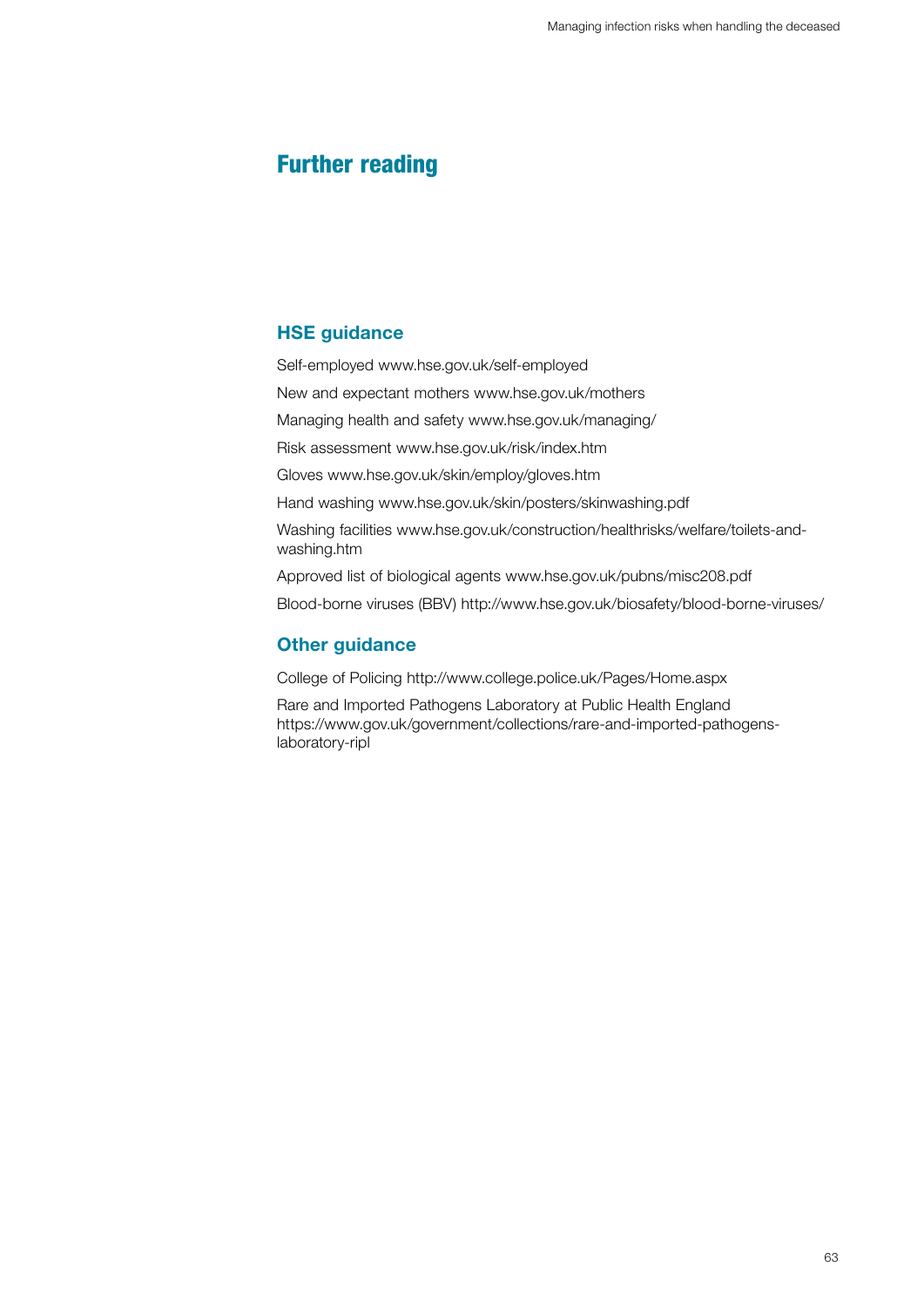# <span id="page-63-0"></span>Acknowledgements

HSE gratefully acknowledges the help given by the following organisations during development of this guidance:

Association of Anatomical Pathology Technology

British Institute of Embalmers

British Institute of Funeral Directors

Coroners' Officers and Staff Association

Health Protection Scotland

Health and Safety Laboratory

Home Office Forensic Science

Human Tissue Authority

National AIDS Trust

National Association of Funeral Directors

National Health Service England

National Health Service Scotland

Public Health England

Royal College of Pathologists

HSE would also like to thank all of the organisations and individuals who made contributions during the consultation on this guidance.